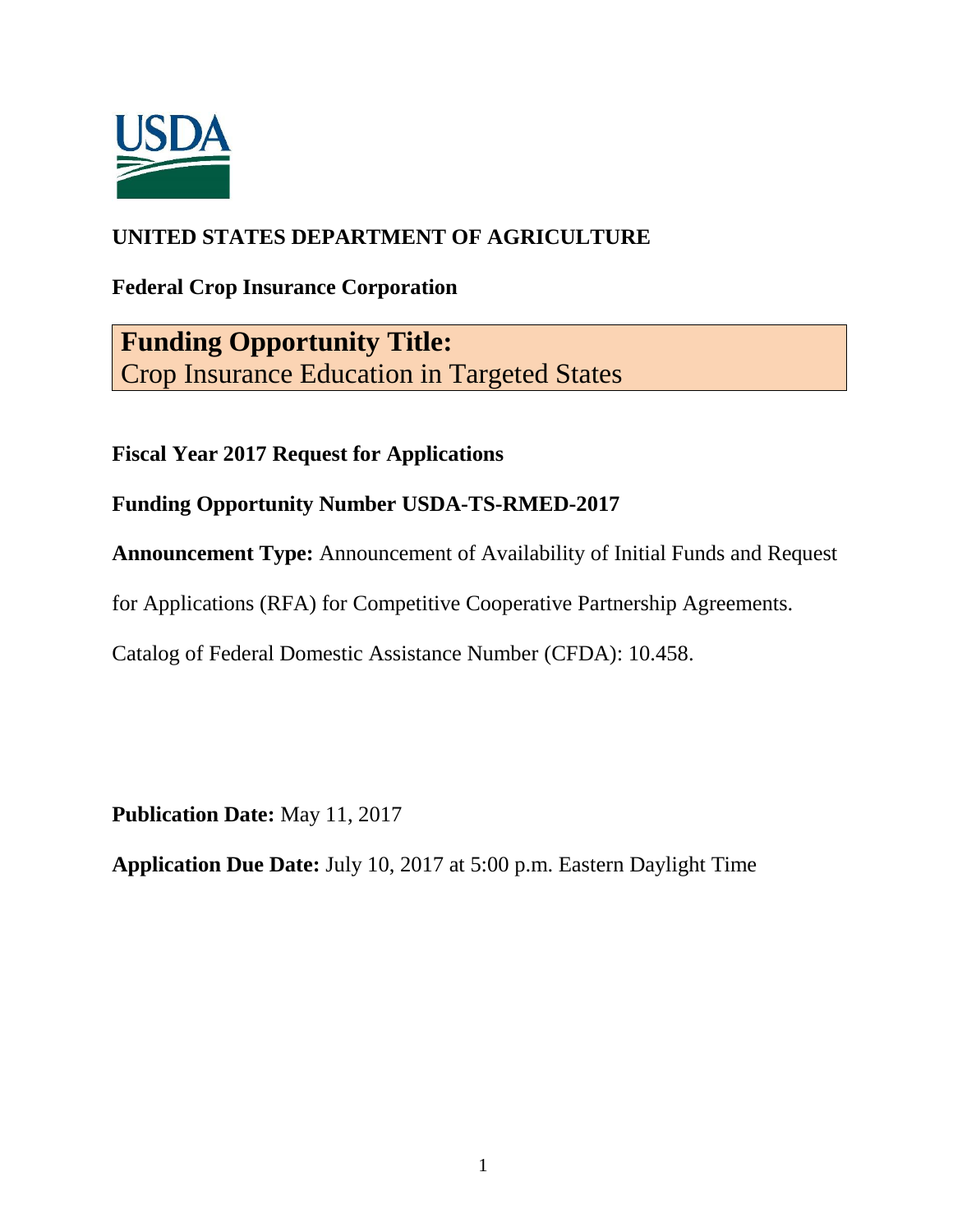# **Highlights and Changes for 2017**

It is important that applicants read and adhere to the guidance contained in this Request for Applications when preparing their applications. Below are highlights of major changes to the program since last year.

- Incorporated Highlights and Changes Section
- Changed closing submission time of day from 11:59 p.m. Eastern Daylight Time to 5:00 p.m. Eastern Daylight Time
- Updated Project Goals
- To expand funding opportunities to a broader group of recipients with small to large dollar funding needs, the RFA includes two (2) competitive funding categories: (a) up to \$99,999; and (b) \$100,000 and above (not to exceed the state's maximum allocation).
- Removal of Strikeforce and Promise Zone areas.
- Include requirement for applicants to identify or disclose possible recipient or subrecipient conflicts of interest.
- Scoring criteria has changed in Section E, Application Review Information.

**Summary:** The Federal Crop Insurance Corporation (FCIC), operating through the Risk Management Agency (RMA), announces its intent to award up to \$4.85 million to fund cooperative agreements under the Crop Insurance Education in Targeted States Program. The Request for Application (RFA) includes two (2) competitive funding categories: (a) up to \$99,999; and (b) \$100,000 and above (not to exceed the state's maximum allocation). The cooperative agreements will be awarded on a competitive basis up to one year from the date of the award.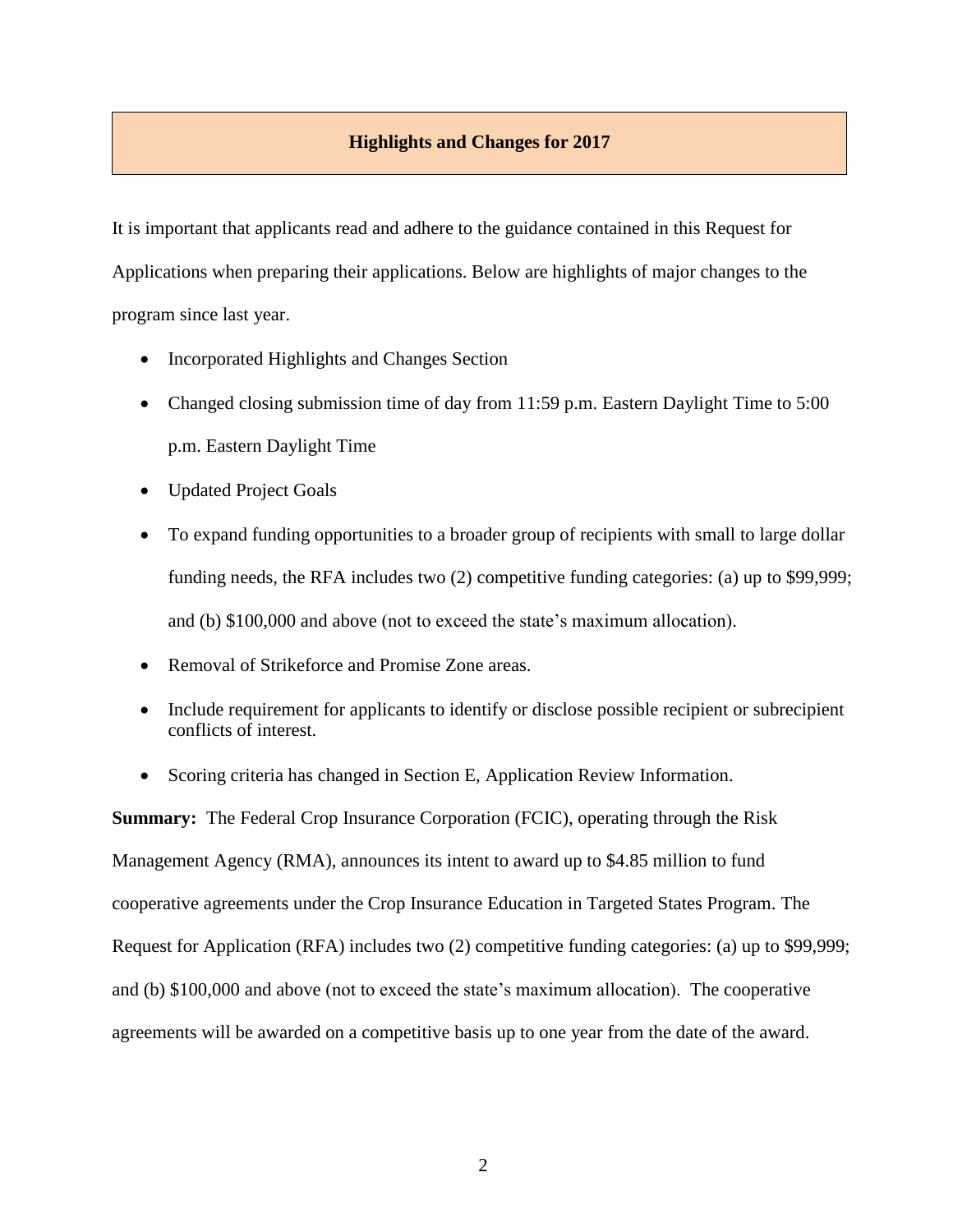Dates: All applications, which must be submitted electronically through

[https://rvs.umn.edu/Home.aspx,](https://rvs.umn.edu/Home.aspx) must be received by July 10, 2017 at 5:00 p.m. EDT, 60 calendar days from date of publication in Grants.gov.**Hard copy applications will NOT be accepted.** A tutorial on how to apply is available at [http://rvs.umn.edu/rmaresources.](http://rvs.umn.edu/rmaresources)

Key dates in the following table are provided to illustrate the timing of actions related to this RFA announcement.

| <b>Key Dates</b>        | <b>Actions</b>                                                            |
|-------------------------|---------------------------------------------------------------------------|
| May 11, 2017            | RFAs Announced in Grants.gov. RFA Open for 60 days.                       |
| May 18, 2017            | RFA/RVS Training Conducted for Potential Applicants 11:00 a.m. EDT        |
| June 1, 2017            | RFA/RVS Training Conducted for Potential Applicants 3:00 p.m. EDT         |
| July 10, 2017           | RFA Closes 5:00 p.m. EDT                                                  |
| Week of August 28, 2017 | Award Notifications are E-mailed; Unsuccessful Applicants are Notified by |
|                         | E-mail.                                                                   |
| September 29, 2017      | Project Start Date.                                                       |

**Purpose:** The purpose of the Targeted States program is to deliver crop insurance education and information to U.S. agricultural producers in States where there is traditionally, and continues to be a low level of Federal crop insurance participation and availability, and producers are underserved by the Federal crop insurance program. These states, defined as Targeted States for the purposes of this RFA, are Alaska, Connecticut, Delaware, Hawaii, Maine, Maryland, Massachusetts, Nevada, New Hampshire, New Jersey, New York, Pennsylvania, Rhode Island, Utah, Vermont, West Virginia, and Wyoming. Any cooperative agreements that may be funded will not exceed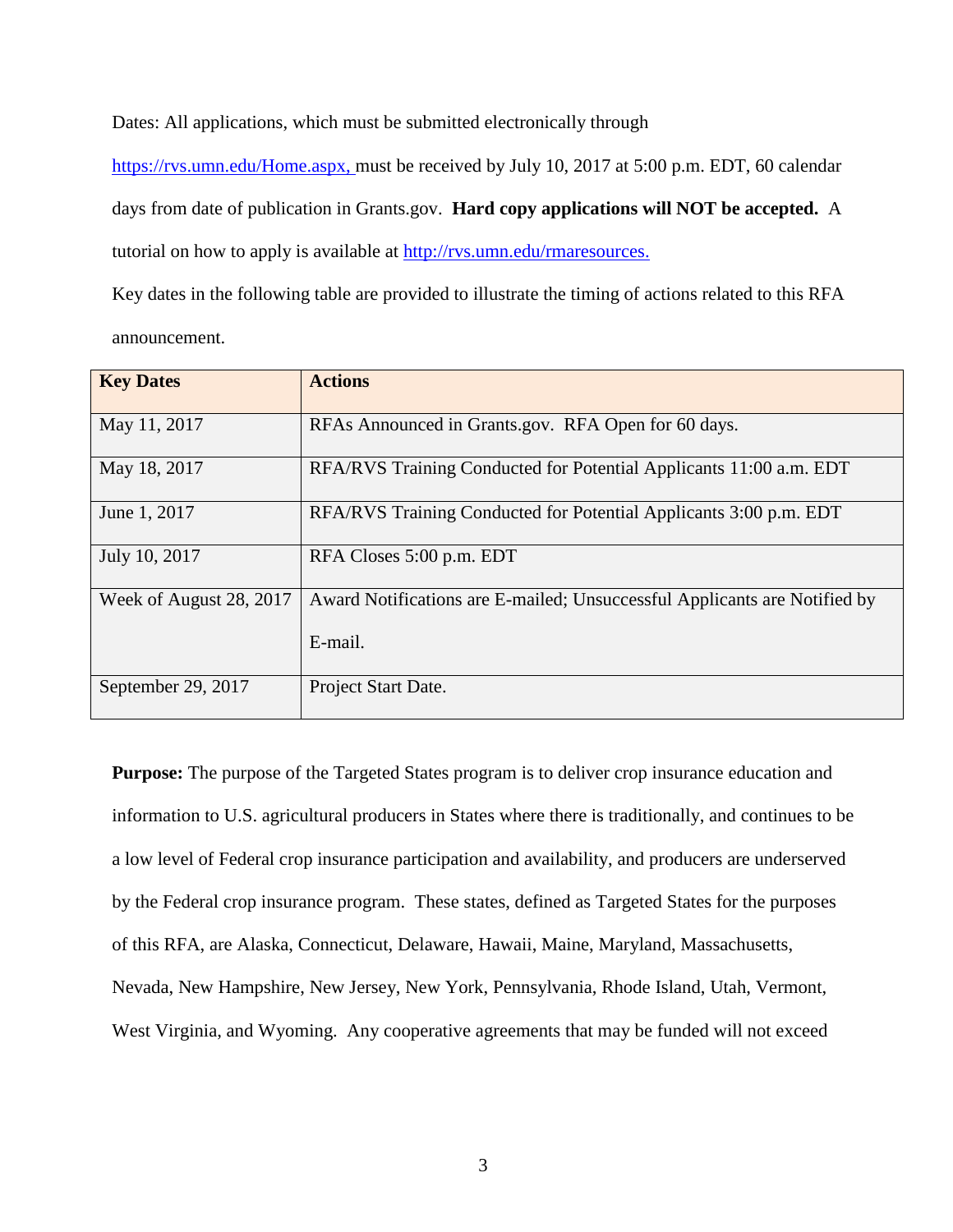the maximum funding amount established for each of the Targeted States. Recipients must agree to the substantial involvement of RMA in the project.

Applications submitted under this RFA must demonstrate how the proposed crop insurance

education activities will help producers in Targeted States understand:

The kinds of risks addressed by crop insurance;

How the use of crop insurance can affect other risk management decisions, such as the use of marketing and financial tools;

Farm record keeping and planning (Farm Financial Benchmarking as described in section 7 U.S.C.

 $§ 1502(b)(7))$  practices to

Create farm baseline by commodity/farm enterprise;

Compare farm financials by similar enterprise;

Meet crop insurance record requirements to improve management performance and business

profitability, and adjust production methods; and

Optimize and improve records with relevant and current strategies for use in crop insurance; and

How to make informed decisions on crop insurance prior to the sales closing date deadline.

Funding availability for this program may be announced at approximately the same time as

funding availability for similar but separate program, the Risk Management Education

Partnerships Program (CFDA No. 10.460). Prospective applicants must carefully examine and

compare the notices of each announcement.

The collections of information in this announcement have been approved by the Office of Management and Budget (OMB) under control number 0563-0067.

# **TABLE OF CONTENTS: THIS ANNOUNCEMENT CONSISTS OF EIGHT SECTIONS**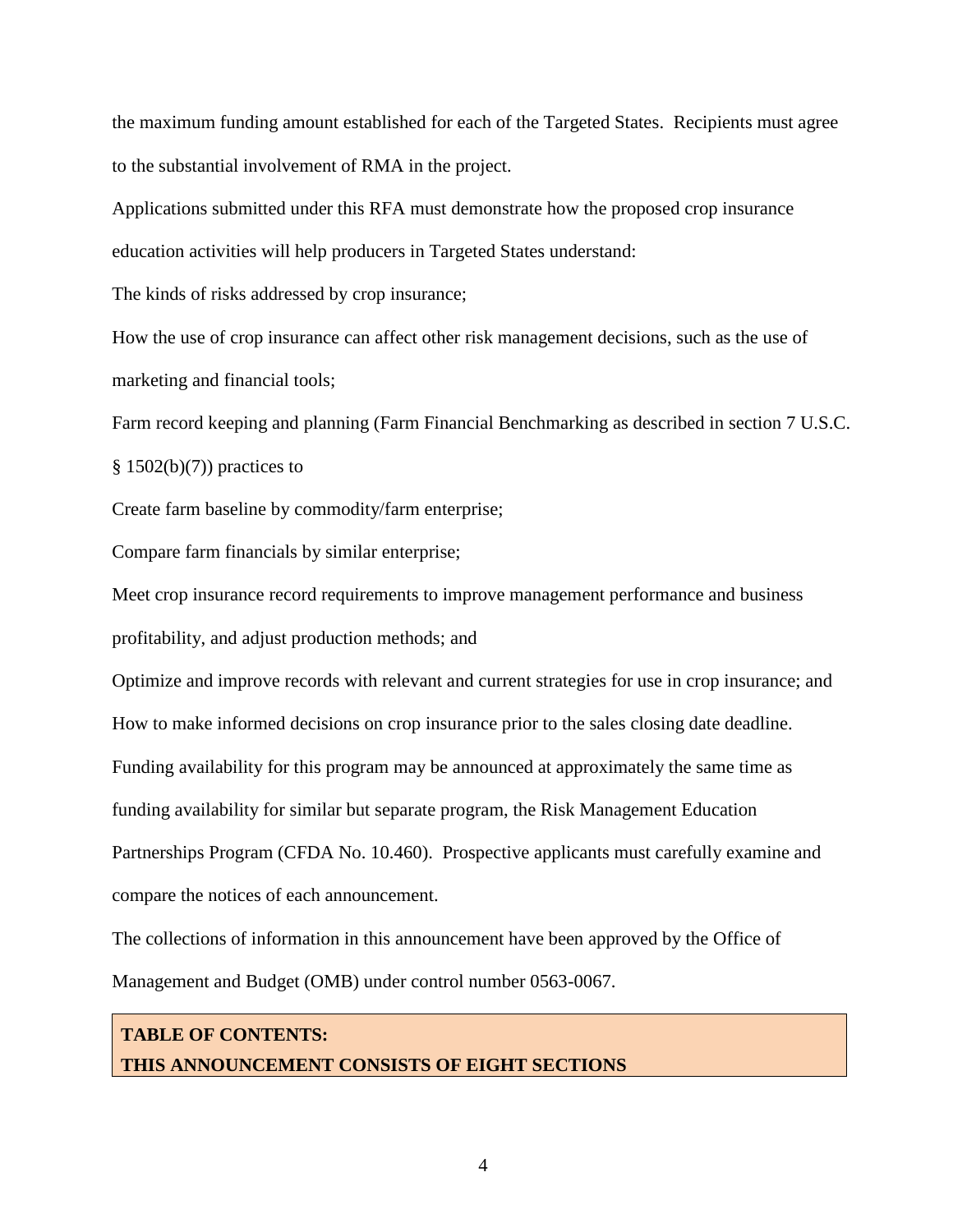# **Section A—Funding Opportunity Description**

- *1. Legislative Authority*
- *2. Background*
- *3. Project Goal*

# **Section B—Award Information**

- *1. Type of Application*
- *2. Funding Availability*
- *3. Maximum Award*
- *4. Project Period*
- *5. Location*
- *6. Audience Emphasis*
- *7. RMA Substantial Involvement*
- *8. Description of Agreement Award - Recipient Tasks*
- 9. *Other Tasks*

## **Section C—Eligibility Information**

- *1. Eligible Applicants*
- *2. Cost Sharing or Matching Funding*

# **Section D—Application and Submission Information**

- *1. Electronic Application Package*
- *2. Content and Form of Application Submission*
- *3. Funding Restrictions*
- *4. Indirect Cost Rates*
- *5. Other Submission Requirements*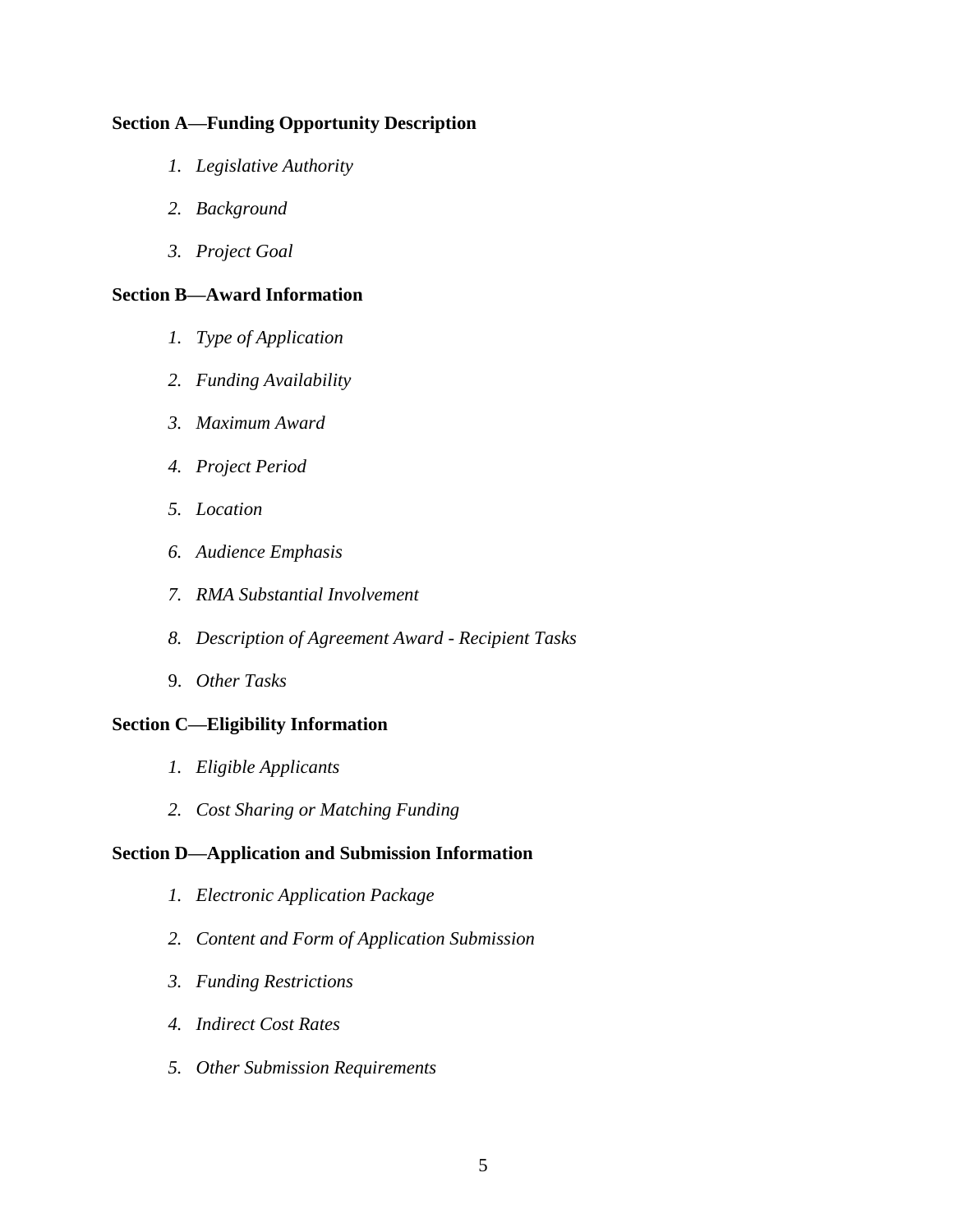# **Section E—Application Review Information**

- *1. Criteria*
- *2. Review and Selection Process*

# **Section F—Award Administration Information**

- *1. Information Contained in a Federal Award*
- *2. Administrative and National Policy Requirements*
	- *i. Requirement to acknowledge USDA support.*
	- *ii. Requirement to Provide Project Information to an RMA-selected Representative*
- *iii. Access to Panel Review Information*
- *iv. Confidential Aspects of Applications and Awards*
- *v. Audit Requirements*
- *vi. Prohibitions and Requirements Regarding Lobbying*
- *vii. Representation Regarding the Prohibition on Using Funds under Grants and Cooperative Agreements with Entities that Require Certain Internal Confidentiality Agreements*
- *viii. Applicable OMB Circulars*
- *ix. Requirement to Assure Compliance with Federal Civil Rights Laws*
- *x. Requirement to Participate in a Post Award Teleconference*
- *xi. Requirement to Participate in a Post Award Civil Rights Training*
- 3. *Reporting Requirements*

## **Section G—Agency Contact**

# **Section H—Additional Information**

*1. The Restriction of the Expenditure of Funds to Enter into Financial Transactions*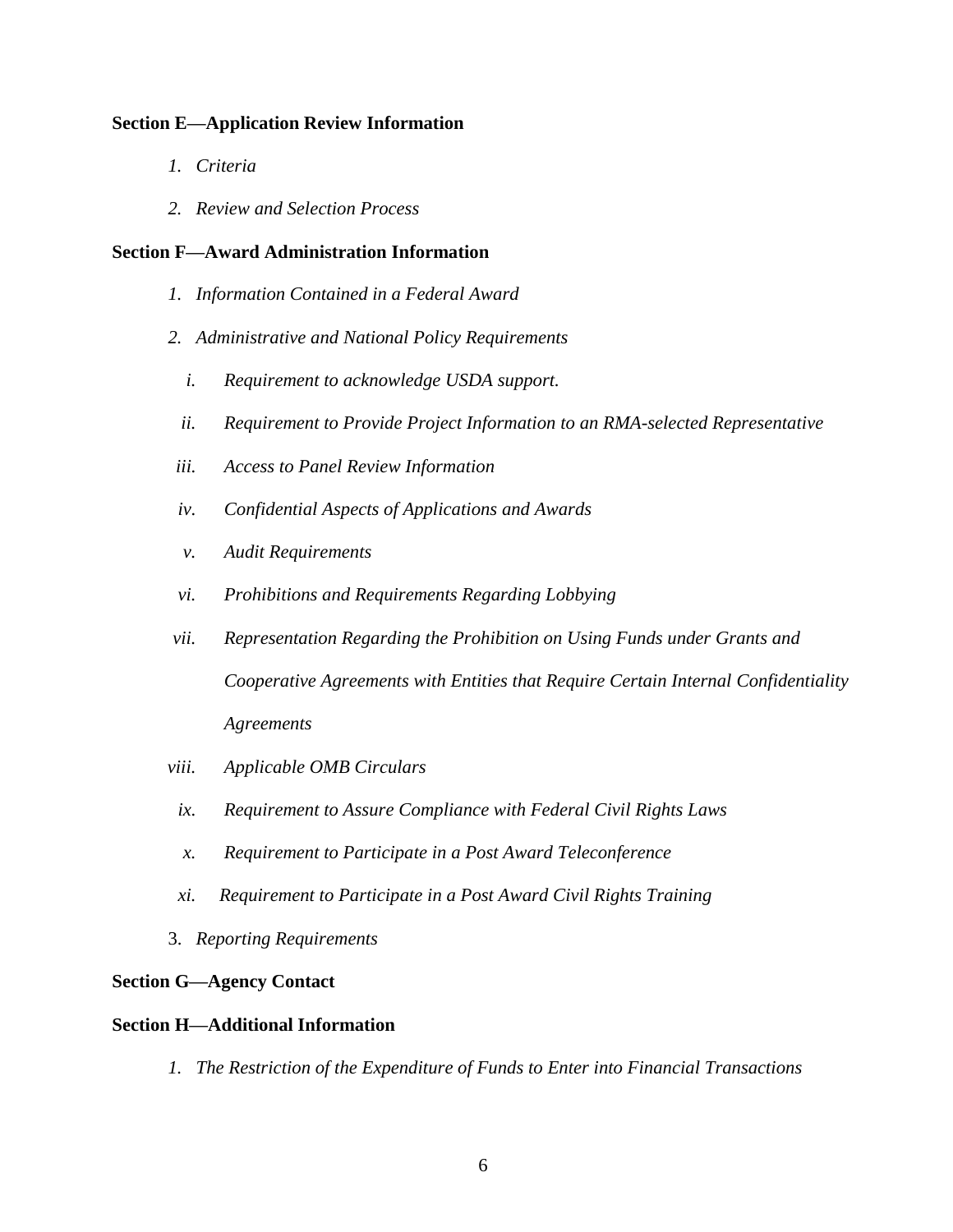*2. Required Registration with the System for Awards Management (SAM) for Submission of Proposals*

#### **Attachment A—System for Award Management (SAM) Registration and Universal**

#### **Identifier Requirements**

## **Attachment B—Reporting Subawards and Executive Compensation.**

Full Text of Announcement

## **Section A. Funding Opportunity Description**

## *1. Legislative Authority*

The Targeted States Program is authorized under Section 524(a)(2) of the Federal Crop Insurance Act (FCIA), 7 U.S.C. § 1524(a)(2).

#### *2. Background*

RMA promotes and regulates sound risk management solutions to improve the economic stability of American agriculture. On behalf of FCIC, RMA does this by offering Federal crop insurance products through a network of private-sector partners, overseeing the creation of new risk management products, seeking enhancements in existing products, ensuring the integrity of crop insurance programs, offering programs aimed at equal access and participation of underserved communities, and providing risk management education and information.

One of RMA's strategic goals is to ensure that its customers are well-informed of risk management solutions available. This educational goal is authorized by Section 524(a)(2) of the FCIA (7 U.S.C. § 1524(a)(2)). This section authorizes funding for the establishment of crop insurance education and information programs in States where there is traditionally, and continues to be, a low level of Federal crop insurance participation and availability, and producers are underserved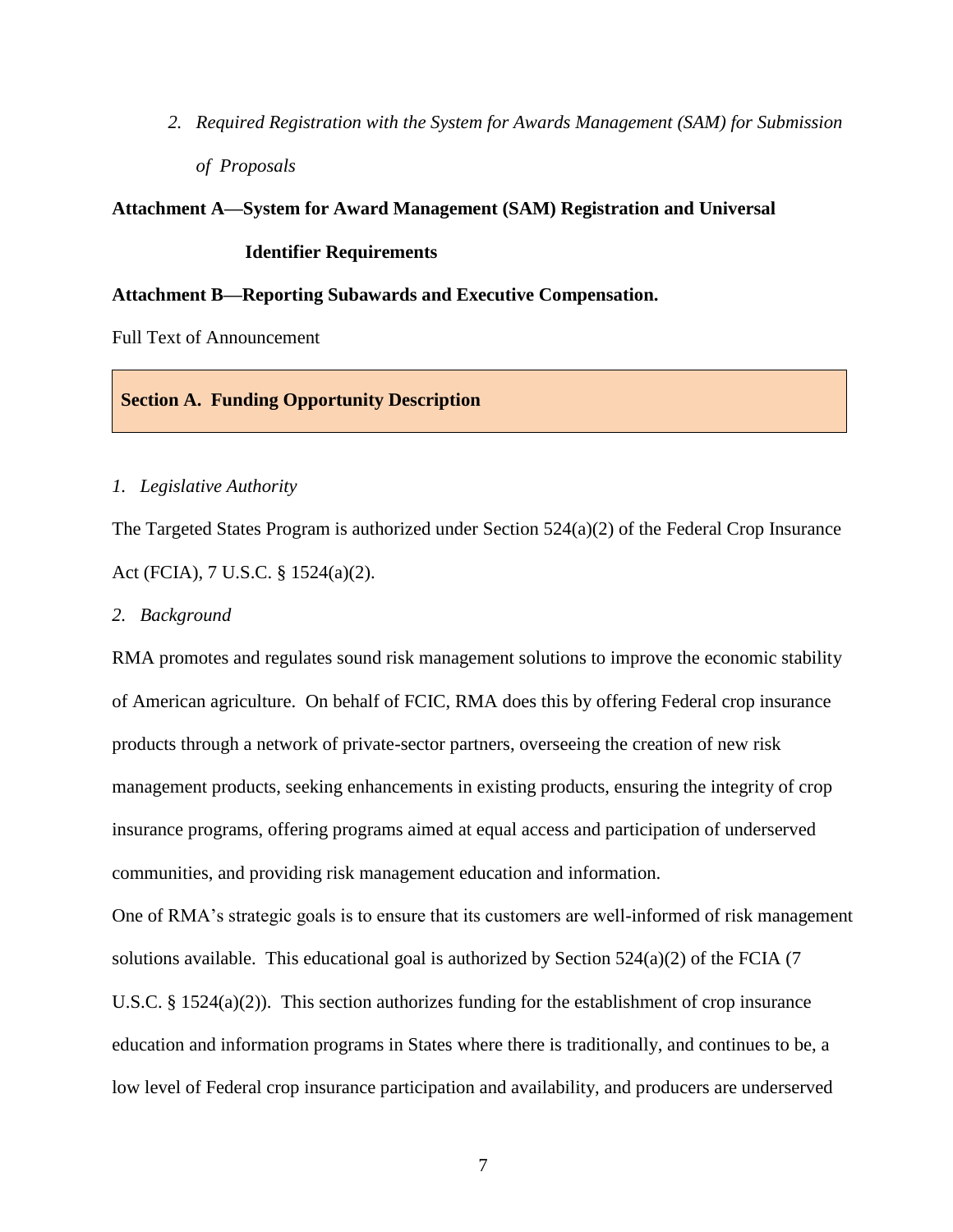by the Federal crop insurance program. In accordance with the FCIA, the States with this designation for Fiscal Year (FY) 2017 are Alaska, Connecticut, Delaware, Hawaii, Maine, Maryland, Massachusetts, Nevada, New Hampshire, New Jersey, New York, Pennsylvania, Rhode Island, Utah, Vermont, West Virginia, and Wyoming (defined as "Targeted States" for the purposes of this RFA).

Call for Stakeholder input: FCIC through the RMA, seeks your comments about this RFA. We will consider the comments when we develop the next RFA for the program, if applicable, and FCIC may consider these comments for changes to future RFAs. Submit written stakeholder comments by December 31, 2017 via e-mail to: **RMA.Risk-ED@rma.usda.gov.** In your comments, please state that you are responding to the **Risk Management Targeted States Program** RFA. Comments are optional and voluntary.

#### *3. Project Goal*

The goal of the Targeted States Program is to ensure that producers in the Targeted States are fully informed of existing and emerging crop insurance products in order to take full advantage of such products including:

#### **i. Crop Insurance 101:**

- a. What crop insurance is available;
- b. How different kinds of insurance work:
- c. What options within each policy are available;
- d. What if crop insurance isn't available in a county (written agreements-what they are/how they work/how to get them/when they are available);
- e. Who the producer buys insurance from;
- f. How the relationship with the insurance company/agent/loss adjuster/FCIC works;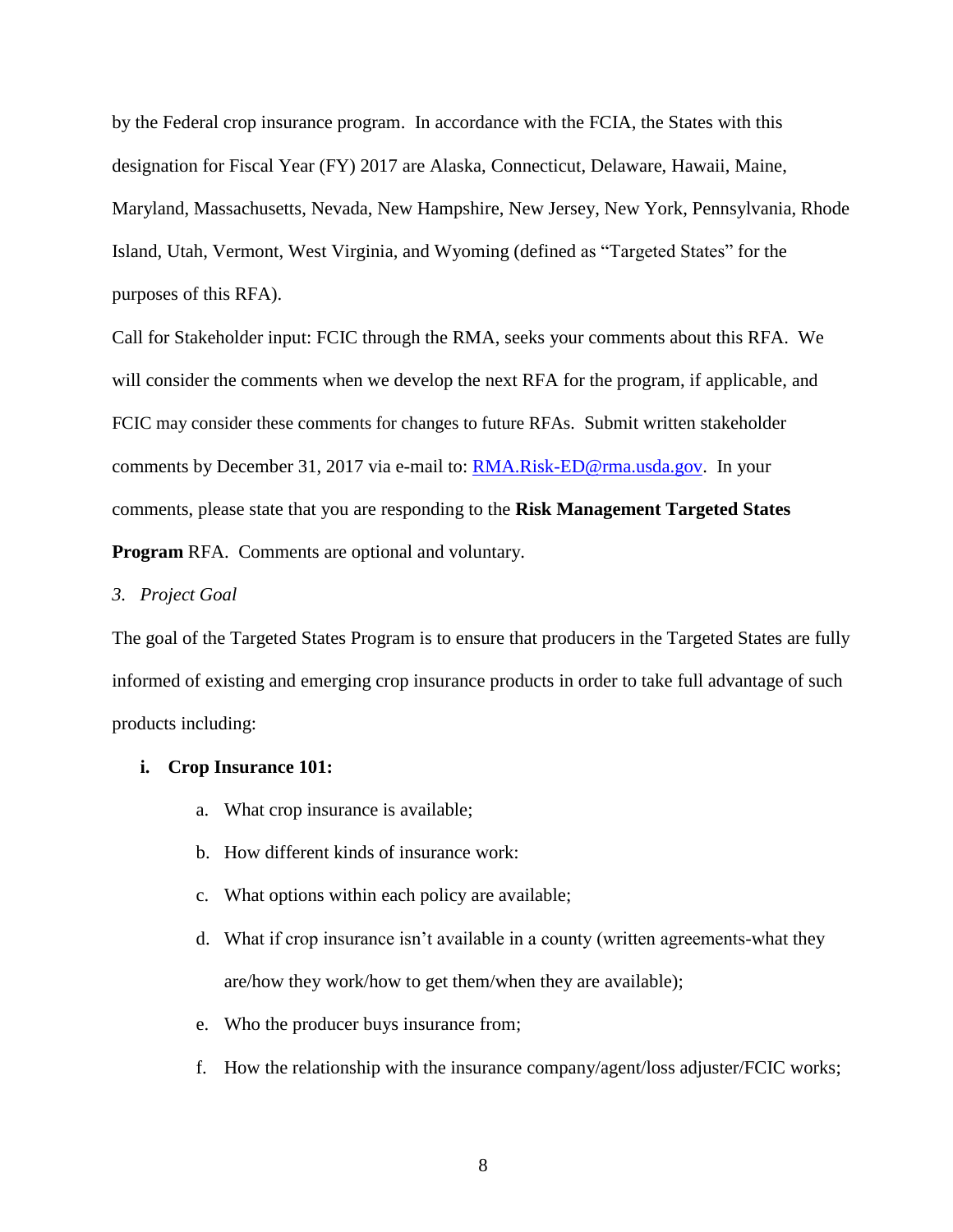- g. Understanding policy selections;
- h. Insurance tools available online;
- i. Importance of unit selection;
- j. Importance of record keeping;
- k. How actual production history and production reporting work and what's important to the producer;
- l. Price and coverage level interaction with options;
- m. Maintaining production records, etc.; and/or
- n. Specific information on crop insurance that is currently available.

# **ii. Whole-Farm Revenue Protection (WFRP) Training in each state:**

- a. What is WFRP;
- b. How does it work;
- c. What records are required from the producer;
- d. How the amount of insurance is determined and expenses are used in the policy;
- e. How do producers evaluate WFRP for their farm;
- f. How a loss is determined (including replant payments);
- g. How do producers buy WFRP; and
- h. Recordkeeping for fruit/vegetable producers to meet WFRP requirements.

# **iii. Rainfall Index Insurance: Pasture, Rangeland, Forage (PRF)/Annual**

# **Forage/Apiculture:**

- a. Training on what PRF is (all targeted states except Alaska and Hawaii), how it works, and how producers can evaluate PRF for their particular farm.
- b. Training on Annual Forage (any known new states).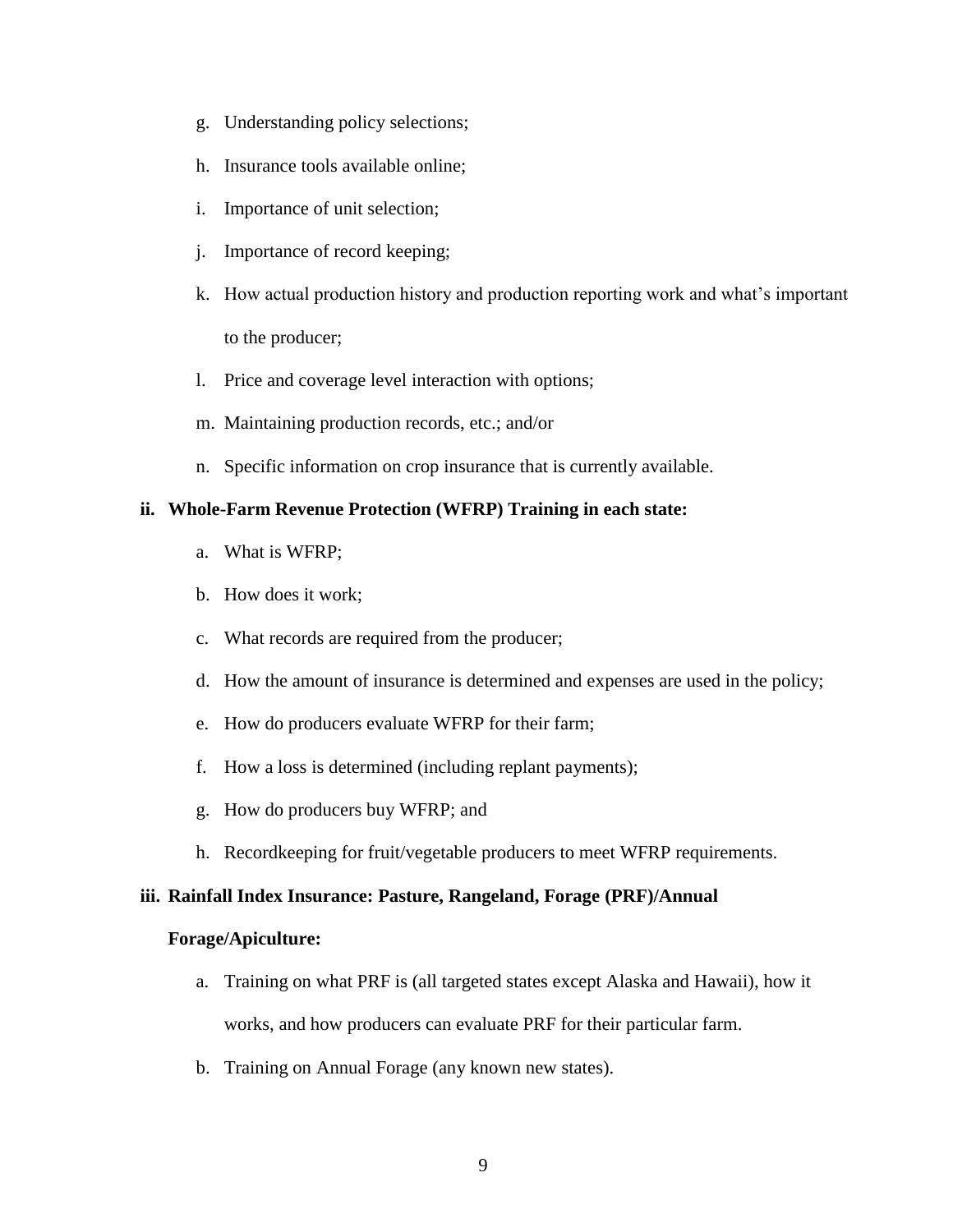- c. Training on Apiculture (all targeted states except Alaska and Hawaii).
- d. For PRF, specific for Nevada, Utah and Wyoming, include how the new Rainfall Index (RI-PRF) model works differently from what policy offered previously (these areas converted from Vegetative Index VI-PRF).
- vi. **All Livestock Products:** General education on all the livestock products so producers know what their choices of Federal crop insurance are.

In carrying out the requirements under Section 11027 of Public Law 113-79, the Secretary of Agriculture has placed special emphasis on risk management strategies (including farm financial benchmarking), education and crop insurance education specifically targeted to the following producers:

- i. Beginning farmers or ranchers;
- ii. Legal immigrant farmers or ranchers that are attempting to become established producers in the United States;
- iii. Socially disadvantaged farmers or ranchers;
- iv. Farmers or ranchers that
	- a. are preparing to retire; and
	- b. are using transition strategies to help new farmers or ranchers get started; and
- v. New or established farmers or ranchers that are converting production and marketing systems to pursue new markets.

# **Section B. Award Information**

# *1. Type of Application*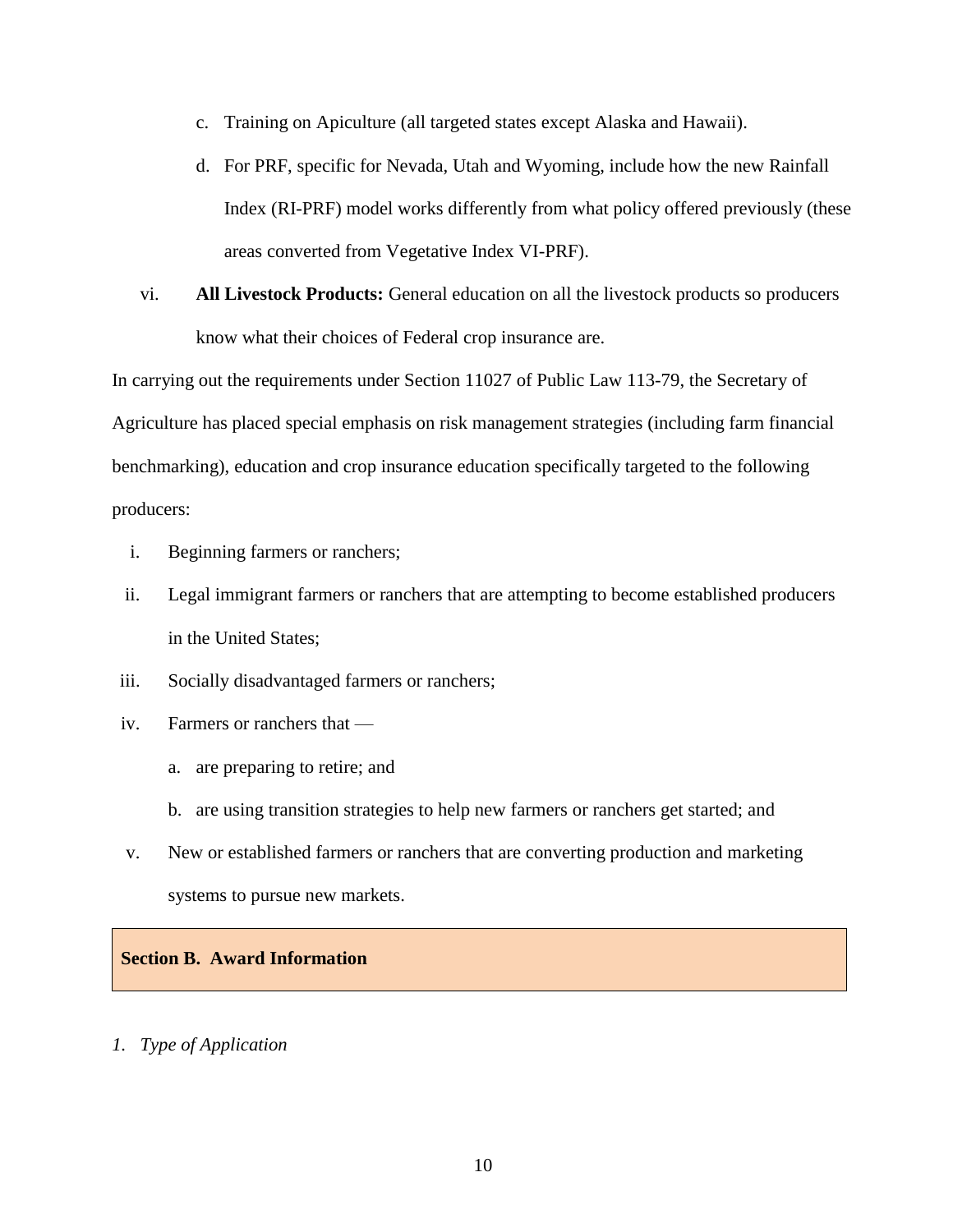Only electronic applications will be accepted and they must be submitted through

[https://rvs.umn.edu/Home.aspx.](https://rvs.umn.edu/Home.aspx)**Hard copy applications will NOT be accepted.** Applications submitted for the Risk Management Education in Targeted States Program are new applications: there are no renewals. All applications will be reviewed competitively using the selection process and evaluation criteria described in Section E – Application Review Information. Each award will be designated as a Cooperative Agreement, which will require substantial involvement by RMA.

## 2. *Funding Availability*

There is no commitment by USDA to fund any particular application or make a specific number of awards. In fiscal year 2017, RMA intends to award up to \$4.85 million and **to fund one or more cooperative agreement(s) not to exceed the maximum funding amount established for each of the Targeted States.**

An applicant must apply for funding for that Targeted State where the applicant intends to deliver the educational activities, and must limit its request for funding in a particular Targeted State based upon the funding levels available below.

| \$203,000 |
|-----------|
| \$231,000 |
| \$271,000 |
| \$237,000 |
| \$243,000 |
| \$327,000 |
| \$227,000 |
| \$243,000 |
| \$211,000 |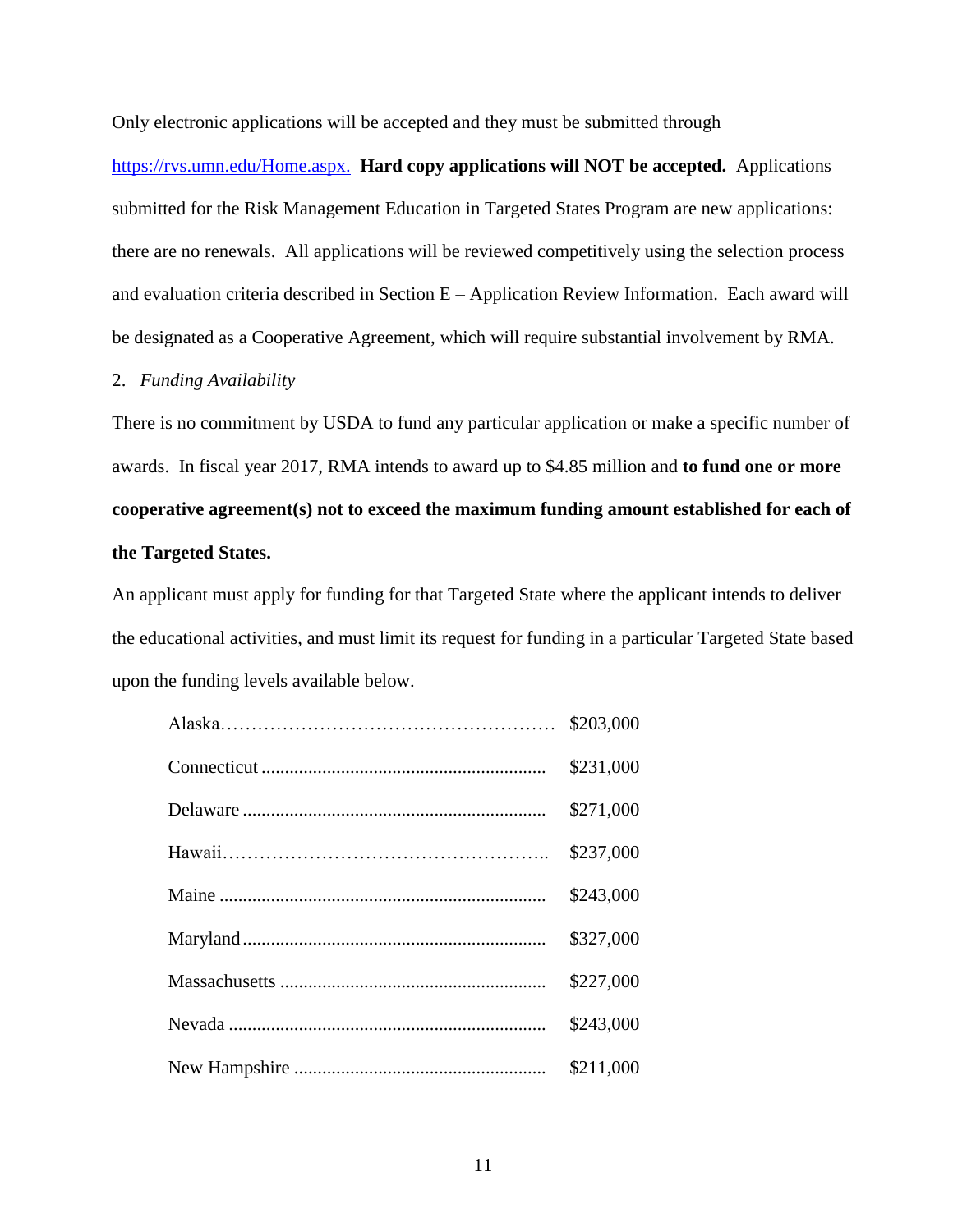| \$256,000   |
|-------------|
| \$502,000   |
| \$613,000   |
| \$203,000   |
| \$301,000   |
| \$243,000   |
| \$245,000   |
| \$294,000   |
| \$4,850,000 |

Funding amounts were determined by first allocating an equal amount of \$200,000 to each Targeted State. Remaining funds were allocated on a pro-rata basis according to each Targeted State's share of agricultural cash receipts reported in the National Agricultural Statistics Service (NASS) 2012 Agricultural Census, relative to the total for all Targeted States. Both the equal allocation and the pro-rata allocation were totaled together and rounded to the nearest \$1,000 to arrive at the funding limit for each Targeted State.

RMA reserves the right to eliminate funding consideration categories once RMA receives the actual applications, and eliminate the categories because the overall award process used must always remain merit-based and competitive.

In the event that additional funds become available under this program or in the event that no application for a given Targeted State is recommended for funding by the evaluation panel, these additional funds, or unused funds for a particular Targeted State may be offered to selected recipients for use in broadening the size or scope of awarded projects within the Targeted States. The decision of whether any additional or unused funds are offered to other award recipients is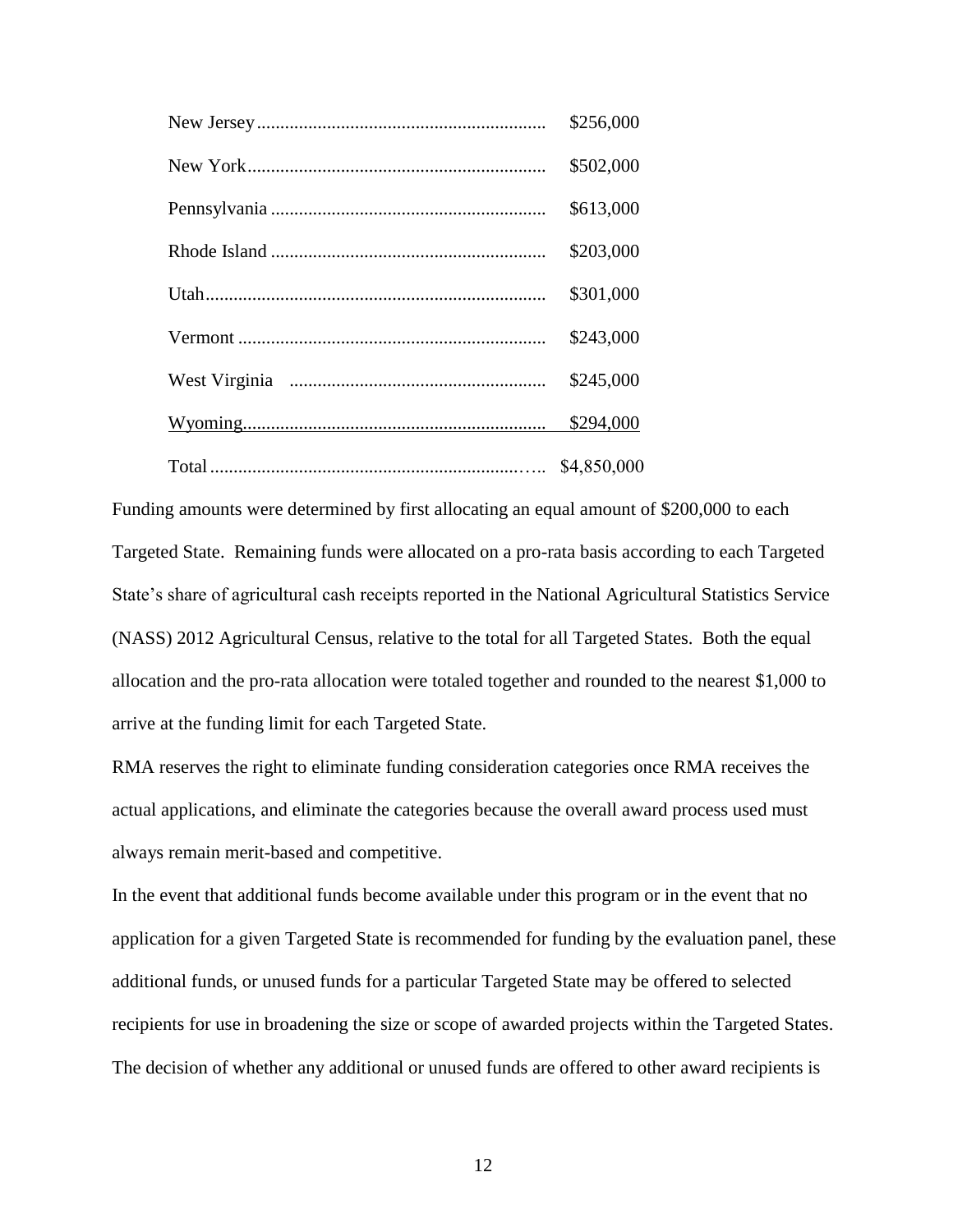within the discretion of the Administrator of RMA, Manager of FCIC. RMA is not required to distribute any additional or unused funds to the recipients.

In the event that the Manager of FCIC determines that available RMA resources cannot support the administrative and substantial involvement requirements of all agreements recommended for funding, the Manager may elect to fund fewer agreements than the available funding might otherwise allow.

#### *3. Maximum Award*

The RFA includes two (2) competitive funding categories: (a) up to \$99,999; and (b) \$100,000 and above (not to exceed the state's maximum allocation). An applicant must apply for funding for that Targeted State where the applicant intends to deliver the educational activities.

It is difficult to accurately estimate the number and amount of awards that RMA will provide this year. Last year, RMA awarded 17 cooperative agreements, ranging from \$196,473 to \$475,000. All awards will be made and agreements finalized no later than week of August 28, 2017 with the project start date of September 29, 2017.

#### *4. Project Period*

Projects will be funded for a period of up to one year from the project starting date.

#### *5. Location*

The RMA Regional Offices that service the Targeted States are listed below. Staff from these respective RMA Regional Offices and the Risk Management Education Division (RMED) DC Office will provide the RMA substantial involvement for Targeted States projects conducted within the respective regions.

> Billings, Montana Regional Office: (WY) Davis, California Regional Office: (HI, NV and UT)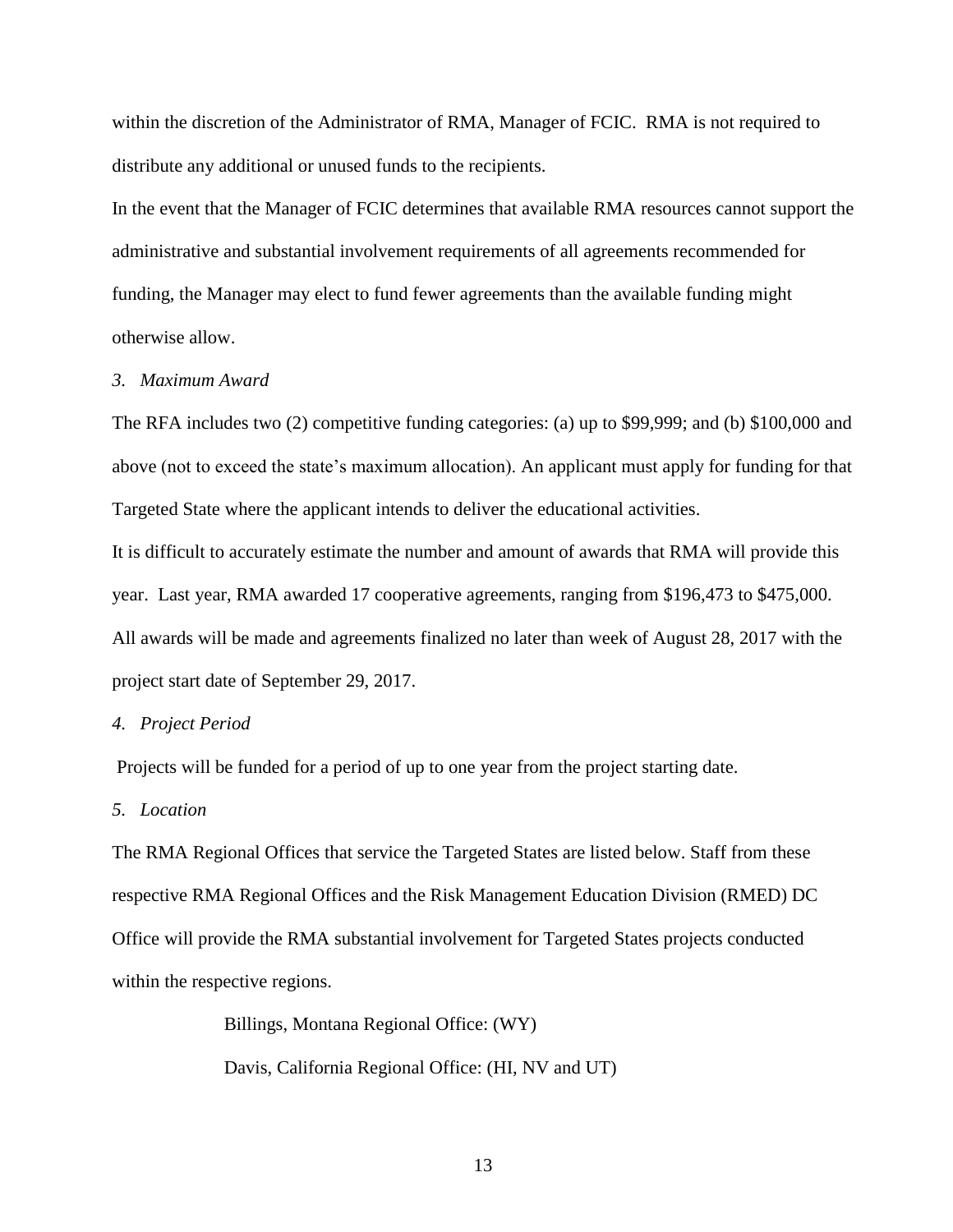# Raleigh, North Carolina Regional Office: (CT, DE, ME, MD, MA, NH, NJ, NY, PA, RI, VT and WV)

# Spokane, WA Regional Office: (AK)

Each application must clearly designate the Targeted State where crop insurance educational activities for the project will be delivered. Applicants may apply to deliver education to producers in more than one Targeted State, but a separate application must be submitted for each Targeted State because applications will be compared to applications submitted for the same state. Any single application proposing to conduct educational activities in more than one Targeted State will be rejected.

## *6. Audience Emphasis*

Audience emphasis is on U.S. producers and ranchers, and should specifically reach out to producer types not normally reached, such as limited resource and socially disadvantaged producers, to ensure they are given the opportunity to participate in educational activities. Audience groups may include: traditional farmers and ranchers; new and beginning farmers; farmers or ranchers that are preparing to retire and are using transition strategies to help new farmers or ranchers get started; legal immigrant farmers or ranchers, minority producers; veterans; women; farmers and ranchers marketing their products as part of a local or regional food system; livestock producers, organic producers, new or established farmers or ranchers that are converting production and marketing systems to pursue new markets; small farms or ranches, sustainable producers, and value-added producers.

# *7. RMA Substantial Involvement*

RMA will be substantially involved during the performance of the funded project through RMA's four (4) Regional Offices and RMED DC Office identified earlier. Potential types of substantial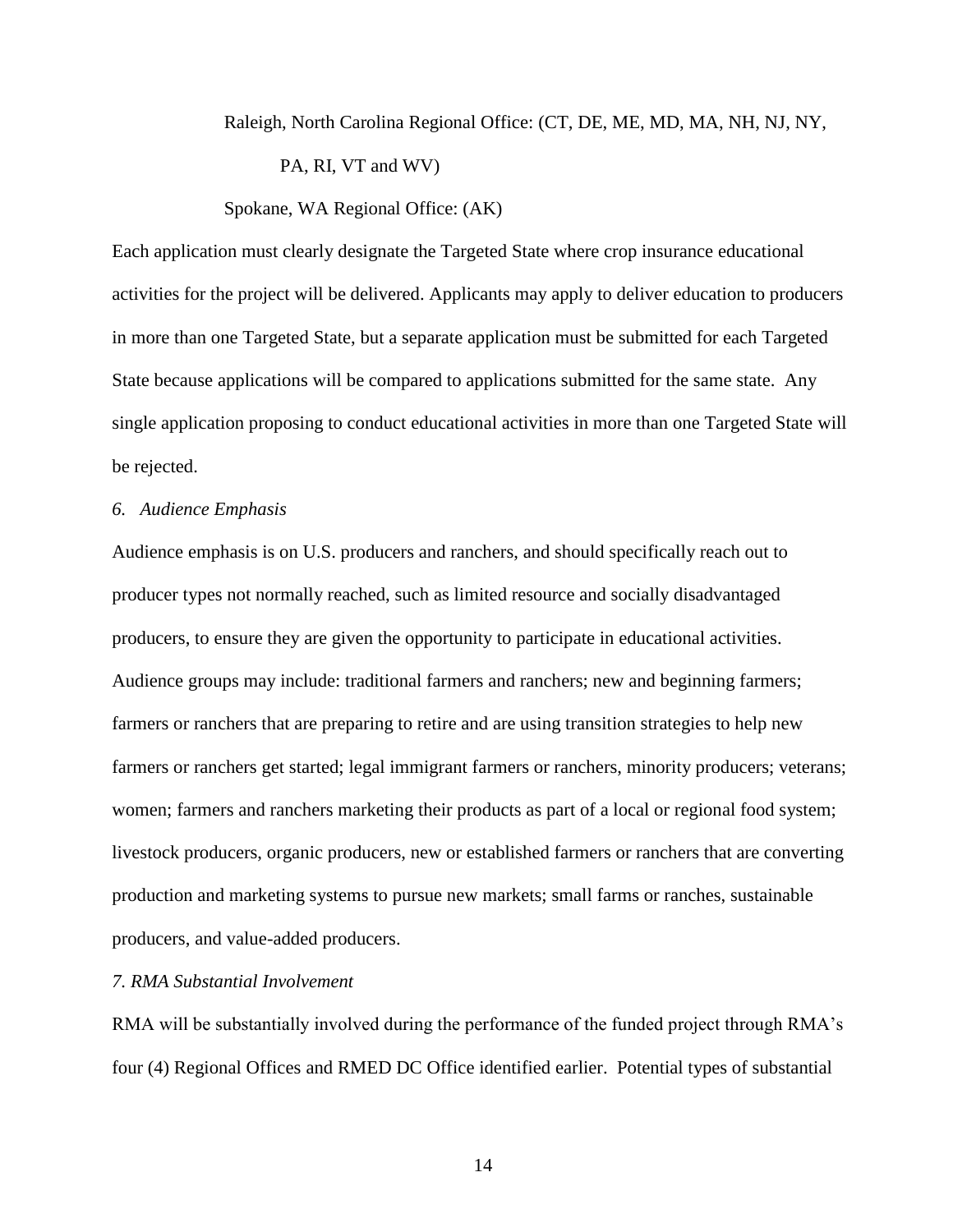involvement by these four (4) Regional Offices and RMED DC Office will include, but are not limited to, the following activities.

- i. Collaborate with the recipient in assembling, reviewing, and approving risk management materials for producers in the designated Targeted States.
- ii. Collaborate with the recipient in reviewing and approving a promotional program for raising awareness for risk management and for informing producers of training and informational opportunities in the Targeted States.
- iii. Collaborate with the recipient on the delivery of education to producers and agribusiness professionals for the Targeted States. This collaboration will include: (a) Regional Offices directly involved in proposed activities (dependent upon resources available); (b) reviewing and approving in advance all producer and agribusiness professional educational activities; (c) advising the recipient on technical issues related to crop insurance education and information; (d) assisting the recipient in informing producers and agribusiness professionals about educational activity plans and scheduled meetings; and (e) promoting and creating awareness of scheduled activities.
- iv. Conduct an evaluation of the performance of the recipient in meeting the tasks of the project.

Applications that do not address substantial involvement by RMA will be rejected.

*8. Description of Agreement Award - Recipient Tasks*

In conducting activities to achieve the purpose and goal of this program in a designated Targeted State, the recipient will be responsible for performing the following tasks:

i. Develop and conduct a promotional program in English or a non-English language to producers. If non-English language is used, a translation in English must be provided.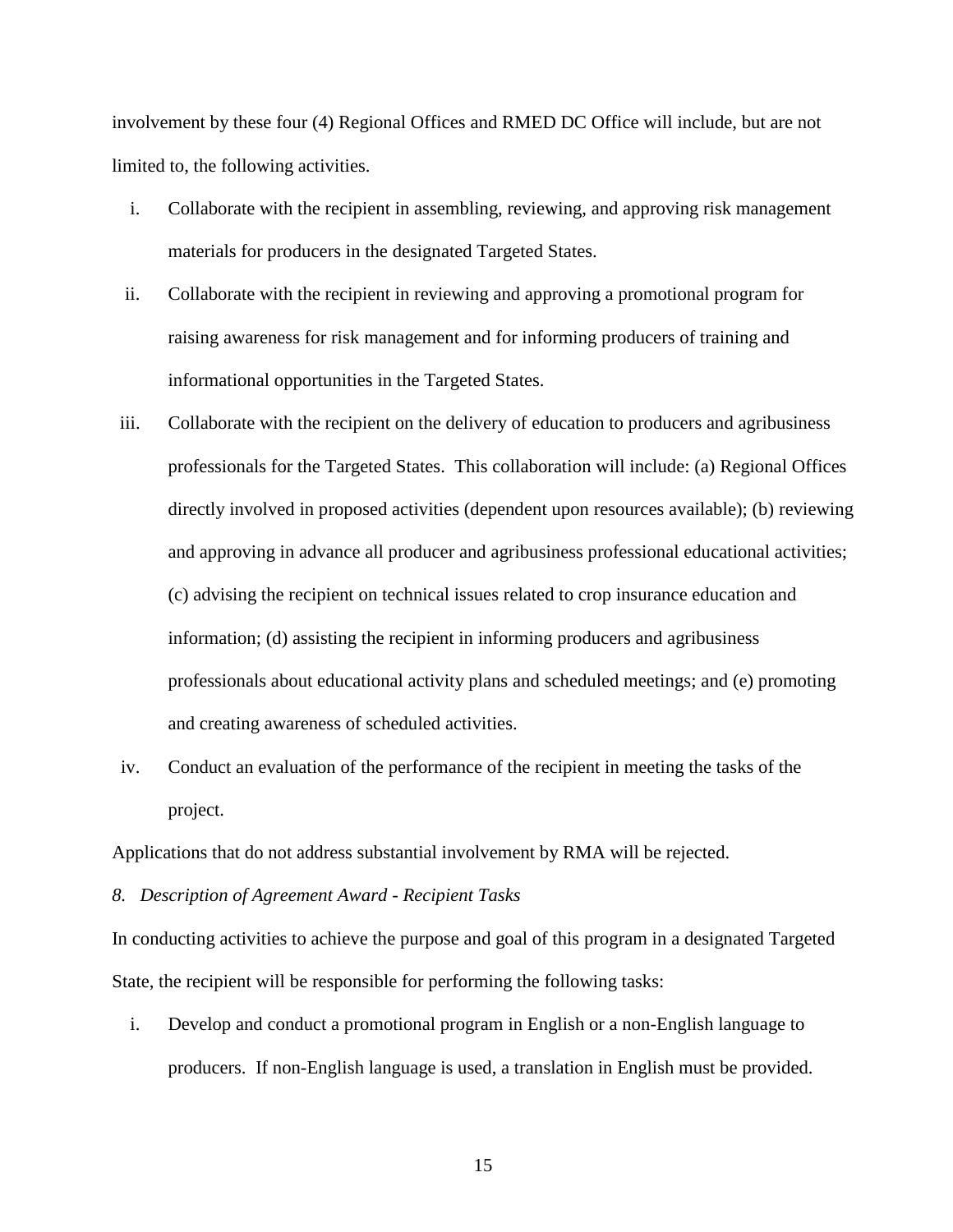This program will include activities using media, newsletters, publications, or other appropriate informational dissemination techniques that are designed to: (a) raise awareness for crop insurance; (b) inform producers of the availability of crop insurance; (c) inform producers of the crop insurance sales closing dates prior to the deadline; and (d) inform producers, in the designated Targeted State of training and informational opportunities.

- ii. Deliver crop insurance training and informational opportunities in English or a non-English language to agricultural producers (and may deliver to agribusiness professionals) in the designated Targeted State in a timely manner, prior to crop insurance sales closing dates, in order for producers to make informed decisions regarding risk management tools prior to the crop insurance sales closing dates deadline. This delivery will include organizing and delivering educational activities using instructional materials that have been assembled to meet the local needs of agricultural producers. Activities must be directed primarily to agricultural producers, but may include those agribusiness professionals that frequently advise producers on crop insurance tools and decisions and will use the information gained from these trainings to advise producers.
- iii. Document all educational activities conducted under the cooperative agreement and the results of such activities, including criteria and indicators used to evaluate the success of the program. The recipient will also be required, if requested by RMA, to provide information to RMA-selected contractor(s) to evaluate all educational activities and advise RMA regarding the effectiveness of activities.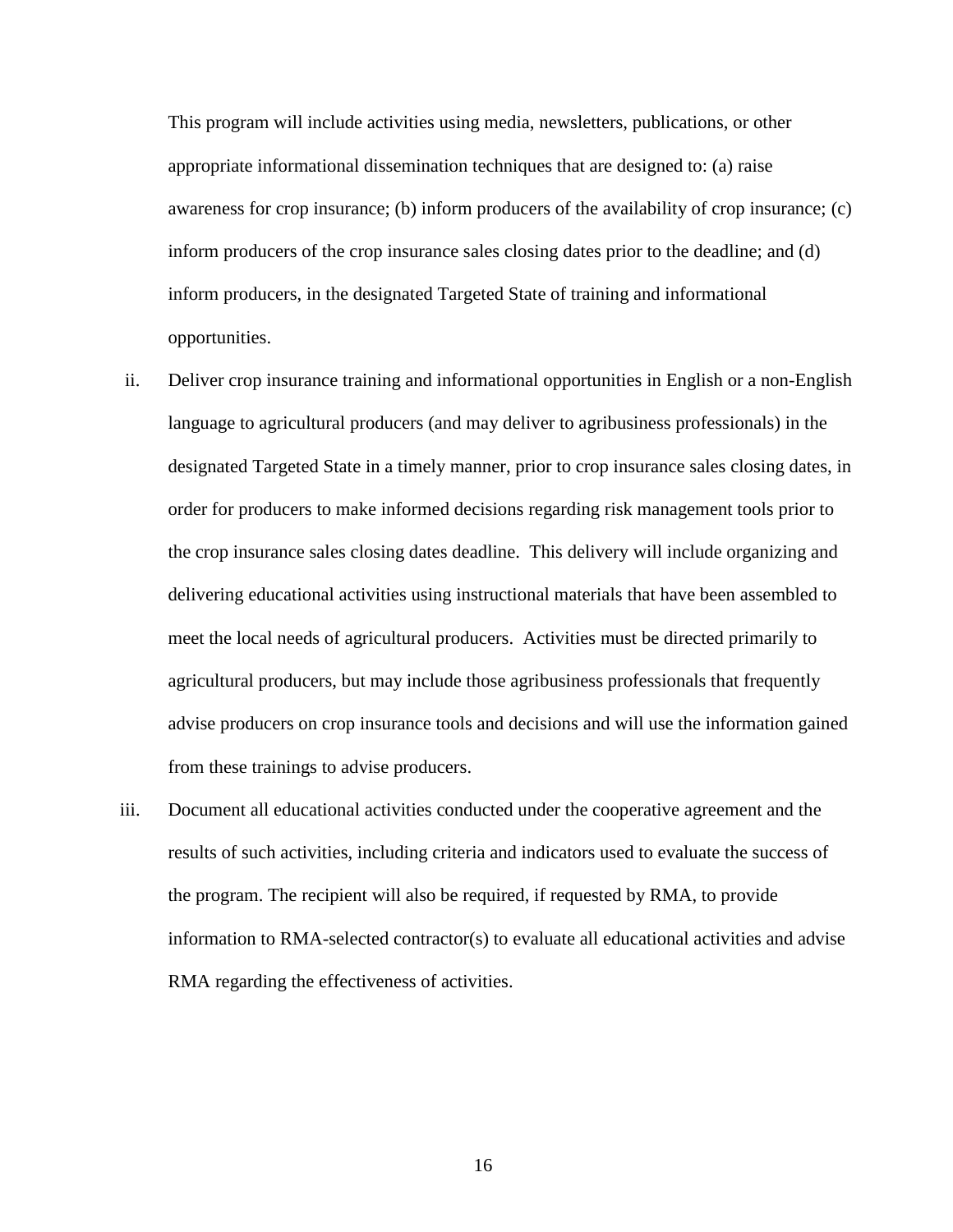# *9. Other Tasks*

In addition to the specific, required tasks listed above, the applicant may propose additional tasks that would contribute directly to the purpose of this program such crop insurance educational activities targeting producers engaged in local or regional food systems. For any proposed additional task, the applicant must clearly identify the objective of the task (e.g., for website tools or mobile phone Apps, applicants must clearly identify the what risk management tool they are developing, the targeted user and relationship to crop insurance or managing farm risk), specific timelines for performing the tasks, how they will measure the success of these tasks, and the specific responsibilities of partners. The applicant must also identify specific ways in which RMA would have substantial involvement in the proposed project task.

# **Section C. Eligibility Information**

#### *1. Eligible Applicants*

Eligible applicants include not-for-profit organizations, State Departments of Agriculture, State Cooperative Extension Services; Federal, State, or tribal agencies; groups representing producers, community based organizations or a coalition of community-based organization that has demonstrated experience in providing agricultural education or other agricultural-related services to producers; nongovernmental organizations; junior and four-year colleges or universities or foundations maintained by a college or university (including Minority Serving Institutions); and other entities with the capacity to lead a program of risk management education for producers in one or more Targeted States. RMA may request documents from applicants to verify eligibility requirements, proof of existence, or authority.

i. Individuals are not eligible applicants.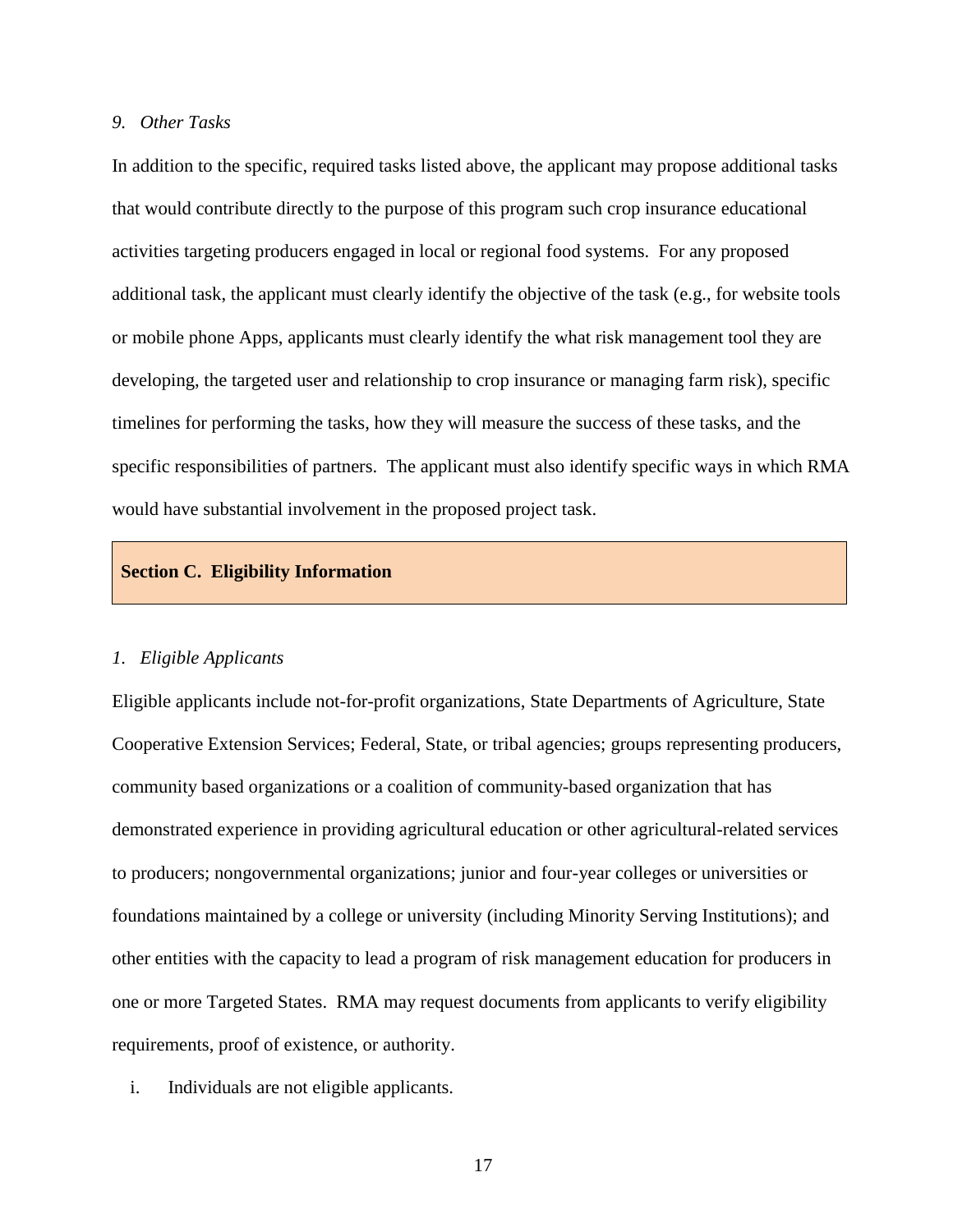- ii. Although an applicant may be eligible to compete for an award based on its status as an eligible entity, other factors may exclude an applicant from receiving Federal assistance under this program governed by Federal law and regulations (e.g. debarment and suspension; a determination of non-performance on a prior contract, cooperative agreement, grant or cooperative partnership; a determination of a violation of applicable ethical standards). Reviewed applications in which the applicant or any of the partners are ineligible or excluded persons will be rejected in their entirety. Rejected applications will be retained during the RFA process, but will not be made an award.
- iii. Private organizations that are involved in the sale of Federal crop insurance, or that have financial ties to such organizations, are eligible to apply for funding under this Announcement. However, such entities and their partners, affiliates, and collaborators for this Announcement will not receive funding to conduct activities that are already required under a Standard Reinsurance Agreement or any other agreement in effect between FCIC/RMA and the entity, or between FCIC/RMA and any of the partners; affiliates, or collaborators for awards under this Announcement. In addition, such entities and their partners, affiliates, and collaborators for this Announcement will not be allowed to receive funding to conduct activities that could be perceived by producers as promoting the services or products of one company over the services or products of another company that provides the same or similar services or products. If applying for funding, such organizations must be aware of potential conflicts of interest and must describe in their application the specific actions they will take to avoid actual and perceived conflicts of interest. Applications for which applicants fail to identify and disclose possible or actual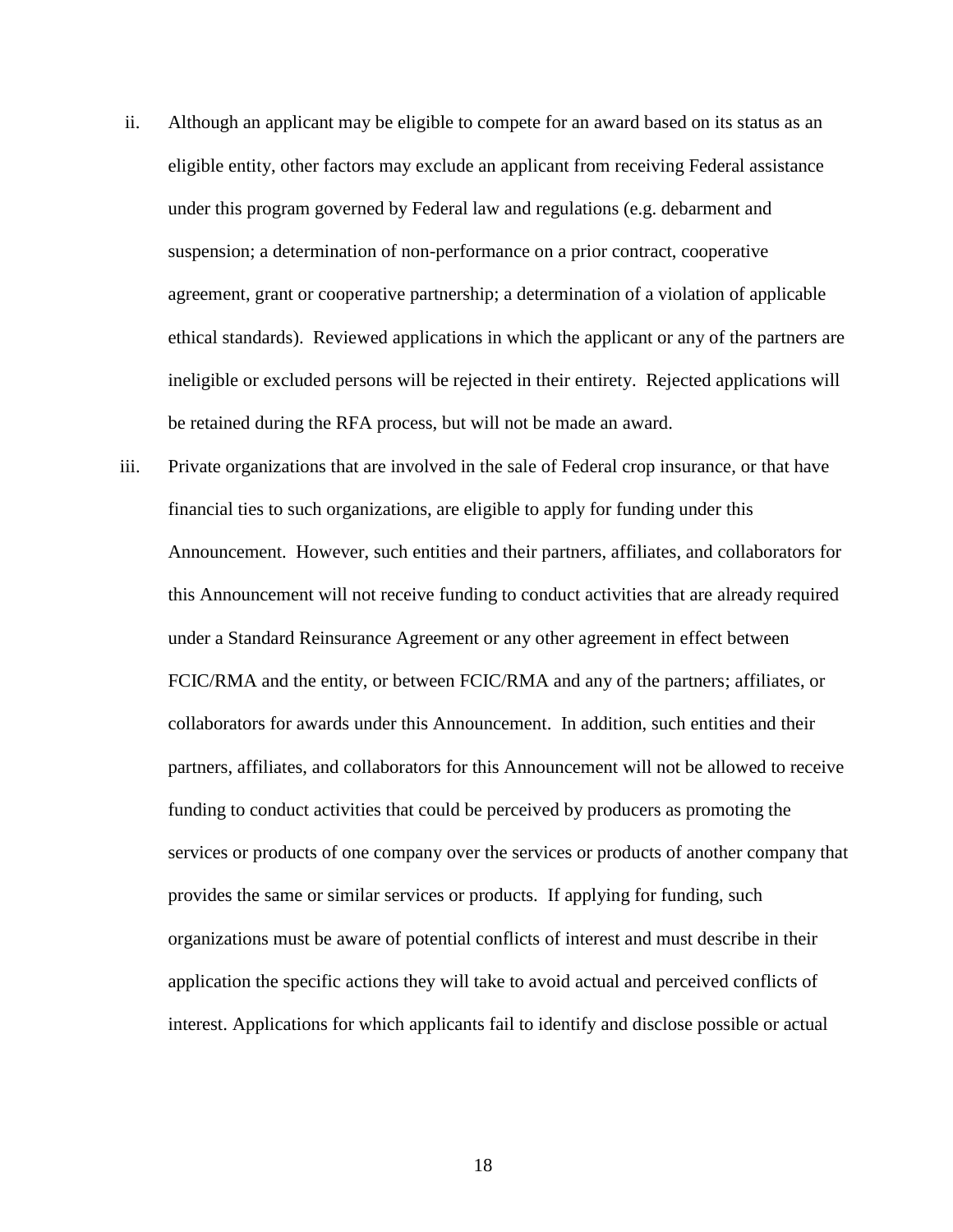conflicts of interest may result in, among other possible outcomes, application rejection, funding reimbursement denial, and/or termination.

iv. Applicants must note funding restrictions found in Section D, 3.

*2. Cost Sharing or Matching Funding*

This program has neither a cost sharing nor a matching requirement, therefore does not result in any points assigned to an application.

## **Section D. Application and Submission Information**

## *1. Electronic Application Package*

For accessibility purposes, applicants may obtain an electronic copy at

<http://www.rma.usda.gov/aboutrma/agreements/> or request the application package by fax at 202-690-3607. Only electronic applications will be accepted and they must be submitted to <http://rvs.umn.edu/Home.aspx> in response to this Announcement. Applicants must register for an account on the Results Verification System (RVS) website, where users will be required to create a user name, password, and enter other personal contact information. For website and technical issues, call 1-612-624-7585 from 8:00 A.M. to 4:30 P.M. Central Time, Monday through Friday except for Federal holidays. Prior to preparing an application, it is recommended that the Project Director (PD) first contact an Authorized Representative (AR) or the Authorized Organizational Representative (AOR) to determine if the organization is prepared to submit electronic applications through [https://rvs.umn.edu/Home.aspx.](https://rvs.umn.edu/Home.aspx) Prior to submitting applications, each applicant must have a Unique Entity Identifier (UEI), a Data Universal Numbering System (DUNS) number and must be registered in System for Awards Management [\(www.SAM.gov\)](http://www.sam.gov/). No applicant can receive an award until the applicant has complied with all UEI and SAM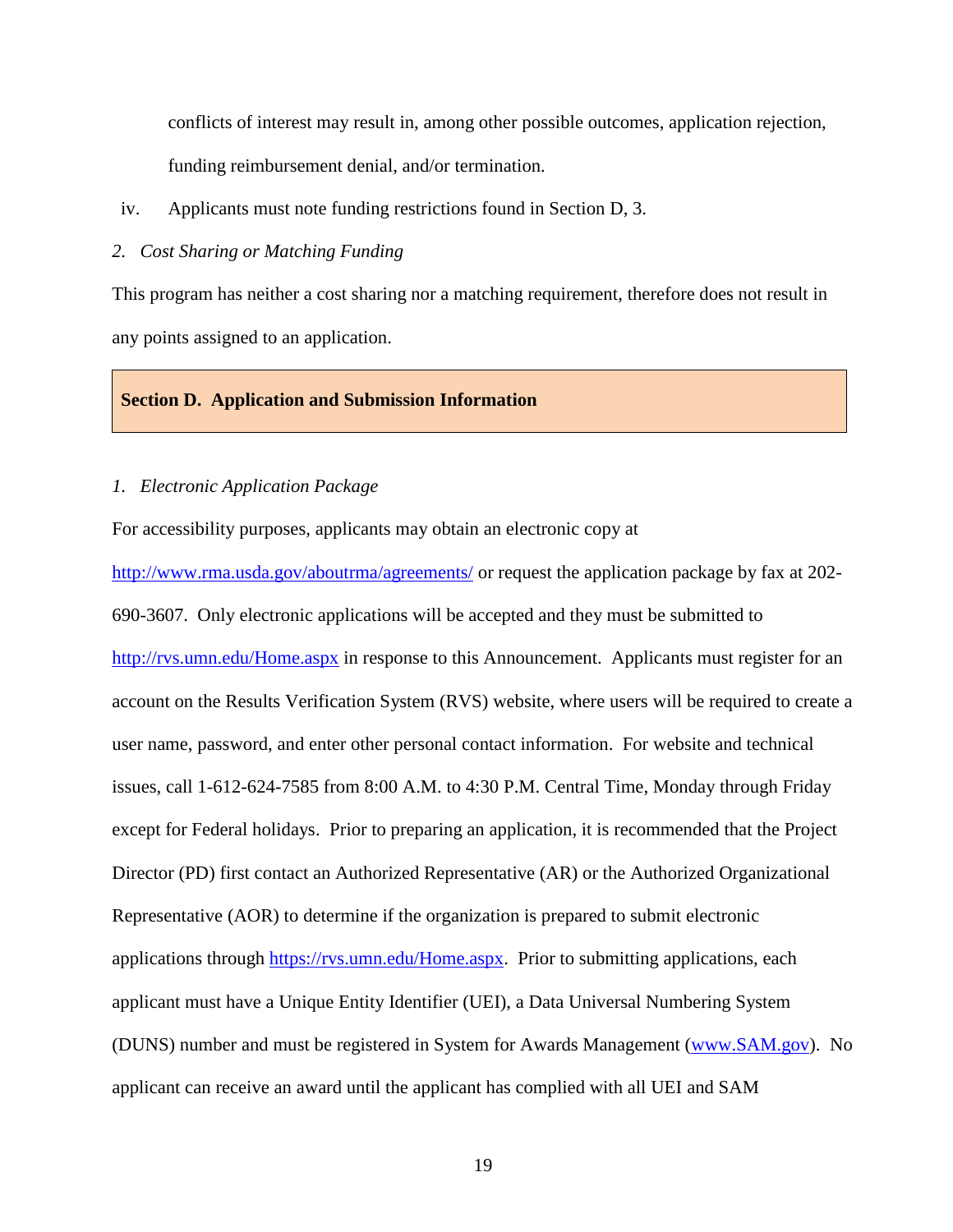requirements. If an applicant has not fully complied with all UEI and SAM requirements by the time an award may be made, RMA may determine the applicant is not qualified to receive a Federal award and use that determination as a basis for making an award to another applicant. Each application must continue to maintain an active SAM registration with current information at all times in which the applicant has its application under consideration, and if an award is made, during the entire time of the Federal award.

## *2. Content and Form of Application Submission*

The applicant is strongly encouraged to use the tutorial located at [https://rvs.umn.edu/Home.aspx.](https://rvs.umn.edu/Home.aspx) After completing the tutorial, the final application must be submitted to the same site: [https://rvs.umn.edu/Home.aspx.](https://rvs.umn.edu/Home.aspx) All applications must be received in RVS by the deadline, July 10, 2017, at 5:00 p.m. EDT, 60 calendar days from date of publication in Grants.gov. If a due date falls on a Saturday, Sunday, or Federal holiday, the deadline will be the next business day. Once submitted, applications will be date and time stamped by the RVS as evidence of submission.

**Hard copy of the application will not be accepted.** The system will prompt the applicant for the following items:

- i. **Project Information**. Information must include the Project Name, RMA Regional Office, State/Area, Project Director's Name and Contact Information; a second, or alternative Project Director's Name and Contact Information, and a Financial Representative or Grants Office Official and Contact Information. A second Point of Contact Name and Contact Information may be added at the discretion of the applicant.
- ii. **Executive Summary of the Project (Maximum of 200 words)**. This is a summary of the project and includes the project's goal and objectives, location of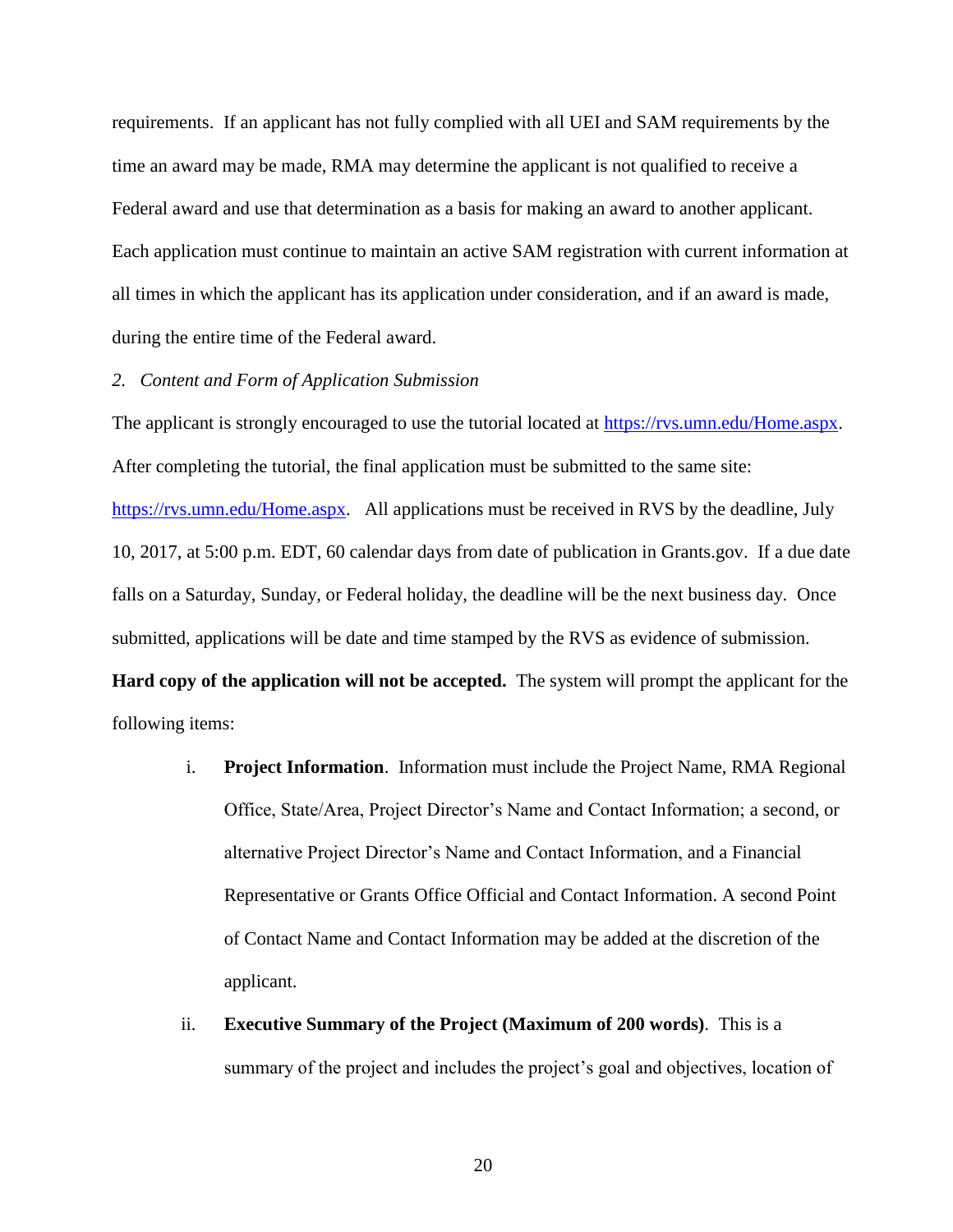work, audience to be reached, and expected impacts and results of the work completed.

- iii. **Proposed Results.** Applicants must clearly identify the specific actions producers will take as a result of the education activities. In a table format, you must explain what producers will learn, achieve, or apply as a result of participating in the project. The applicant must select a producer action which describes what program participants will do relative to the specific proposed result. You may have several producer actions for a component of your program. Applicants must also include the method and/or tool that will be used to verify or measure results.
- iv. **Audience Emphasis.** Applicant must select at least one or more audiences that the project will intentionally reach.
- v. **Statement of Work (SOW).** The SOW is in a table format and must clearly identify each task associated with the work, the objective of each task specific time lines for performing the each task, and the responsible party for completing the activities listed under each task including the specific responsibilities of applicant, the applicant's partner(s), and RMA's substantial involvement. Tasks that directly involve producer participants, such as workshops, must estimate the number of participants to be reached. The SOW should demonstrate the logical progression of task's that will lead your target audience to achieve the project's proposed results. The SOW must be very clear on who does what, where, and when, as well as, the objective for each task.
- vi. **Proposal Narrative (Maximum of 1000 words).** The proposal narrative is a description of work to be done, why the work is important, who will benefit from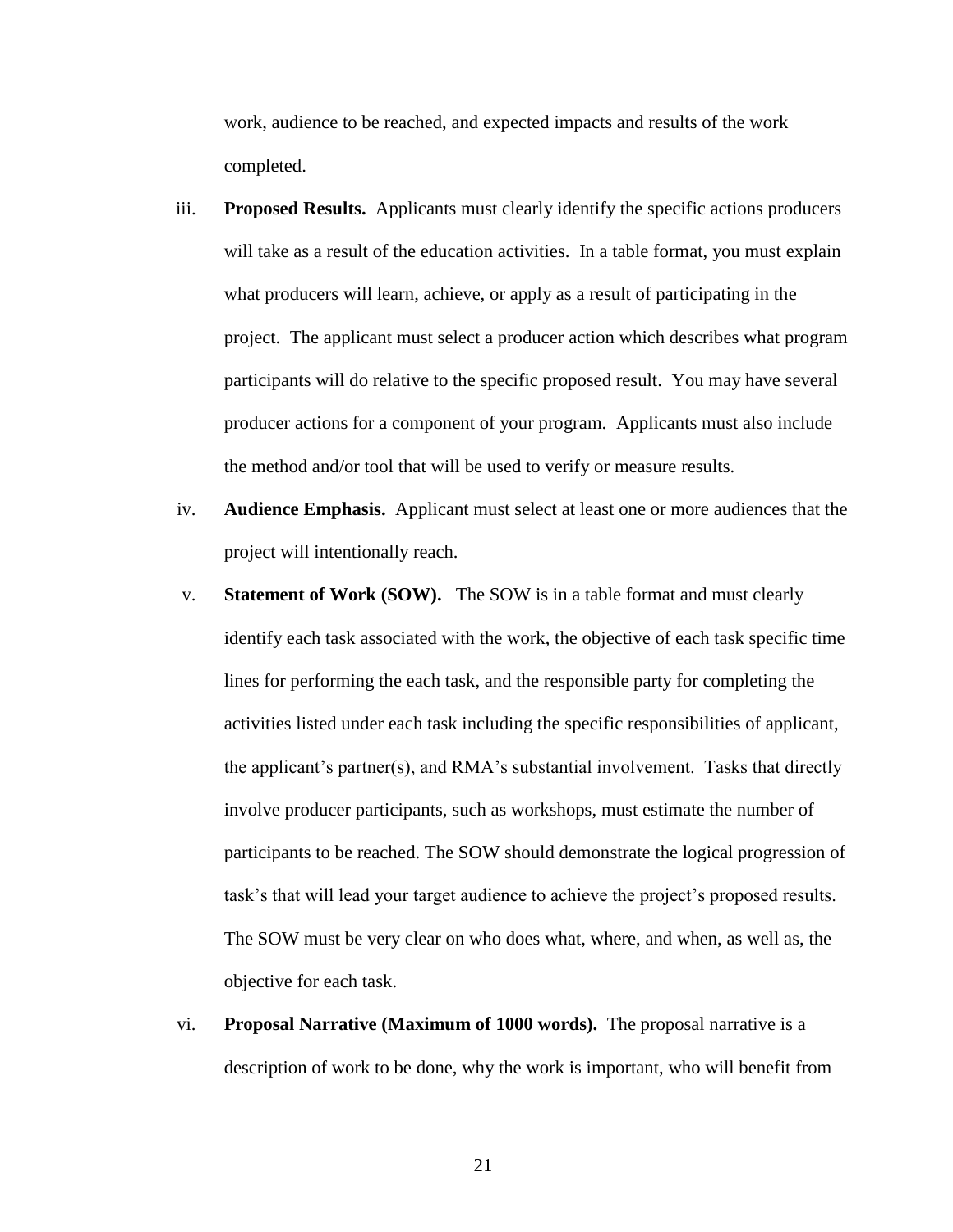the work and any additional explanation of the expected results entered under Proposed Results that you want to communicate. The narrative should (a) discuss specific crop insurance education and risk management training to be developed for use with producers; (b) identify the location and number of meetings that will be held; (c) reasonably estimate the total number of producers for each session or meeting identified in the SOW that will be reached through (i) direct face-to face educational activities with an explanation of how the number was determined and (ii) through other means such as direct mailings, website, etc. with an explanation of how the number was determined; (d) provide an estimate of the number of training hours that will be conducted with an explanation of how the number was determined; (e) provide an estimated cost per producer with an explanation of how the cost was determined; (f) discuss the methodology and resulting measures used to evaluate the results of the education and training delivered to producers;  $(g)$ provide an explanation of who the target audience is and why they were chosen; and (h) identify clear and reasonable producer outcomes that demonstrate a change of behavior directly linked to the proposed educational activities.

- vii. **Innovative Approach.** Applicants are encouraged to introduce new ideas or methods of reaching their targeted audience; propose alternative versus traditional strategies to manage agriculture risks; and/or provide innovative risk management education training, materials, or tools. Applicants should build upon, or collaborate with, previously funded projects, as applicable.
- viii. **Team and Partners.** There are two subsections under Team and Partners. (1) Key Personnel: This section must list key personnel by title, role, and responsibilities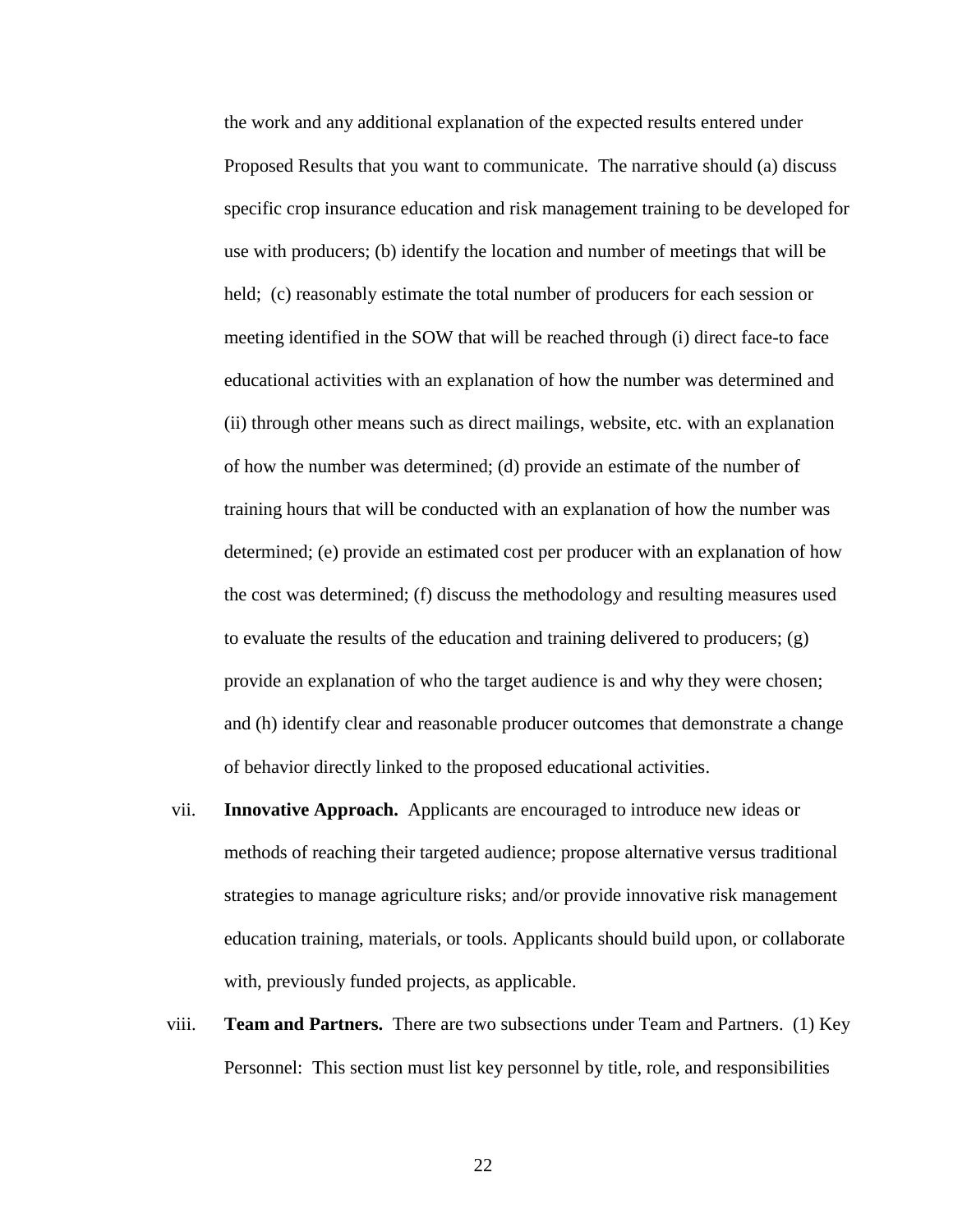including specific tasks and subtasks in the SOW designated to them. Key personnel have the primary responsibility for the leadership of the project and actively participate in the development, delivery, and management. Key personnel may include the Project Director, Co-Project Director, and essential partner(s) or consultant(s) whose contributions are essential to the success of the project. Resumes of key personnel are strongly encouraged, and may be uploaded as additional documentation in RVS. (2) Organizational Capacity: The organizational capacity of the applicant must demonstrate that designated key personnel, contracted employees, partners or consultants working on the project have the skills, knowledge, and experience to do the work described in the SOW and have the necessary resources to add other team members as necessary to complete the work. (3) Letters of Commitment: All partners of the applicant working on the project must submit a Letter of Commitment which clearly states that the named partner will work with the applicant on the project, if awarded, as well as the role and responsibilities assigned.

- ix. **Budget Narrative.** The budget must show the total cost for the project and include a detailed budget narrative that clearly describes how category costs listed on the SF 424-A are derived. The budget narrative must also include the cost per producer and provide enough detail for reviewers to easily understand how costs were determined, and how they relate to the tasks listed in the SOW. There must be a relationship between work planned and performed to the costs incurred.
- x. **RMA Substantial Involvement.** This section must describe RMA assistance as defined under RMA Substantial Involvement in Section B 7.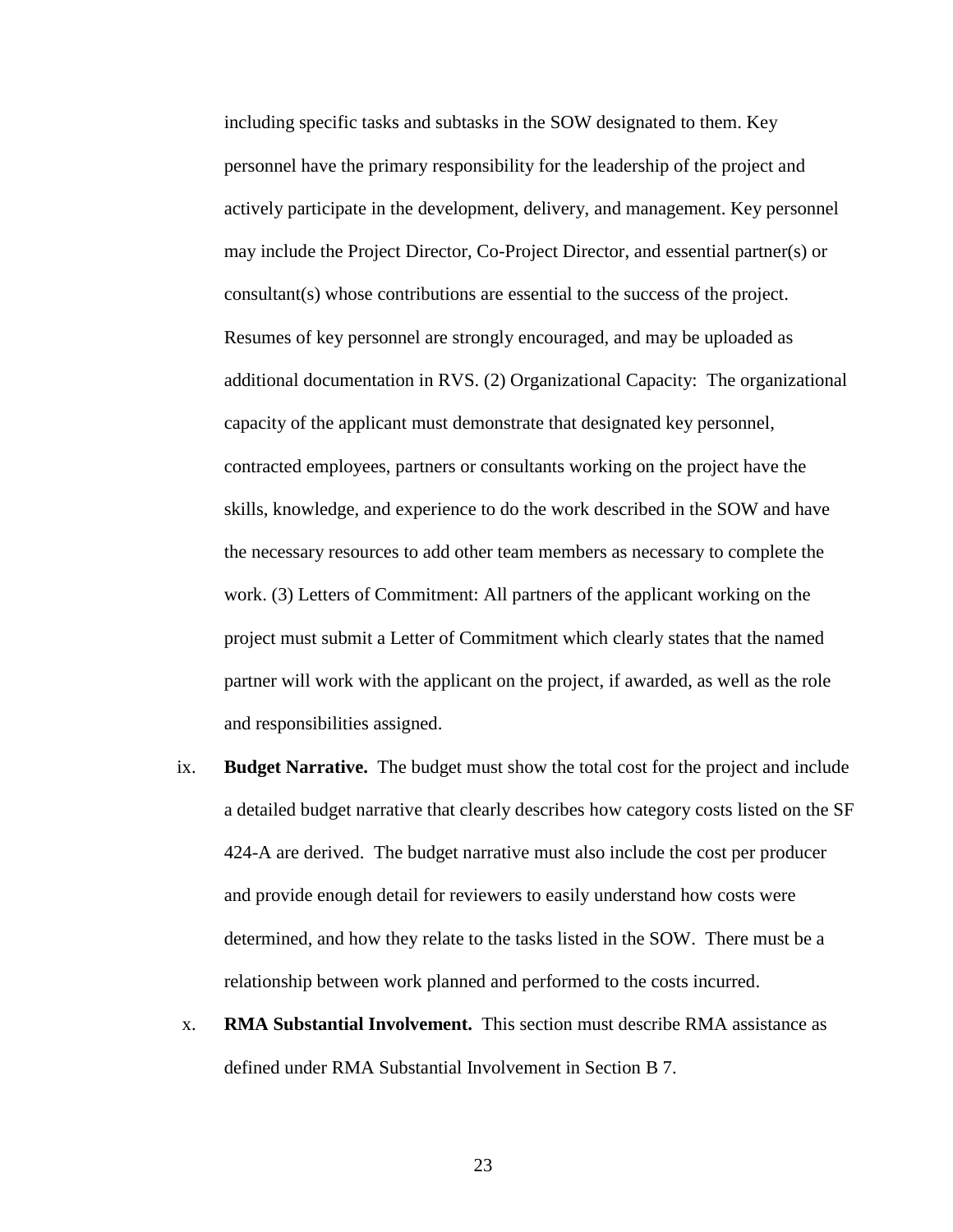- xi. **Required Documents.** To be downloaded from the RVS resource page [\(https://rvs.umn.edu/Resources/RMA/\)](https://rvs.umn.edu/Resources/RMA/), completed and uploaded prior to submission of the application).
	- A completed OMB Standard Form 424, "Application for Federal Assistance."
	- A completed OMB Standard Form 424-A, "Budget Information for Non-Construction Programs." Federal funding requested (the total of direct and indirect costs) must not exceed the maximum funding amount established for each of the Targeted States in Section B 2.
	- A completed OMB Standard Form 424-B, "Assurances, for Non-Constructive Programs."
	- A completed and signed OMB Standard Form LLL, Disclosure of Lobbying Activities.
	- A completed and signed AD-1049, Certification Regarding Drug-Free Workplace
	- Current and Pending Report. This form contains a document called the Current and Pending Report. On the Current and Pending Report you must state for this fiscal year if this application is a duplicate application or overlaps substantially with another application already submitted to or funded by another USDA Agency, including RMA, or other private organization. The percentage of each person's time associated with the work to be done under this project must be identified in the application. The total percentage of time for both "Current" and "Pending" projects must not exceed 100 percent of each person's time. Applicants must list all current public or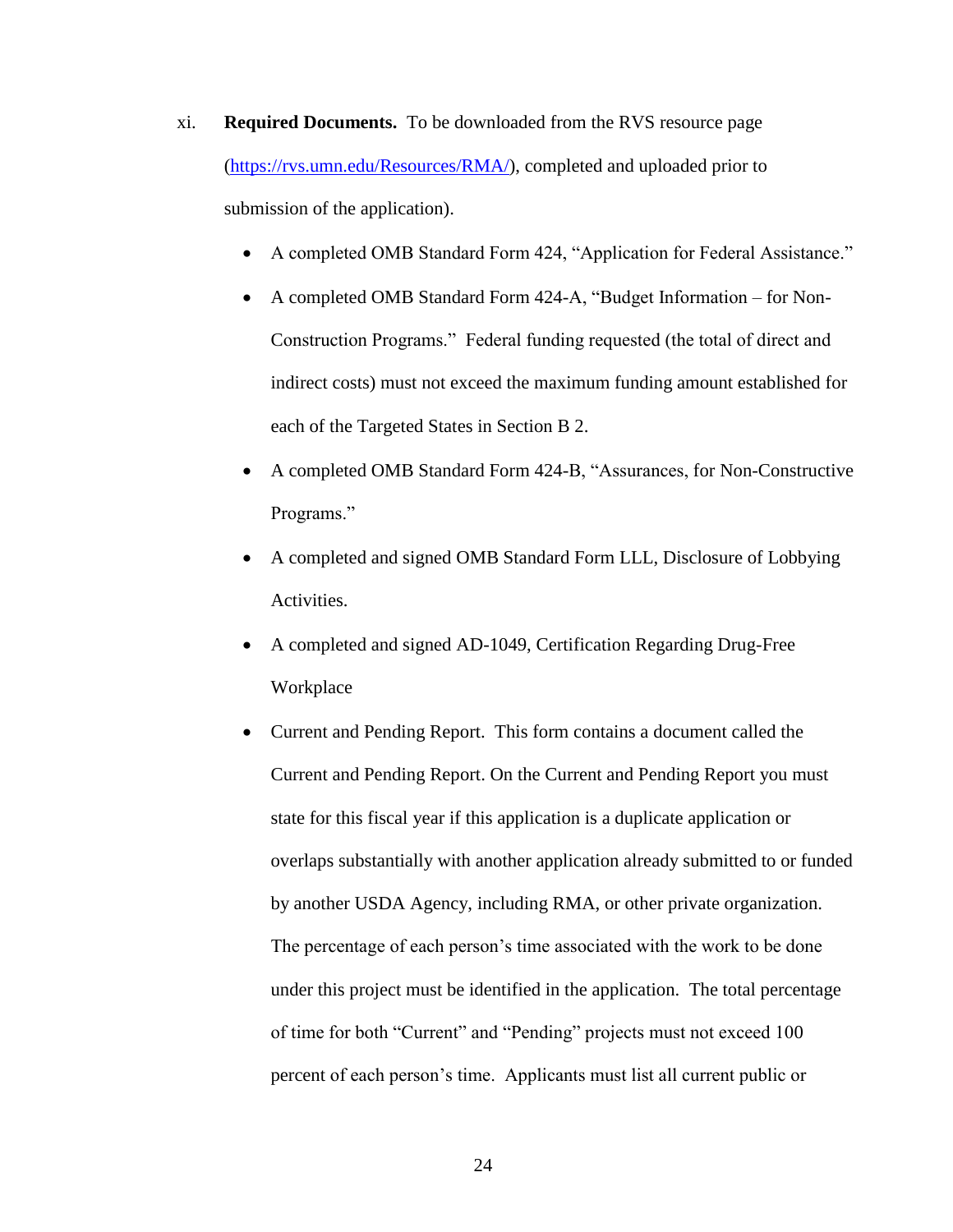private employment arrangements or financial support associated with the project or any of the personnel that are part of the project, regardless of whether such arrangements or funding constitute part of the project under this Announcement (supporting agency, amount of award, effective date, expiration date, expiration date of award, etc.). If the applicant has no projects to list, "N/A" should be shown on the form. An application submitted under this RFA that duplicates or overlaps substantially with any application already reviewed and funded (or to be funded) by any other organization or agency, including but not limited to other RMA, USDA, and Federal government programs, will not be funded under this program. RMA reserves the right to reject your application based on the review of this information.

 Letters of Commitment**.** A Letter of Commitment is required from each partner or consultant partner of the applicant who will do the specific task as identified in the SOW. The letters must (1) be dated within 45 days of the submission and (2) list the specific tasks to be done.

# **Applications that do not include the items listed above will be considered incomplete, will not receive further consideration, and will be rejected.**

*3. Funding Restrictions*

RMA cooperative partnership agreement funds may not be used to:

- i. Plan, repair, rehabilitate, acquire, or construct a building or facility including a processing facility;
- ii. Purchase, rent, or install fixed equipment;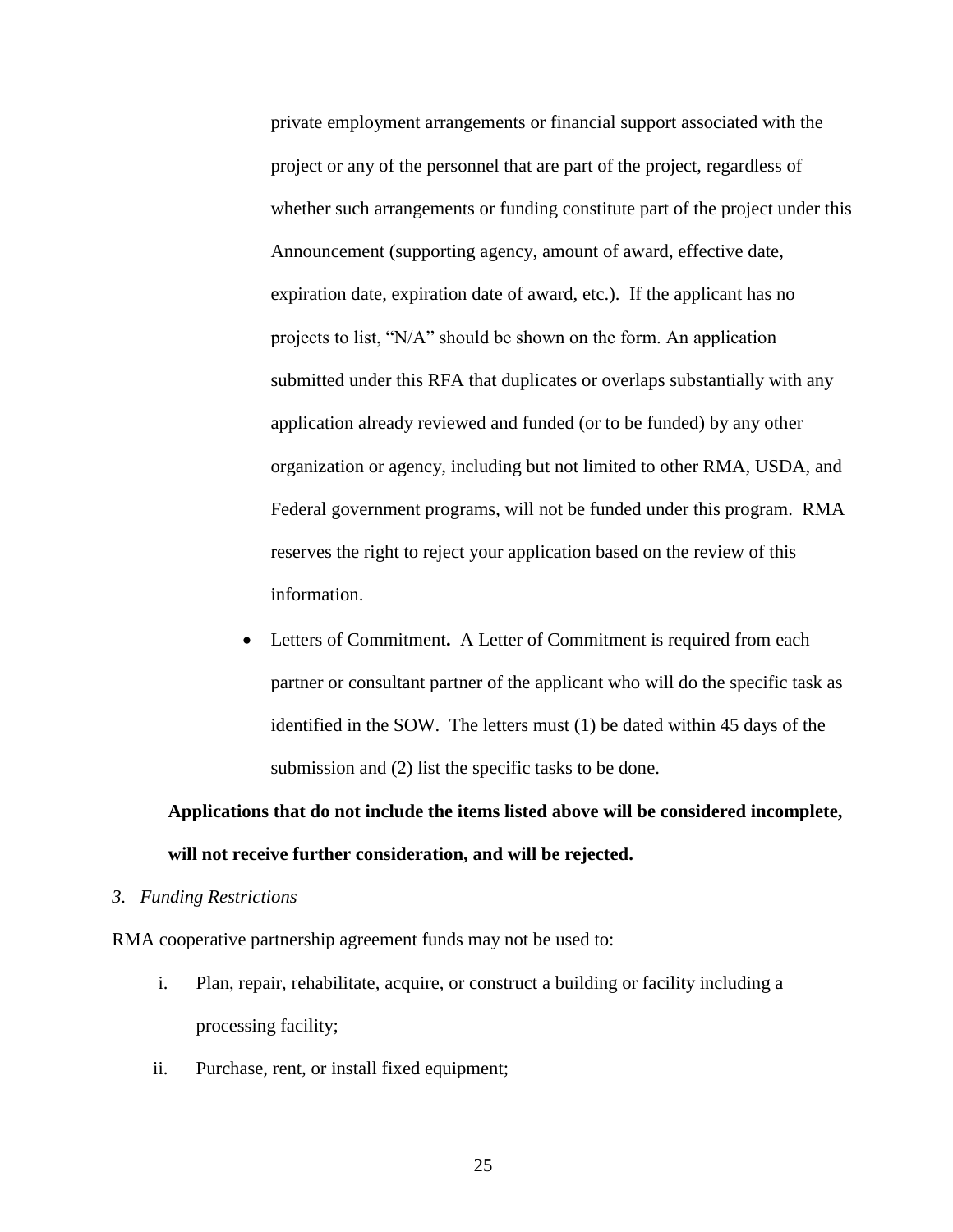- iii. Repair or maintain privately owned vehicles;
- iv. Pay for the preparation of the cooperative agreement application;
- v. Fund political activities;
- vi. Purchase alcohol, give-away promotional items, or entertainment;
- vii. Lend money to support farming or agricultural business operation or expansion;
- viii. Pay entrance fees, conference registration fees, or other expenses to conferences or similar activities for any person **not** on the agenda or **not** working at an event booth promoting RMA programs or the RMA funded project. These expenses will not be paid for the recipient's Board of Directors, family members or similar entities;
- ix. Pay costs associated 501(c) applications; and
- x. Fund any activities prohibited in 2 CFR Parts 200 and 400, as applicable.
- *4. Indirect Cost Rates*
	- i. Indirect costs allowed for projects submitted under this announcement will be limited to ten (10) percent of the total direct cost of the cooperative agreement. Therefore, when preparing budgets, applicants should limit their requests for recovery of indirect costs to the lesser of their institution's official negotiated indirect cost rate or 10 percent of the total direct costs.
	- ii. RMA reserves the right to negotiate final budgets with successful applicants.
- *5. Other Submission Requirements*

Applicants are entirely responsible for ensuring that RMA receives a complete application package by July 10, 2017 at 5:00 p.m. EDT at the following website: [http://rvs.umn.edu/Home.aspx.](http://rvs.umn.edu/Home.aspx)

# **RMA strongly encourages applicants to submit applications well in advance of the deadline.**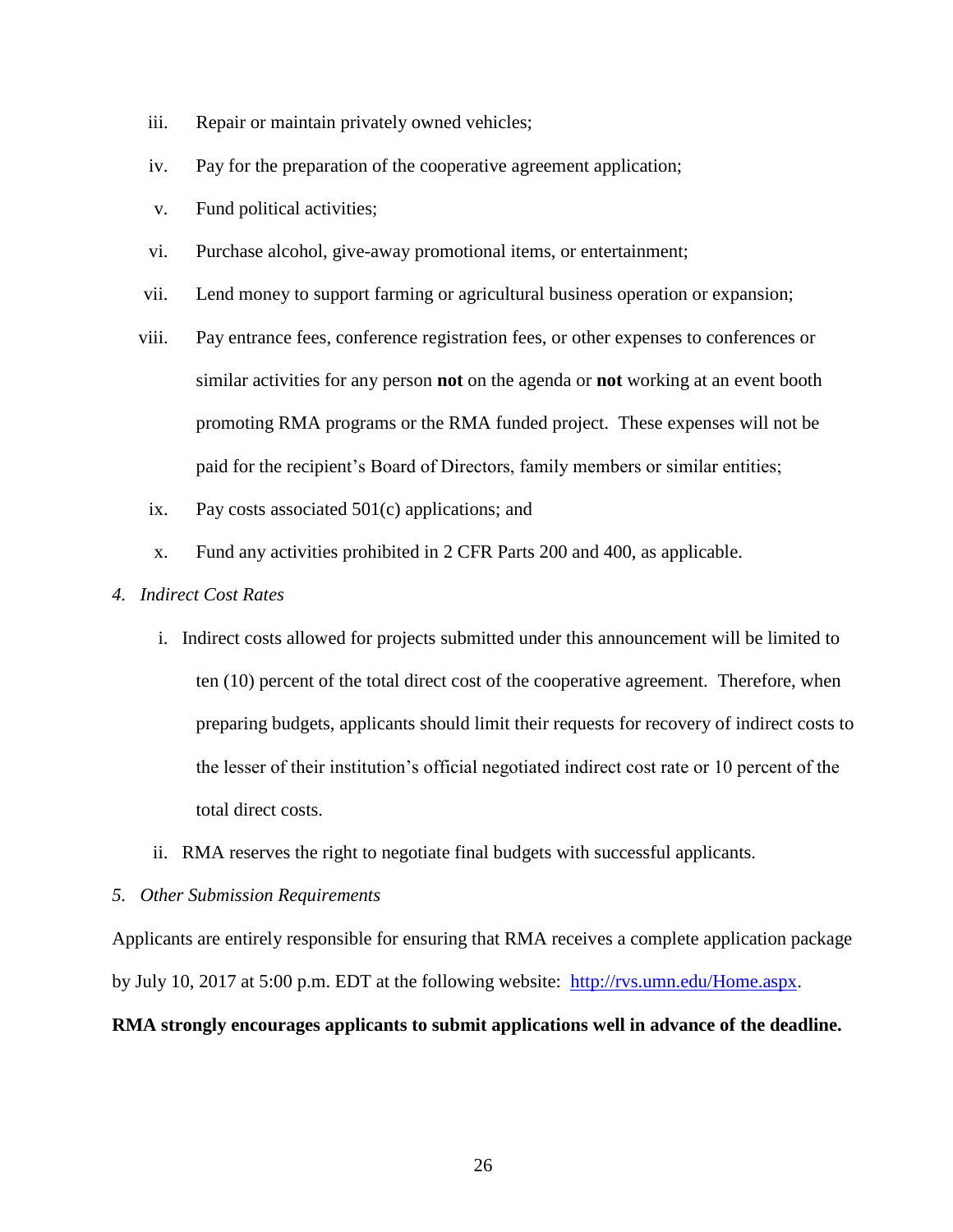Application packages submitted after the deadline will be rejected with no exceptions granted. Rejected applications will be retained during the RFA process, but will not be made an award.

#### **Section E. Application Review Information**

#### *1. Criteria*

Applications submitted under the Targeted States Program will be evaluated within each RMA region according to the following criteria:

#### **Project Results – Maximum 50 points available**

Each application must demonstrate the project benefits and results to producers, warrant the funding requested. Applications will be considered according to the extent they can: (a) identify the specific actions producers will likely take as a result of the education activities described in the Proposed Results; (b) identify the specific measures for evaluating results, including but not limited to, a change in producer behavior resulting in (i) understanding crop insurance program and other risk management tools, (ii) evaluating what risk management options works best for his/her operation, and (iii) developing and implementing a specific course of action (e.g., participation in crop insurance programs, creating a risk management plan or other risk management actions) listed in the Proposal Narrative; and (d) compare work described in the Proposal Narrative and the SOW (e.g., work to be done; detailed project tasks and how RMA substantial involvement is directly included) against the Budget Narrative information (e.g. cost of work to be done) to the Proposed Results (e.g., benefits to the producers). Higher consideration will be given to applications demonstrating: (a) a clear description of the crop insurance education and risk management training to be delivered; (b) alignment with goals and priorities listed in Section A, 3 including intended audiences and why these groups were chosen; (c) identifies clear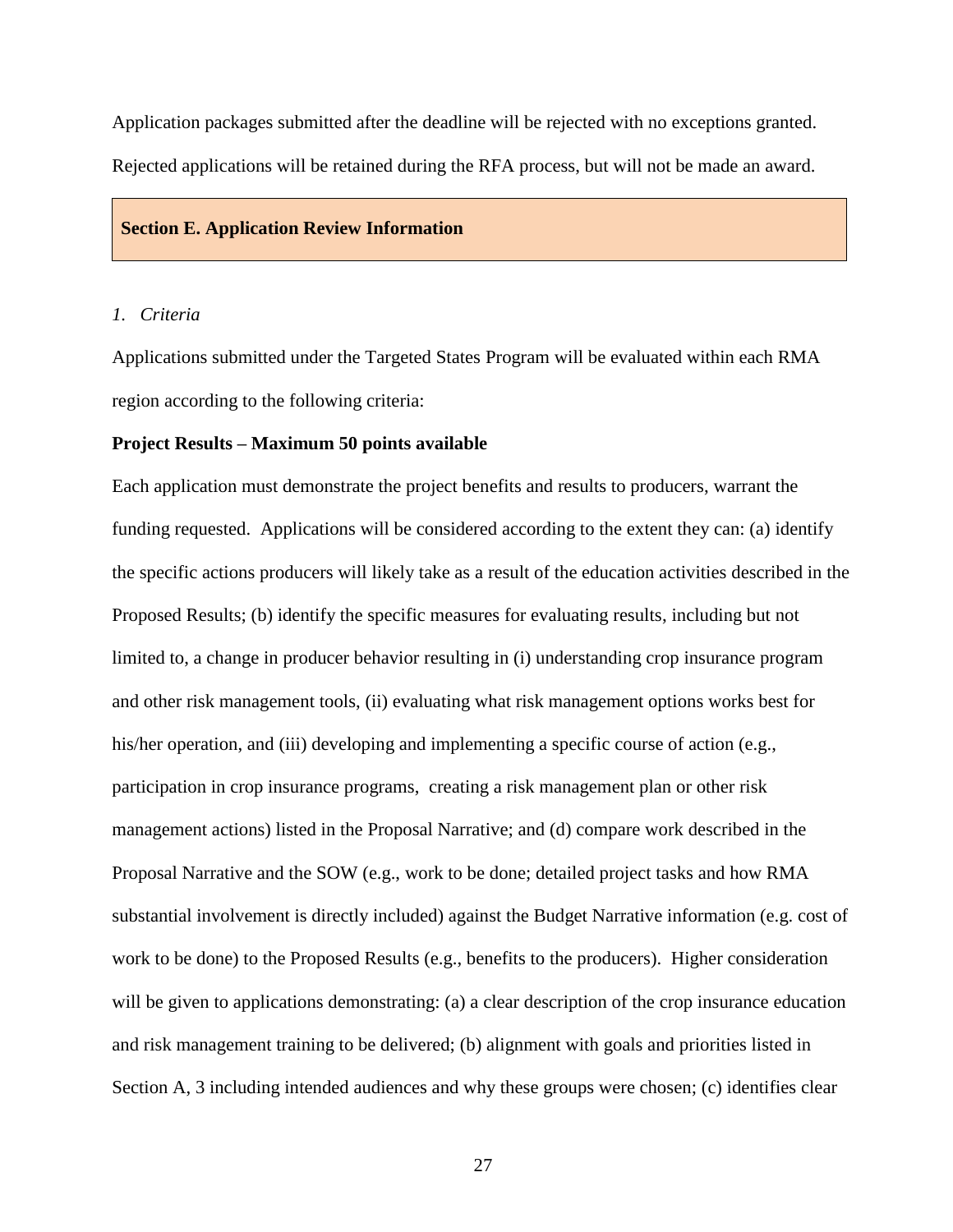and reasonable producer outcomes demonstrating a change of behavior directly linked to the proposed educational activities; (d) well-designed methods for measuring the project's results; and (e) the best use of funds for the number of producers reached at the cost per producer.

#### **Key Personnel and Organizational Capacity – Maximum 20 points available**

Each application must demonstrate an ability to implement sound and effective project management practices. Higher consideration in this category will be awarded to applications that demonstrate organizational skills, leadership, and experience in delivering services or programs that assist agricultural producers in the designated State. Applications must designate an alternate individual to assume responsibility as Project Director in the event the original Project Director is unable to finish the project. Applications that will employ, or have access to, personnel who have experience in directing local educational programs that benefit agricultural producers in the respective state will receive higher consideration in this category. In addition, each application must list all partners working on the project, their titles, and how they will contribute to the deliverables and activities listed in the application. Applications will receive higher consideration to the extent that the application demonstrates: (a) that partnership commitments are in place for the express purpose of delivering the program in this announcement; (b) that partners are contributing to the project and involved in recruiting producers to attend the training; (c) that a substantial effort has been made to partner with organizations that can meet the needs of producers in the designated state; and (d) statements from each partner regarding the number of producers that partner is committed to recruit for the project that would support the estimates specified under the Project Impacts criterion. No points will be given if a partner is listed but there is no corresponding Letter of Commitment from the partner who is listed in the application.

#### **Innovative Approach – Maximum 30 points available**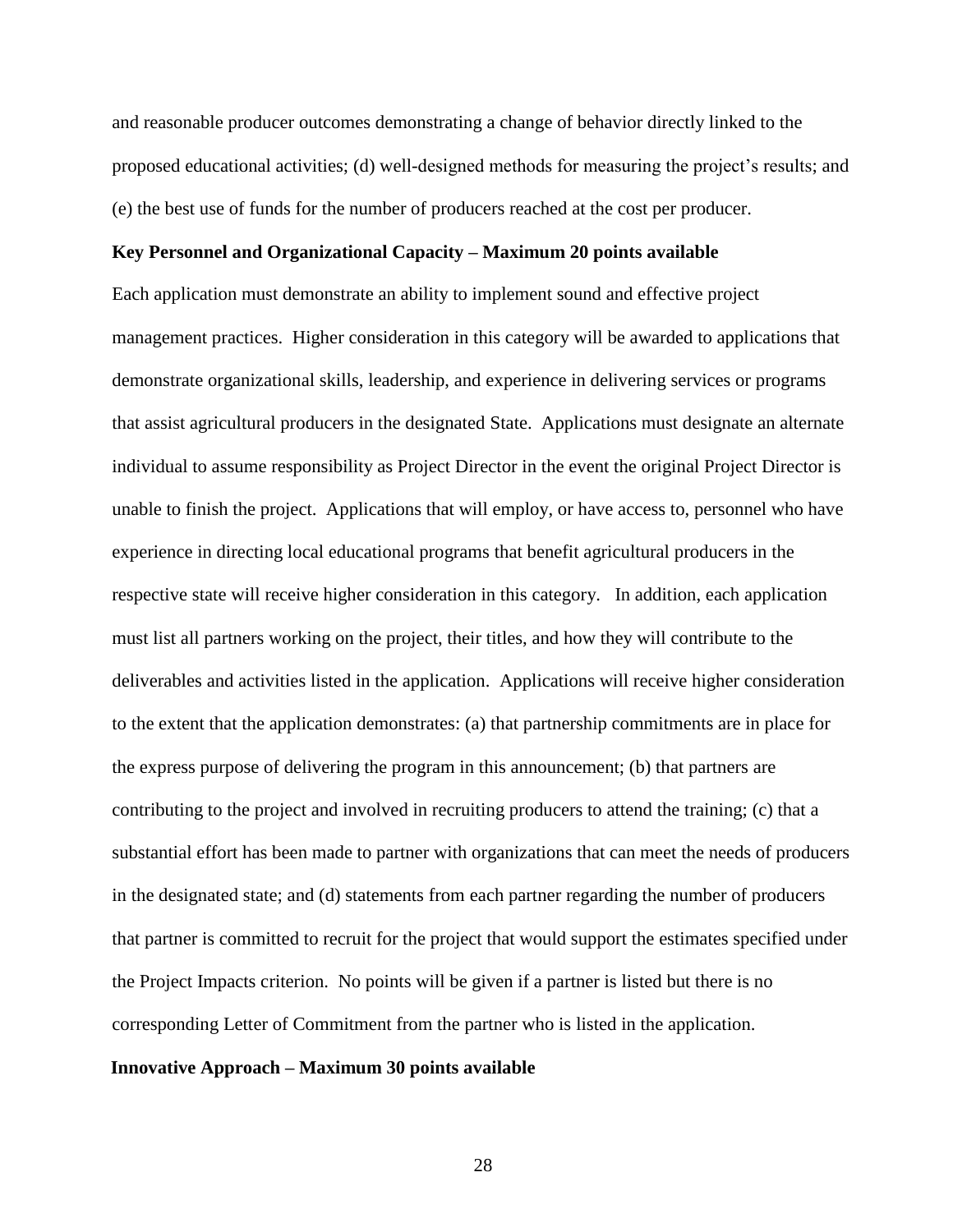Applications should state the extent to which the project employs innovative approaches to reach producers and/or provide them with innovative training, materials, or tools; and propose alternative versus traditional strategies to manage agriculture risks; that are clearly tied into RMA's project results and priorities. Previously funded applicants must also provide how well your proposed project builds upon or collaborates with any Risk Management Education project you were a part of, or alternatively, how this is a totally unique and innovative project from those previously funded.

#### *2. Review and Selection Process*

RMA does not permit applicants to nominate reviewers or propose exclusion of reviewers in the program review and selection process. Applications will be evaluated using a two-part process. First, each application will be screened (initial review) to ensure that it meets the requirements in this Announcement, including that applicants have a DUNS number and are registered in SAM. Applications that do not meet the minimum requirements of this announcement or are incomplete will not advance to the second portion of the review process. Applications that meet announcement requirements will be grouped together for comparison by the Targeted State for which the application proposes to conduct the project and will be presented to a review panel for consideration in such groups. Thus, applications will only be compared against other applications for the same Targeted State. Applicants past performance will also be considered during the review process.

Second, the review panel will review and meet to consider and discuss the merits of each application. Reviewers will be drawn from USDA, other Federal agencies, and public and private organizations. After considering the merits of all applications within a Targeted State, panel members will come to a consensus on which applications best meet the criteria listed above. The review panel will report the results of the evaluation to the Administrator of RMA, Manager of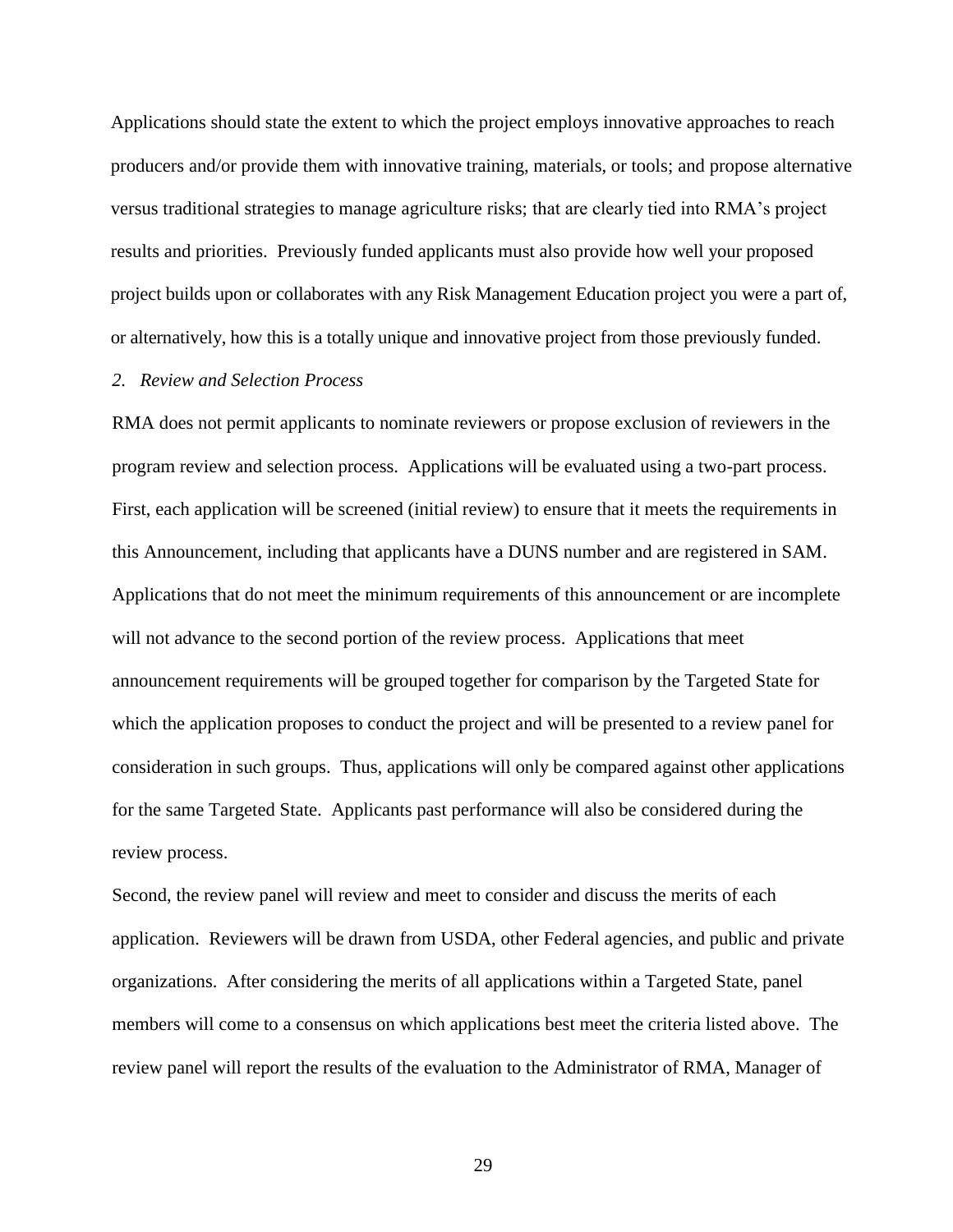FCIC. The panel's report will include the applicants recommended to receive awards for each Targeted State.

An organization, or group of organizations in partnership, may apply for funding under other FCIC or RMA programs, in addition to the program described in this announcement. However, if the Administrator of RMA, Manager of FCIC, determines that an application recommended for funding under this Announcement is substantially similar to or duplicative of a project that has been funded or has been recommended to be funded under this or another RMA or FCIC program, then the Administrator may elect to not fund that application under this program in whole or in part, depending upon the extent of the similarity or duplicity of applications. The Administrator of RMA will consider panel recommendations and may consider additional factors, such as geographic distribution or specific USDA priorities, as well as the Administrator's confidence in a prospective grantee's ability to perform grant requirements satisfactorily including, but not limited to, past performance. USDA may not fund an application based upon, among other requirements, one or more of the above-mentioned factors. The Administrator of RMA will make the final determination on those applications that will be awarded funding.

## **Section F. Award Administration Information**

# *1. Information Contained in a Federal Award*

- i. General Federal Award Information. The Federal awarding agency must include the following general Federal award information in each Federal award:
	- a. Recipient name (which must match the name associated with its unique entity identifier as defined at 2 CFR 25.315);
	- b. Recipient's unique entity identifier;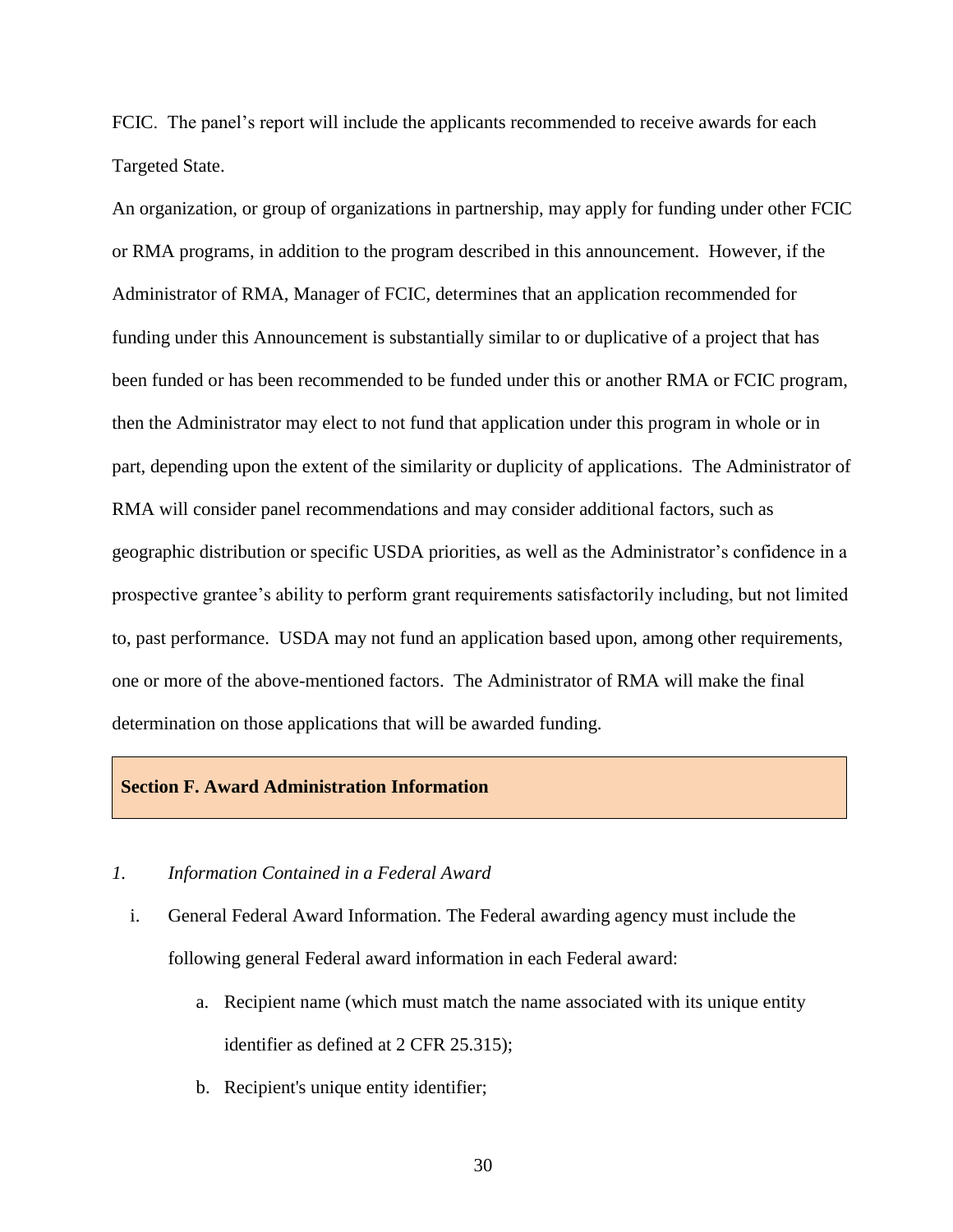- c. Unique Federal Award Identification Number (FAIN);
- d. Federal Award Date (see §200.39 Federal award date);
- e. Period of Performance Start and End Date;
- f. Amount of Federal Funds Obligated by this action;
- g. Total Amount of Federal Funds Obligated;
- h. Total Amount of the Federal Award;
- i. Budget Approved by the Federal Awarding Agency;
- j. Total Approved Cost Sharing or Matching, where applicable;
- k. Federal award project description, (to comply with statutory requirements (e.g., FFATA);
- l. Name of Federal awarding agency and contact information for awarding official,
- m. CFDA Number and Name;
- n. Identification of whether the award is R&D; and
- o. Indirect cost rate for the Federal award (including if the de minimis rate is charged per §200.414 Indirect [F&A] costs).
- ii. General Terms and Conditions (1) Federal awarding agencies must incorporate the following general terms and conditions either in the Federal award or by reference, as applicable:
	- a. Administrative requirements implemented by the Federal awarding agency as specified in this part.
	- b. National policy requirements. These include statutory, executive order, other Presidential directive, or regulatory requirements that apply by specific reference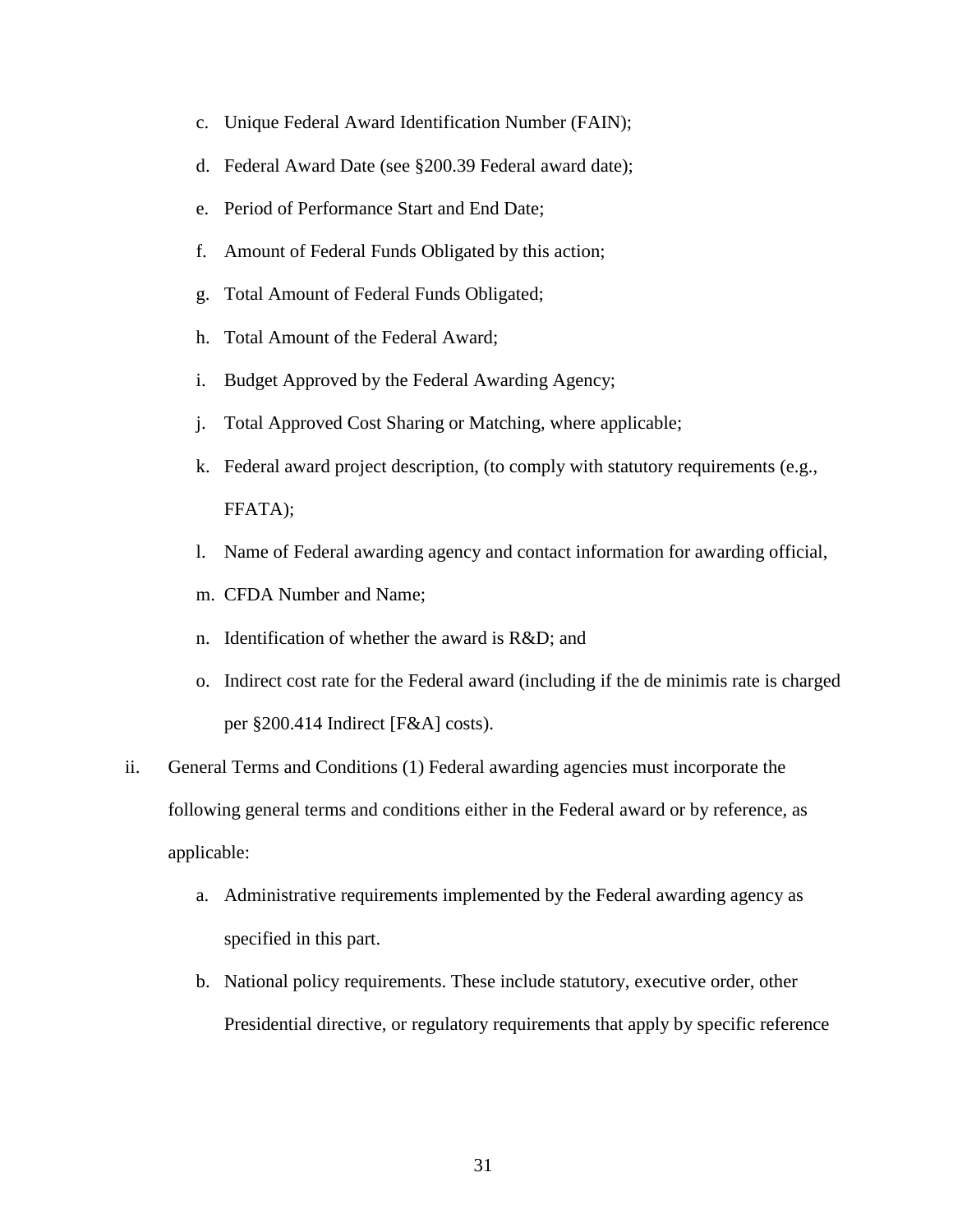and are not program-specific. See §200.300 Statutory and national policy requirements.

- c. Recipient integrity and performance matters. If the total Federal share of the Federal award may include more than \$500,000 over the period of performance, the Federal awarding agency must include the term and condition available in Appendix XII— Award Term and Condition for Recipient Integrity and Performance Matters. See also §200.113 Mandatory disclosures.
- d. The Federal award must include wording to incorporate, by reference, the applicable set of general terms and conditions. The reference must be to the Web site at which the Federal awarding agency maintains the general terms and conditions.
- e. If a non-Federal entity requests a copy of the full text of the general terms and conditions, the Federal awarding agency must provide it.
- f. Wherever the general terms and conditions are publicly available, the Federal awarding agency must maintain an archive of previous versions of the general terms and conditions, with effective dates, for use by the non-Federal entity, auditors, or others.
- g. Federal Awarding Agency, Program, or Federal Award Specific Terms and Conditions. The Federal awarding agency may include with each Federal award any terms and conditions necessary to communicate requirements that are in addition to the requirements outlined in the Federal awarding agency's general terms and conditions. Whenever practicable, these specific terms and conditions also should be shared on a public website and in notices of funding opportunities (as outlined in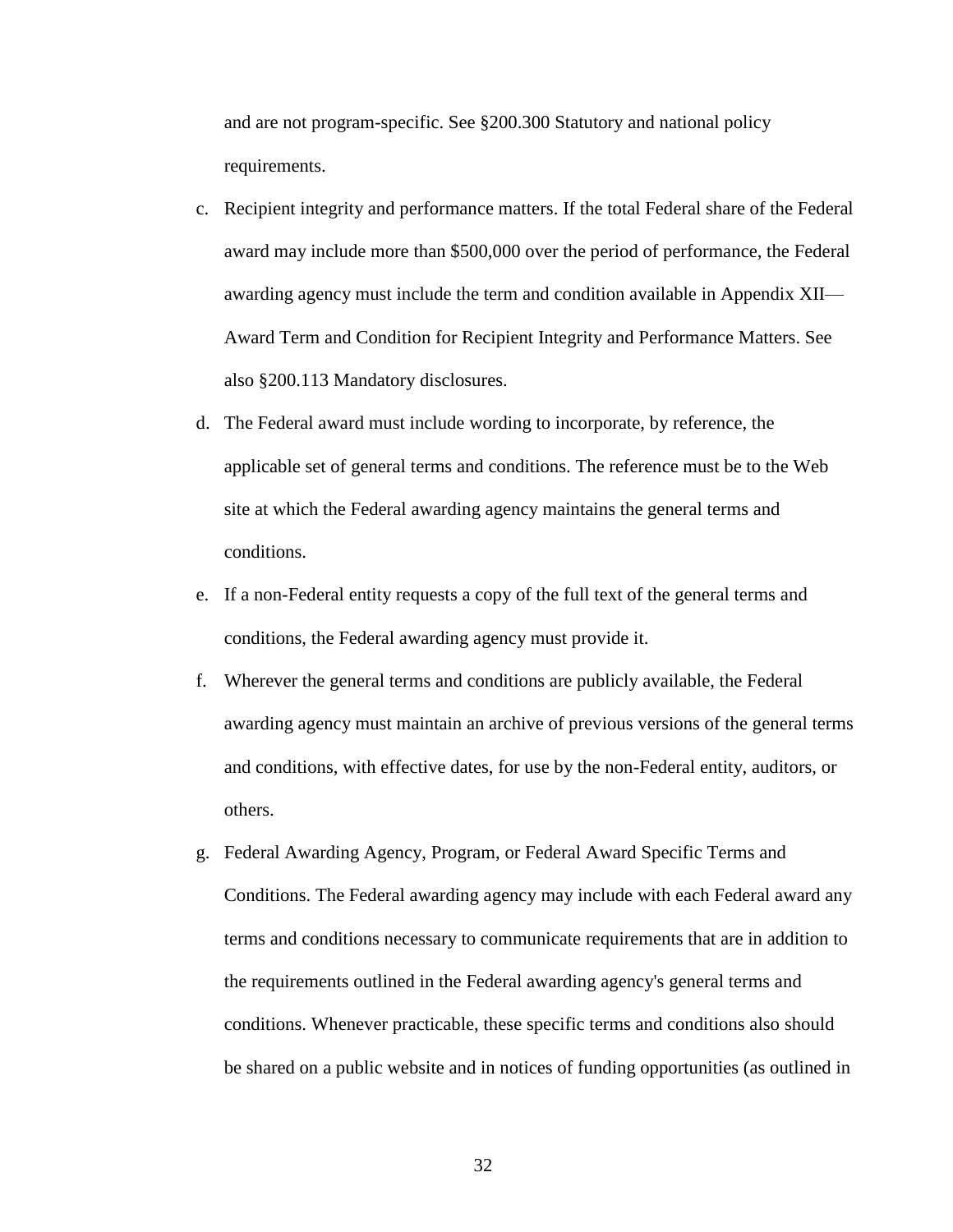§200.203 Notices of funding opportunities) in addition to being included in a Federal award. See also §200.206 Standard application requirements.

- iii. Federal Award Performance Goals. The Federal awarding agency must include in the Federal award an indication of the timing and scope of expected performance by the non-Federal entity as related to the outcomes intended to be achieved by the program. In some instances (e.g., discretionary research awards), this may be limited to the requirement to submit technical performance reports (to be evaluated in accordance with Federal awarding agency policy). Where appropriate, the Federal award may include specific performance goals, indicators, milestones, or expected outcomes (such as outputs, or services performed or public impacts of any of these) with an expected timeline for accomplishment. Reporting requirements must be clearly articulated such that, where appropriate, performance during the execution of the Federal award has a standard against which non-Federal entity performance can be measured. The Federal awarding agency may include program-specific requirements, as applicable. These requirements should be aligned with agency strategic goals, strategic objectives or performance goals that are relevant to the program. See also OMB Circular A-11, Preparation, Submission and Execution of the Budget Part 6 for definitions of strategic objectives and performance goals.
- iv. Any other information required by the Federal awarding agency.
- v. SAM and UEI requirements as found in Attachment A;
- vi. Subaward and executive compensation requirements as found in Attachment B;
- vii. Trafficking in persons requirements from 2 C.F.R. 175.15(b);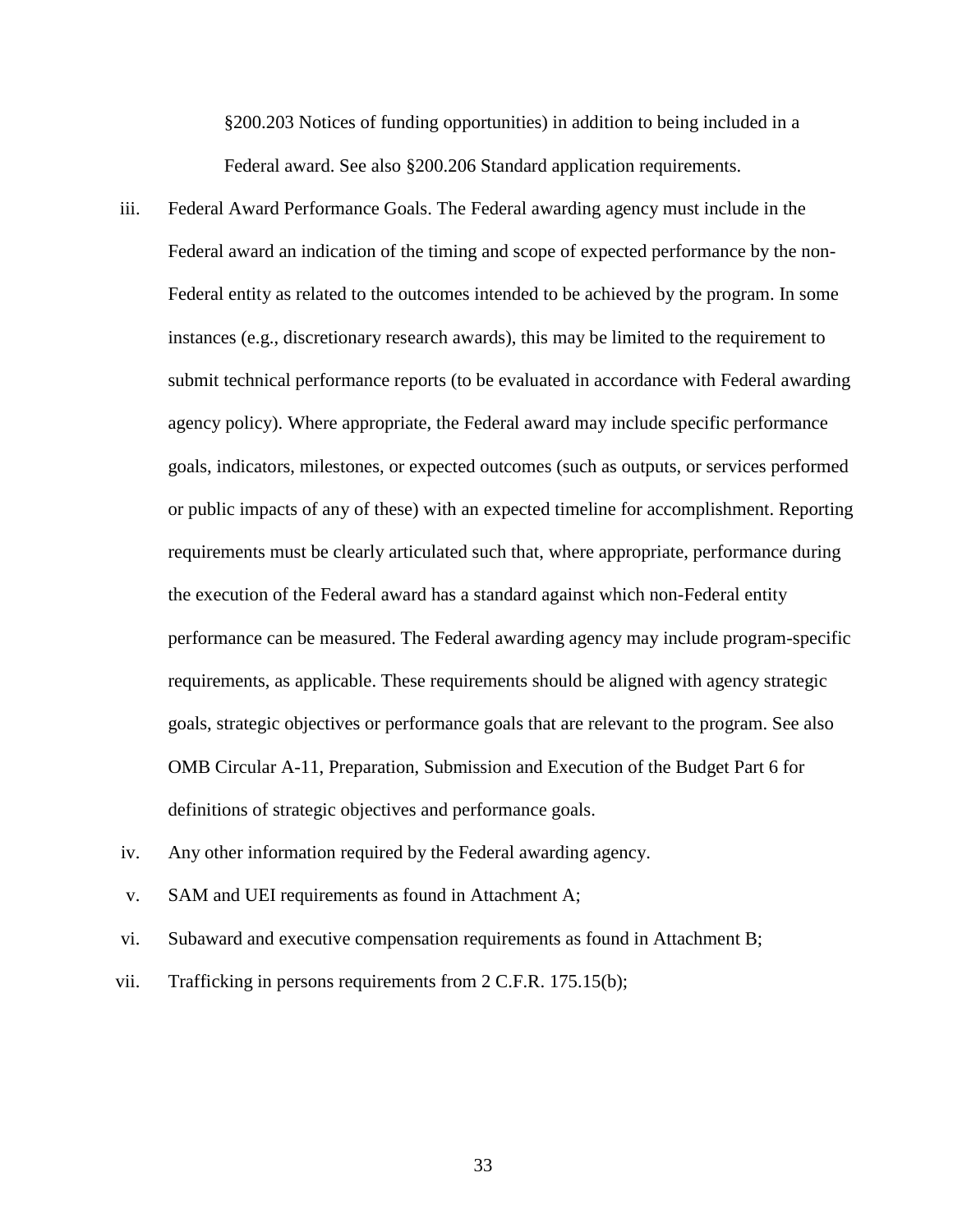- viii. Drug-free workplace requirement from 2 C.F.R part 421, which adopts the Governmentwide implementation at 2 C.F.R. part 182 of the Drug-Free Workplace Act 1988, Sections 5152-5158;
	- ix. Applicable administrative requirements, national policy requirements, and any other general award terms and conditions, including though not limited to RMA-specific terms and conditions at [http://www.rma.usda.gov/aboutrma/agreements/;](http://www.rma.usda.gov/aboutrma/agreements/) and
	- x. Other information or provisions required by RMA to carry out its respective awarding activities or to accomplish the purpose of a particular award.

Following approval by the Administrator of RMA, Manager of FCIC, recipients will be notified by email of the applications selected for funding. Within the limit of funds available for such a purpose, the Administrator will enter into a cooperative agreements with the recipients. After a Notice of Award has been issued, and a signed copy by all Parties (including RMA) has been received in the Risk Management Education Division the authority to begin work and draw down funds for the purpose of conducting the activities listed in the agreement may commence. All funds provided to the recipient by RMA must be expended solely for the purpose for which the funds are obligated in accordance with the approved agreement and any applicable Federal law. No commitment of Federal assistance beyond the project period is made or implied for any award resulting from this notice.

Notification to applicants for whom funding is denied will be sent to applicants after final funding decisions have been made. Applicants can review their application's panel comments, which will be available in the RVS.

*2. Administrative and National Policy Requirements*

*i. Requirement to acknowledge USDA support.*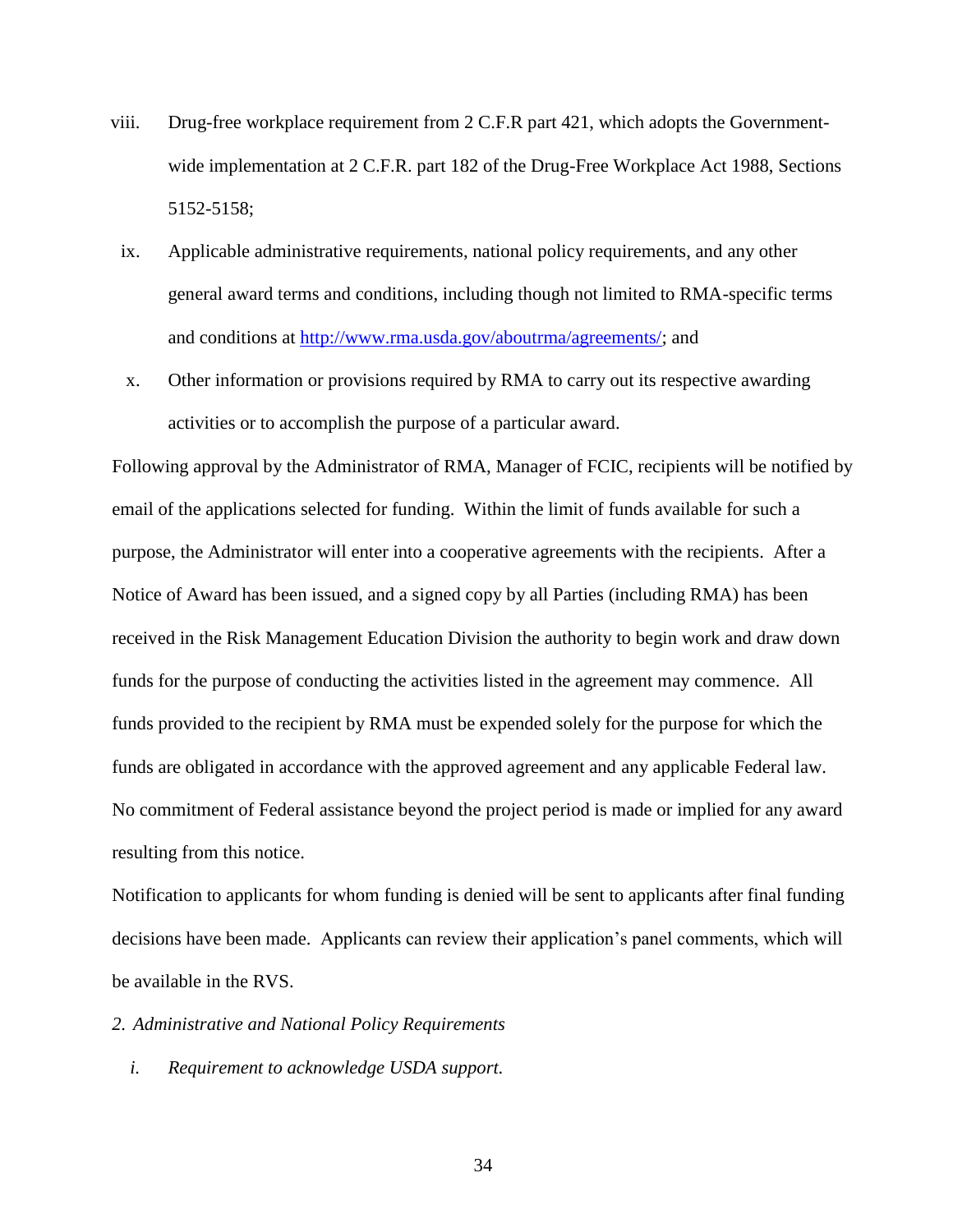Recipients will be required to acknowledge USDA support according to 2 CFR Part 415. Recipients shall use the following acknowledgment on all publications and audiovisuals supported by the RMA cooperative agreement: This material/event is funded in partnership by USDA, Risk Management Agency, under award number XXX-XXXX. Whenever practical, recipients shall use a USDA logo provided by RMA.

#### *ii. Requirement to Provide Project Information to RMA-selected Representative(s)*

Recipients will be required to provide RMA educational materials, tools, webpages or similar items no later than 10 business days before use in the public domain for the purpose of RMA review and approval. Educational materials cannot be used without RMA approval. Recipients will also be required to assist RMA in evaluating the effectiveness of its educational programs by notifying the RMA of upcoming trainings, meetings, and by providing documentation of educational activities, materials, and related information to any representative(s) selected by RMA for program evaluation purposes.

## *iii. Access to Panel Review Information*

Applicants can review their application's panel comments made available in the RVS. Information will not include the identity of the reviewers.

#### *iv. Confidential Aspects of Applications and Awards*

The names of applicants, the names of individuals identified in the applications, the content of applications, and the panel evaluations of applications will remain confidential, except to those involved in the review process, to the extent permitted by law. In addition, the identities of review panel members will remain confidential throughout the entire review process and will not be released to applicants. When an application results in a cooperative agreement, that agreement becomes a part of the official record of RMA transactions, available to the public upon specific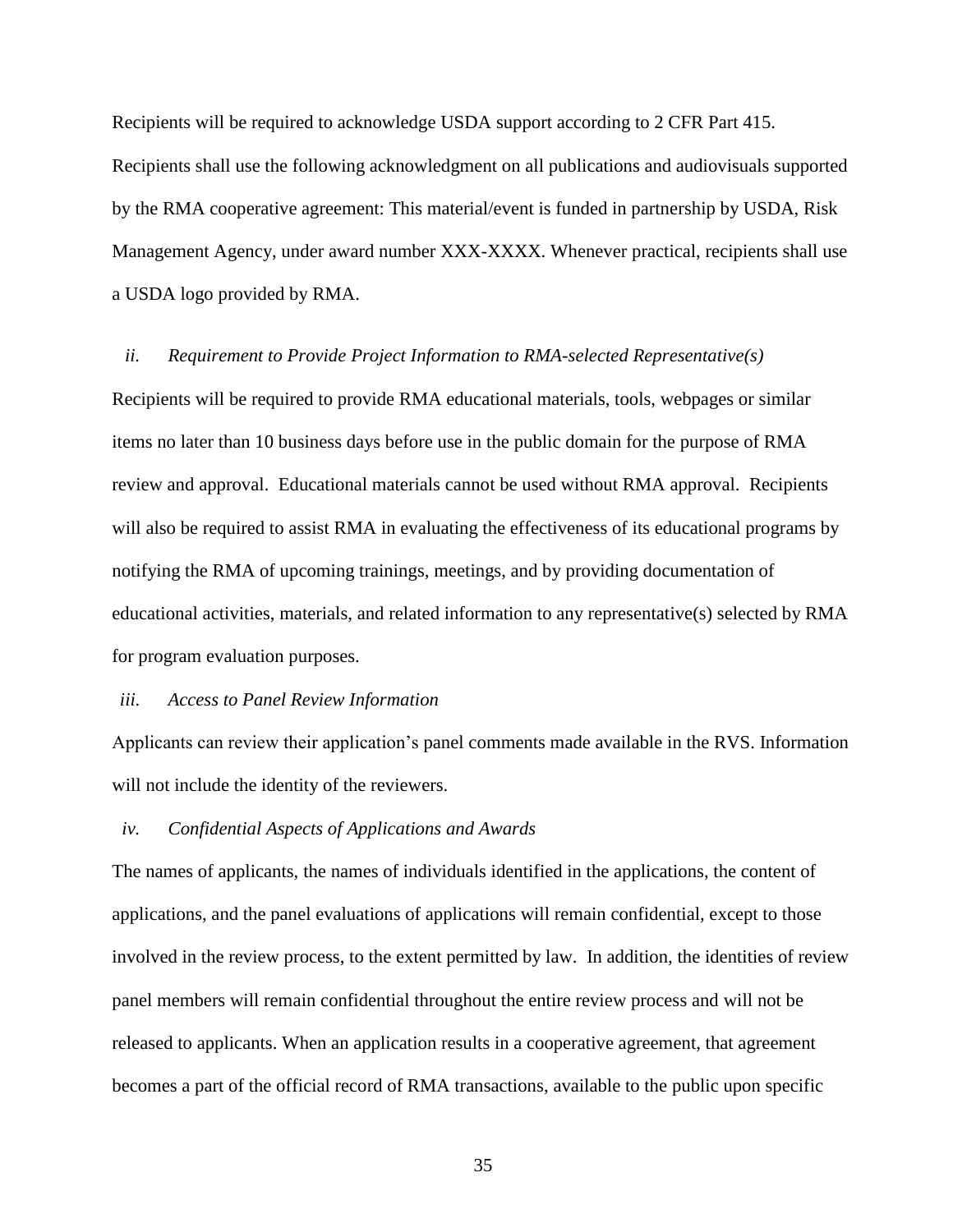request. Information that the Secretary of Agriculture determines to be of a confidential, privileged, or proprietary nature will be held in confidence to the extent permitted by law. Therefore, any information that the applicant wishes to be considered confidential, privileged, or proprietary must be clearly marked within an application, including the legal basis for such designation. The original copy and extra copies of all applications, regardless of whether the application results in an award, will be retained by RMA for a period of at least three years, then may be destroyed. Any copies of an application will be released only to the extent required by law. An application may be withdrawn at any time prior to the time when award decisions are made.

## *v. Risk Assessment*

Awards will receive a risk assessment and are subject to enhanced monitoring based on program risk factors to ensure that federal funds are being used in accordance with the specified requirements in the agreement and managed appropriately as required. This risk assessment will be an indicator of programmatic or financial vulnerability in the management of federal funds. All awards will be subject to, among other requirements, applicable requirements of 2 C.F.R. § 200.205.

#### *vi. Audit Requirements*

All cooperative agreements will be subject to, among other requirements, applicable audit requirements of 2 C.F.R. subtitle A, and 2 C.F.R. subtitle B, chapter IV. Agreement holders must send a copy of the management decision letter, if applicable, to RME Grants and Agreements Specialists by e-mail: **RMA.Risk-Ed@rma.usda.gov.**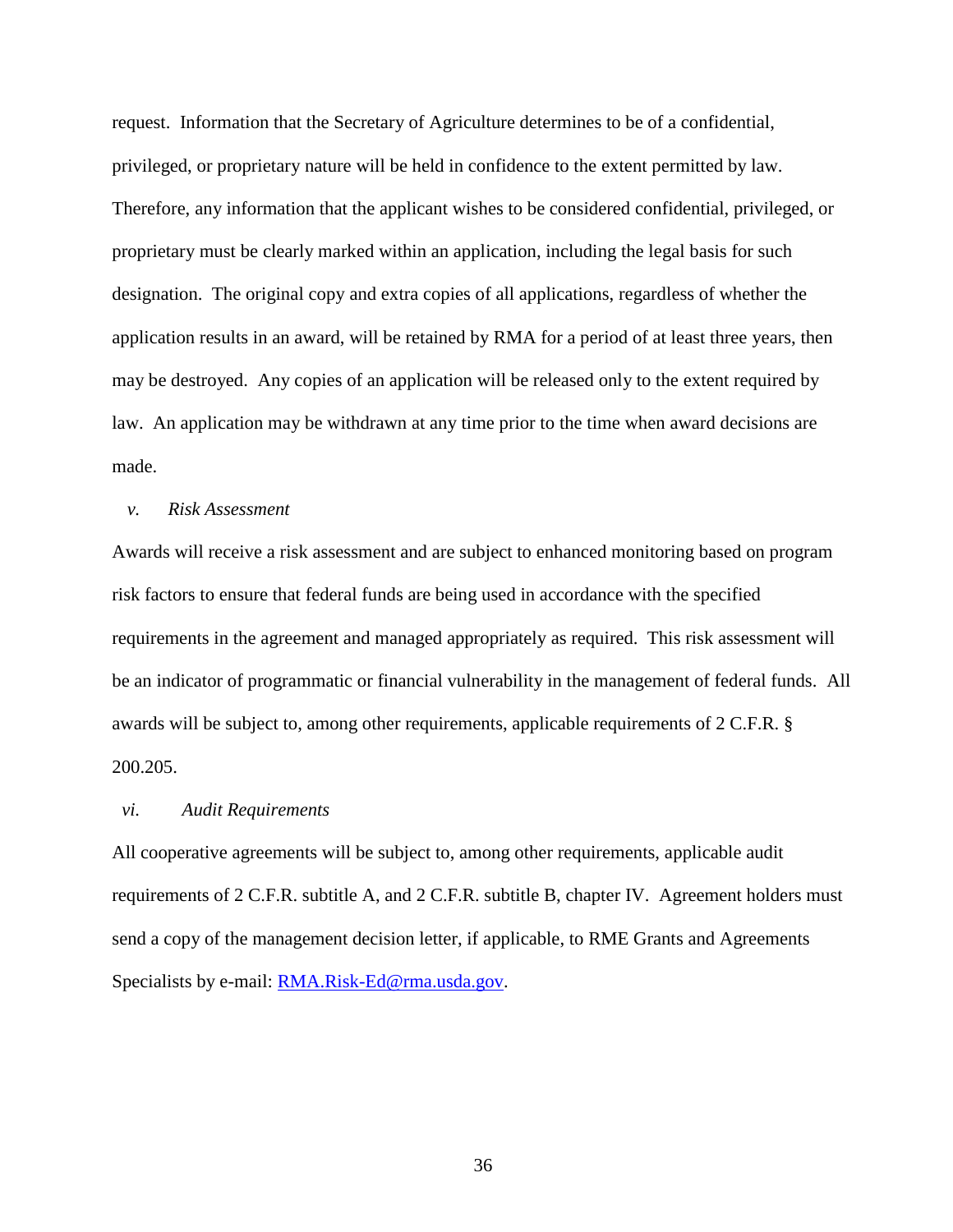#### *vii. Prohibitions and Requirements with Regards to Lobbying*

All cooperative agreements will be subject to the requirements of 2 C.F.R. part 200 and 418, "Uniform Administrative Requirements, Cost Principles, and Audit Requirements for Federal Awards" and "New Restrictions on Lobbying," respectively. A signed copy of the certification and disclosure forms must be submitted with the application and are available at the address and telephone number listed in Section G, Agency Contact.

Departmental regulations published at 2 C.F.R part 418 imposes prohibitions and requirements for disclosure and certification related to lobbying on recipients of Federal contracts, grants, cooperative partnership agreements and loans. It provides exemptions for Indian Tribes and tribal organizations. Current and prospective recipients, and any subcontractors, are prohibited from using Federal funds, other than profits from a Federal contract, for lobbying Congress or any Federal agency in connection with the award of a contract, grant, cooperative partnership agreement or loan. In addition, for each award action in excess of \$100,000 (\$150,000 for loans) the law requires recipients and any subcontractors to complete a certification in accordance with Appendix A to Part 418 and a disclosure of lobbying activities in accordance with Appendix B to Part 418.: The law establishes civil penalties for non-compliance.

# *viii. Representation Regarding the Prohibition on Using Funds under Grants and Cooperative Agreements with Entities that Require Certain Internal Confidentiality Agreements*

By submission of its proposal or application, the applicant represents that is does not require any of its employees, contractors, or subrecipients seeking to report fraud, waste, or abuse to sign or comply with internal confidentially agreements or statements prohibiting or otherwise restricting those employees, contractors, or subrecipients from lawfully reporting that waste, fraud, or abuse to a designated investigative or law enforcement representative of a Federal department or agency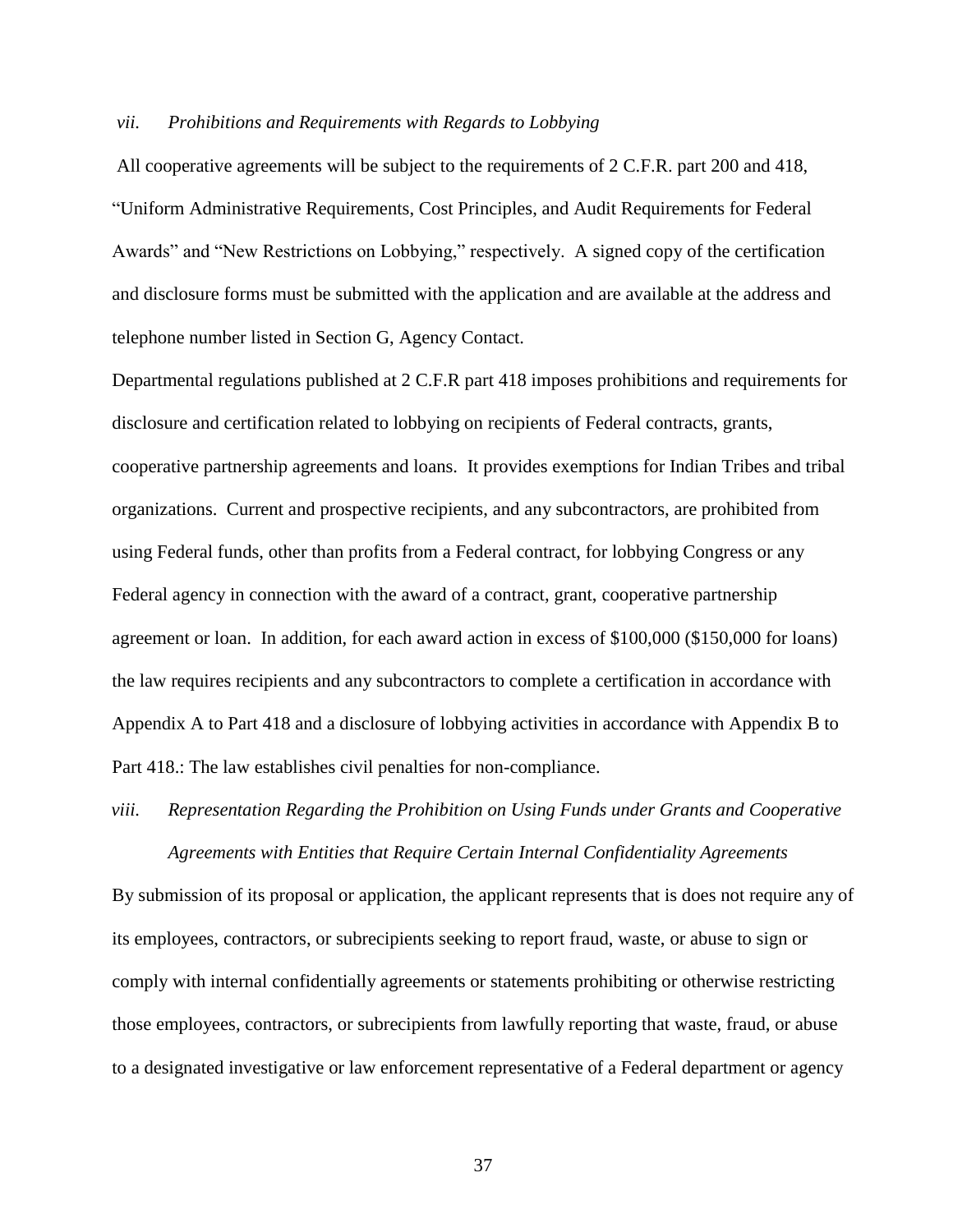authorized to receive such information. Note that: (1) the basis for this representation is a prohibition in Sections 743, 744 of the Consolidated Appropriations Act, 2016, Pub. L. 114-113, (Division E, Title VII, General Provisions Government-wide) and any successor provisions of law on making funds available through grants and cooperative agreements to entities with certain internal confidentiality agreements or statements; and (2) Section 744 states that it does not contravene requirements applicable to Standard Form 312, form 4414, or any other form issued by a Federal department or agency governing the nondisclosure of classified information.

#### *ix. Applicable OMB Circulars*

All cooperative agreements funded as a result of this notice will be subject to the requirements contained in all applicable OMB circulars at Government Publishing Office website: [https://www.ecfr.gov/cgi-bin/text-idx?tpl=/ecfrbrowse/Title02/2cfr200\\_main\\_02.tpl.](https://www.ecfr.gov/cgi-bin/text-idx?tpl=/ecfrbrowse/Title02/2cfr200_main_02.tpl)

#### x. Requirement to Assure Compliance with Federal Civil Rights Laws

Recipients and all partners/collaborators of all cooperative agreements funded as a result of this notice are required to know and abide by Federal civil rights laws, which include, but are not limited to, Title VI of the Civil Rights Act of 1964 (42 U.S.C. § 2000d et. seq.), 7 C.F.R. Part 15 and Executive Order 13166, Limited English Proficiency (LEP). RMA requires that recipients submit an Assurance Agreement (Civil Rights), assuring RMA of this compliance prior to the beginning of the project period. Although recipients are required to report on their civil rights compliance using demographic data among other methodologies, recipients are not required to collect demographic data directly from producers until such time as RMA has an approved form and process in place for that purpose.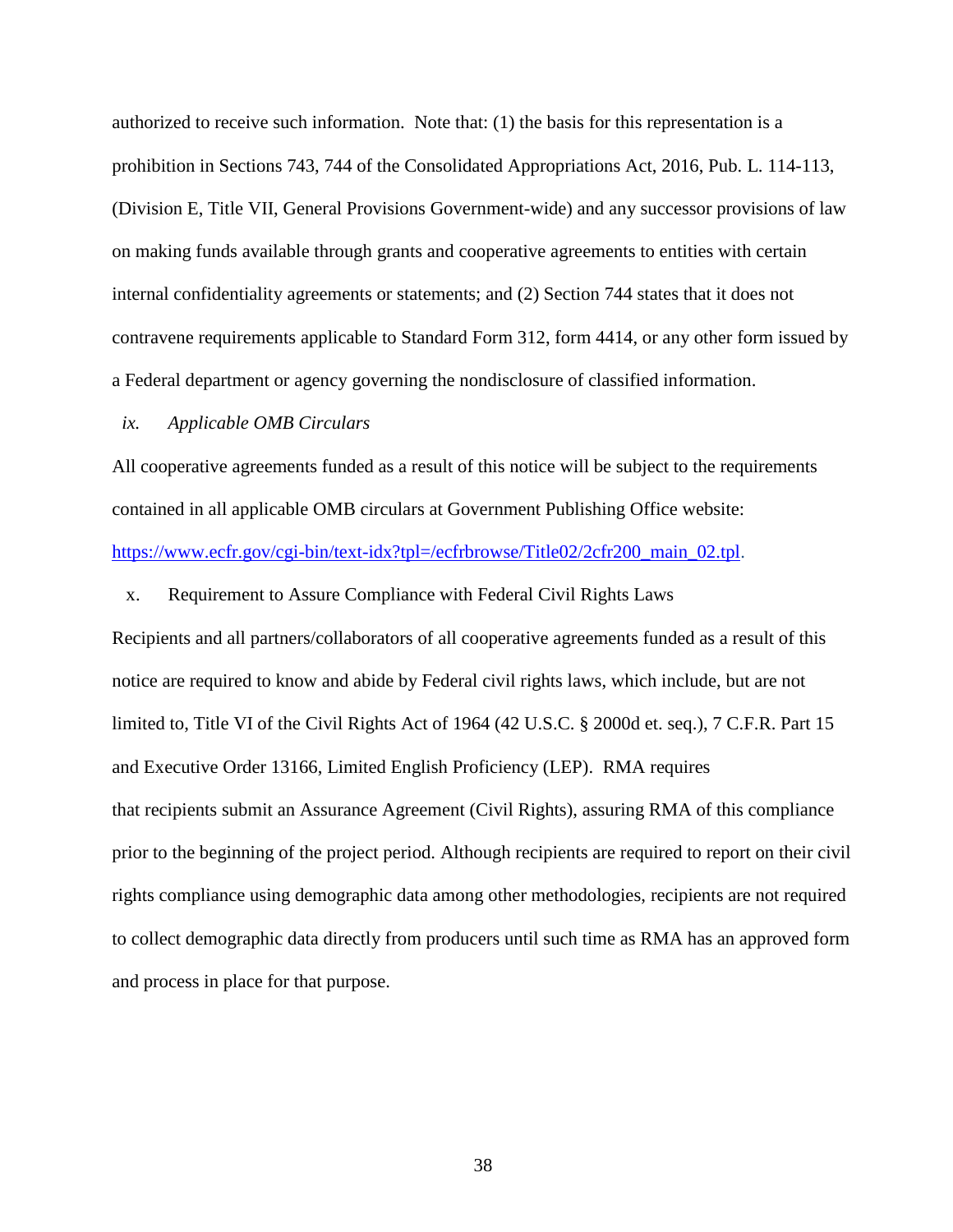#### *xi. Requirement to Participate in a Post Award Teleconference*

RMA requires that project leaders participate in a post award teleconference, to become fully aware of agreement requirements and for delineating the roles of RMA personnel and the procedures that will be followed in administering the agreement and will afford an opportunity for the orderly transition of agreement duties and obligations if different personnel are to assume postaward responsibility.

## *xii. Requirement to Participate in a Post Award Civil Rights Training Teleconference*

RMA requires that project leaders participate in a post award Civil Rights and EEO training teleconference to become fully aware of Civil Rights and EEO law and requirements.

# *3. Reporting Requirements*

Recipients will be required to submit quarterly progress reports using the Performance Progress Report (OMB SF-PPR) as the cover sheet and quarterly financial reports (OMB SF 425) throughout the project period, as well as a final program and financial report not later than 90 days after the end of the project period. The quarterly progress reports and final program reports MUST be submitted through the RVS. The website address is [https://rvs.umn.edu/Home.aspx.](https://rvs.umn.edu/Home.aspx)

## **Section G. Agency Contact**

FOR FURTHER INFORMATION CONTACT: Applicants and other interested parties are encouraged to contact USDA-RMA-RME Grants and Agreements Specialists by e-mail: [RMA.Risk-Ed@rma.usda.gov](mailto:RMA.Risk-Ed@rma.usda.gov)

Applicants may also obtain information regarding this announcement from the RMA website at: <http://www.rma.usda.gov/aboutrma/agreements/>*.*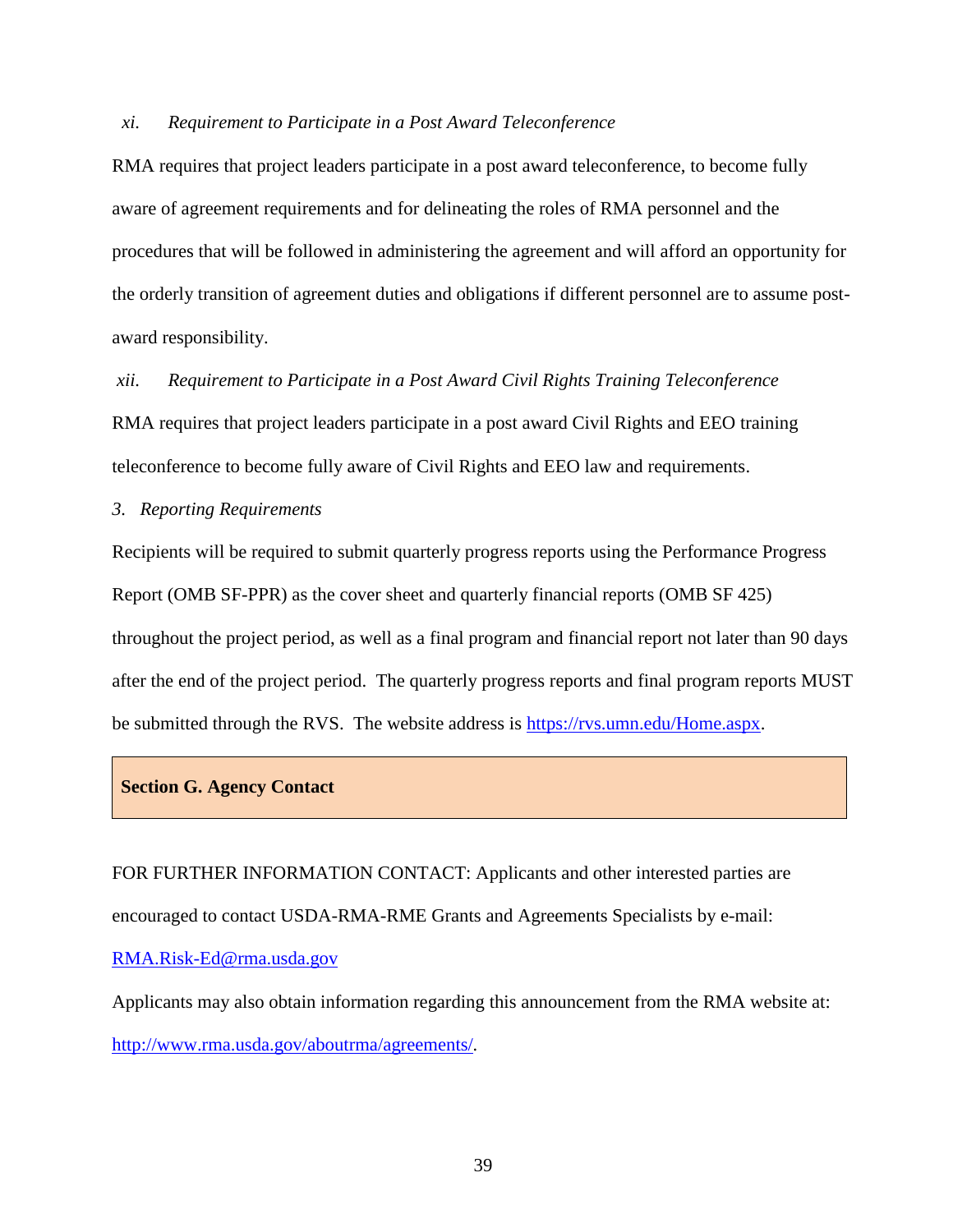## **Section H. Additional Information**

#### *1. The Restriction of the Expenditure of Funds to Enter into Financial Transactions*

The Agriculture, Rural Development, Food and Drug Administration, and Related Agencies Appropriations Act, 2012 (P.L.112-55) contains the restriction of the expenditure of funds to enter into financial transactions Corporations that have been convicted of felonies within the past 24 months or that have federal tax delinquencies where the agency is aware of the felonies and/or tax delinquencies.

## Section 738 (Felony Provision)

None of the funds made available by this Act may be used to enter into a contract, memorandum of understanding, or cooperative agreement with, make a grant to, or provide a loan or loan guarantee to any corporation that was convicted (or had an officer or agency of such corporation acting on behalf of the corporation convicted) of a felony criminal violation under any Federal or State law within the preceding 24 months, where the awarding agency is aware of the conviction, unless the agency has considered suspension or debarment of the corporation, or such officer or agent, and made a determination that this further action is not necessary to protect the interest of the Government.

#### Section 739 (Tax Delinquency Provision)

None of the funds made available by this Act may be used to enter into a contract, memorandum of understanding, or cooperative agreement with, make a grant to, or provide a loan or loan guarantee to, any corporation that [has] any unpaid Federal tax liability that has been assessed, for which all judicial and administrative remedies have been exhausted or have lapsed, and that is not being paid in a timely manner pursuant to an agreement with the authority responsible for collecting the tax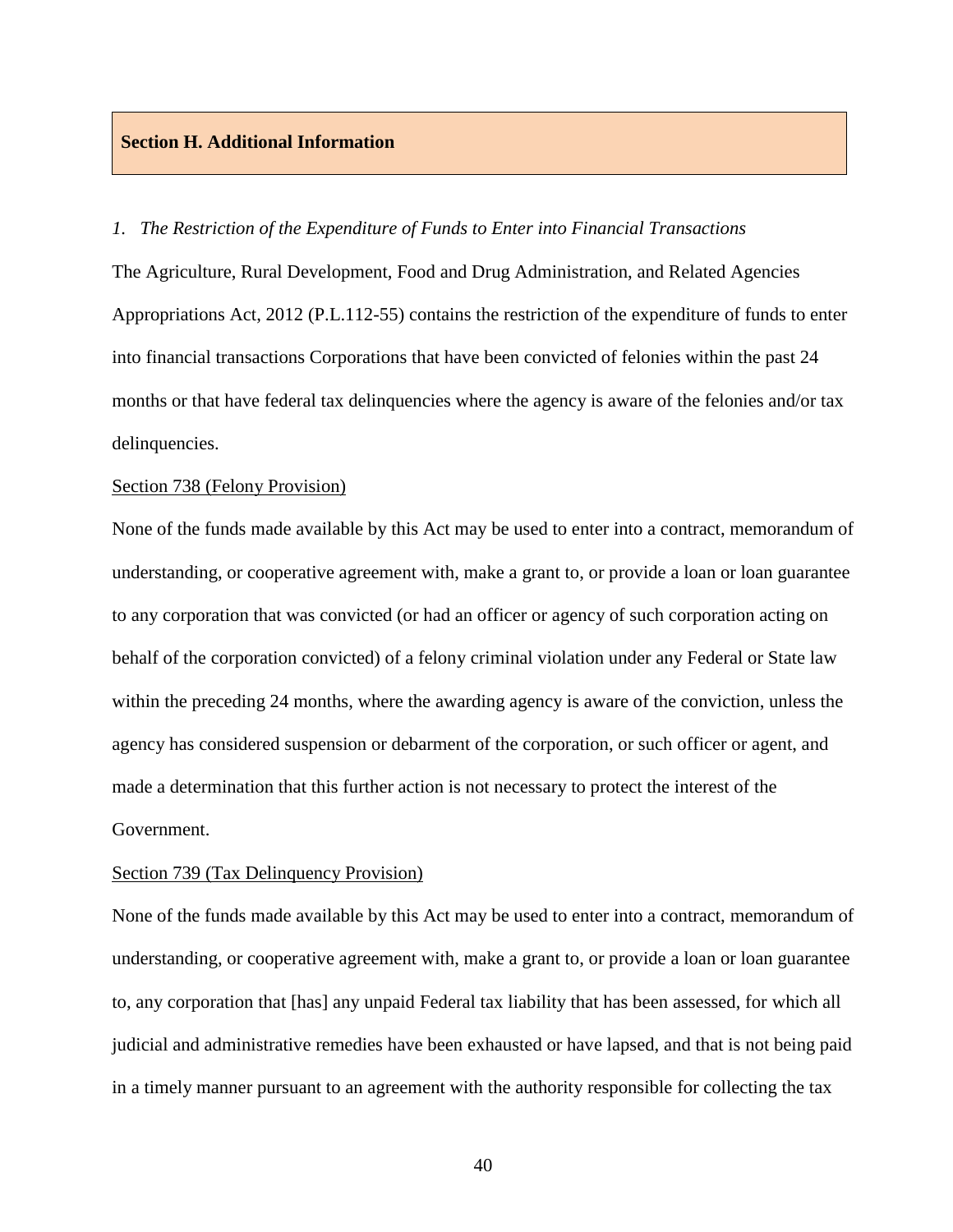liability, where the awarding agency is aware of the unpaid tax liability, unless the agency has considered suspension or debarment of the corporation and made a determination that this further action is not necessary to protect the interests of the Government.

# *2. Required Registration with the System for Award Management (SAM) for Submission of Proposals*

Under the Federal Funding Accountability and Transparency Act of 2006, the applicant must comply with the additional requirements set forth in Attachment A regarding the Dun and Bradstreet Universal Numbering System (DUNS) Requirements and the SAM Requirements found at 2 C.F.R. part 25. For the purposes of this RFA, the term "you" in Attachment A will mean "applicant". The applicant will comply with the additional requirements set forth in Attachment B regarding Subawards and Executive Compensation. For the purpose of this RFA, the term "you" in Attachment B will mean "applicant". The SAM [\(www.SAM.gov\)](http://www.sam.gov/) is a database that serves as the primary Government repository for contractor information required for the conduct of business with the Government. This database will also be used as a central location for maintaining organizational information for organizations seeking and receiving grants from the Government. Such organizations must register in SAM prior to the submission of applications. A DUNS number is needed for SAM registration. For information about how to register in SAM, access [www.SAM.gov.](http://www.sam.gov/)Allow a minimum of 5 business days to complete the SAM registration.

#### *3. Related Programs*

Funding availability for this program may be announced at approximately the same time as funding availability for similar but separate programs—and CFDA No. 10.460 (Risk Management Education Partnerships Program). These programs have some similarities, but also key differences. The differences stem from important features of each program's authorizing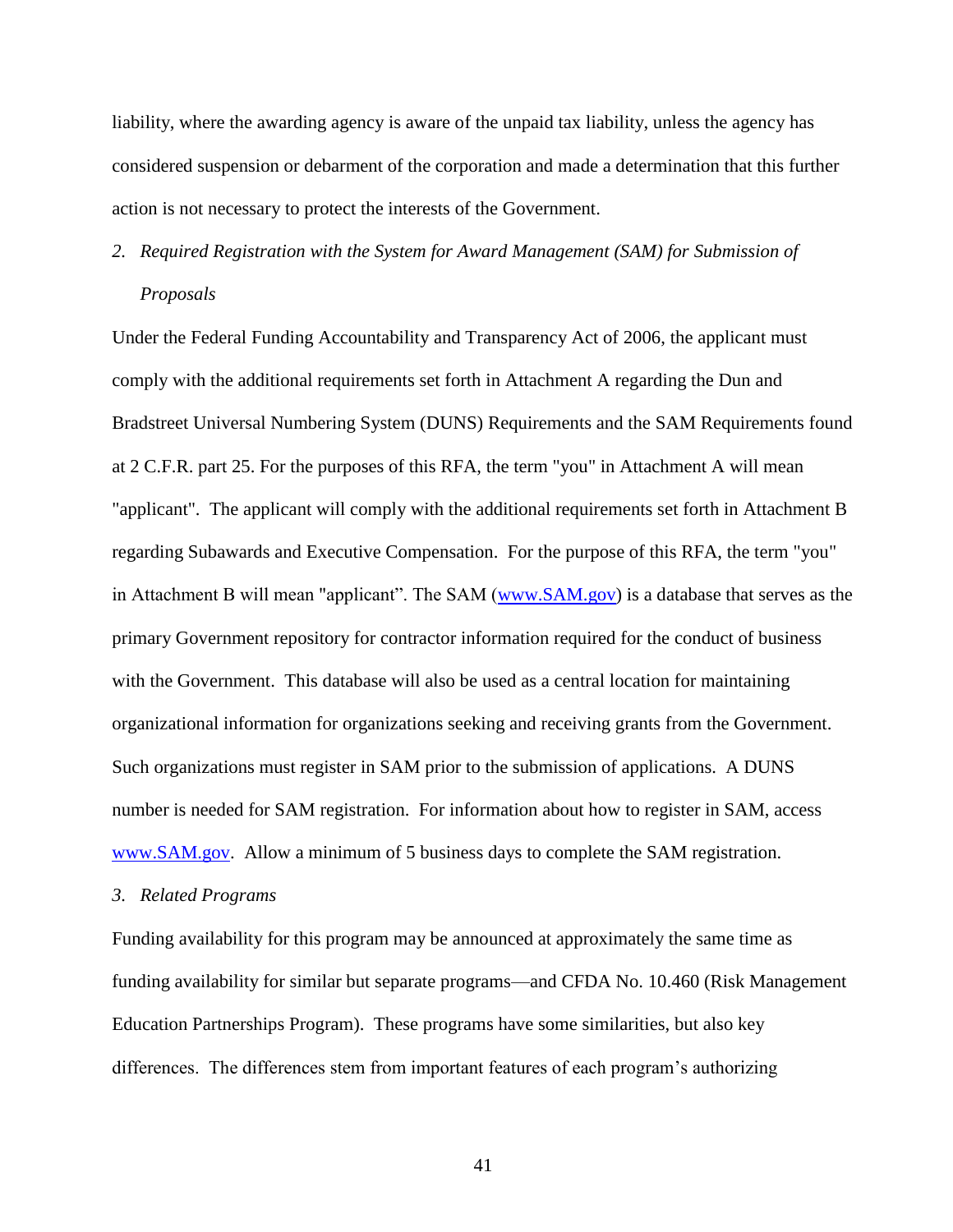legislation and different RMA objectives. Prospective applicants should carefully examine and compare the notices for each program.

# **Attachment A**

- I. System for Award Management (SAM) Registration and Universal Identifier Requirements
	- A. Requirement for SAM

Unless you are exempted from this requirement under 2 CFR 25.110, you as the recipient must maintain the currency of your information in SAM until you submit the final financial report required under this award or receive the final payment, whichever is later. This requires that you review and update the information at least annually after the initial registration, and more frequently if required by changes in your information or another award term.

B. Requirement for Unique Entity Identifier (UEI)

If you are authorized to make subawards under this award, you:

- 1. Must notify potential subrecipients that no entity (see definition in paragraph C of this award term) may receive a subaward from you unless the entity has provided its unique entity identifier to you.
- 2. May not make a subaward to an entity unless the entity has provided its unique entity identifier to you.
- C. Definitions

For purposes of this award term: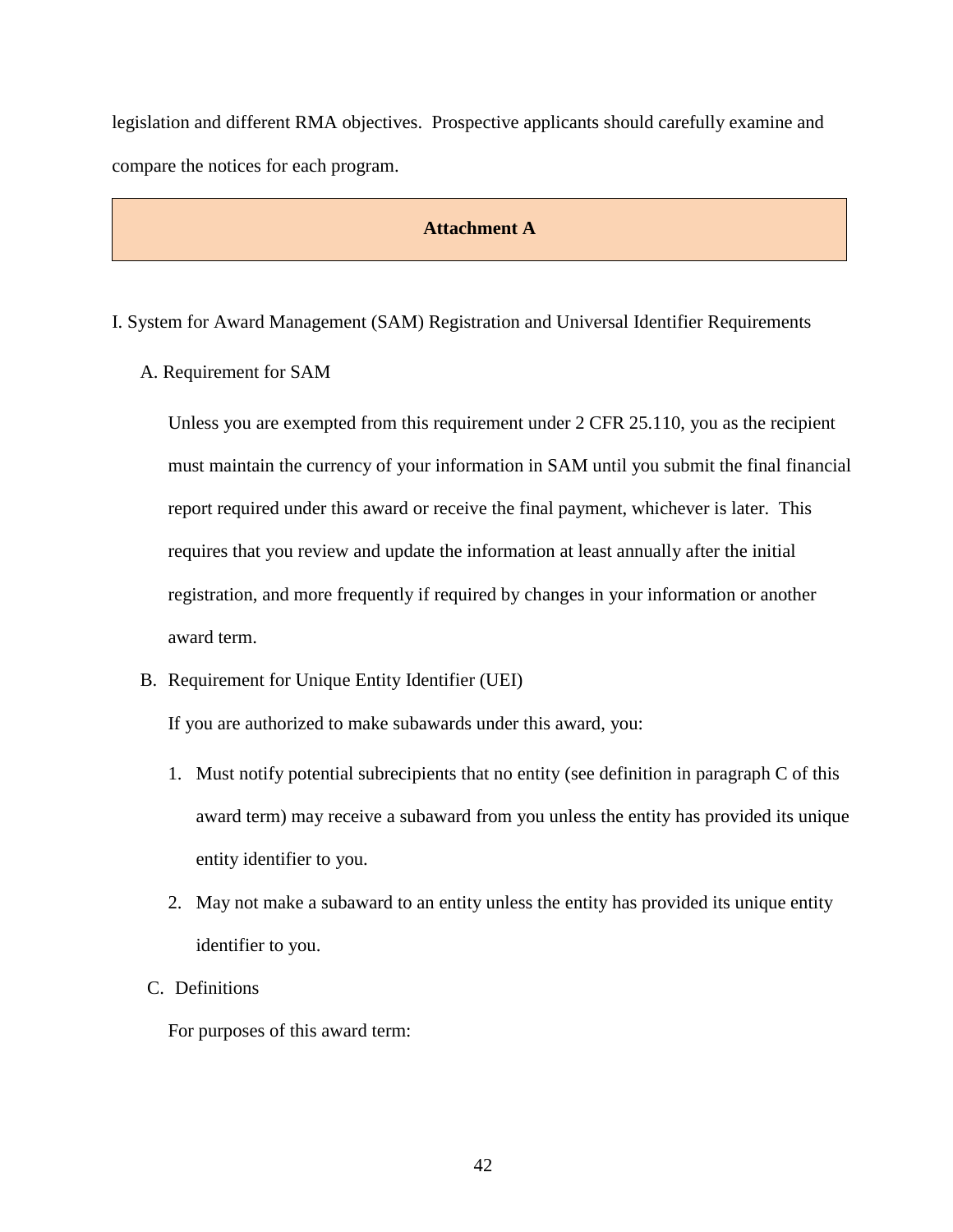- 1. SAM means the Federal repository into which an entity must provide information required for the conduct of business as a recipient. Additional information about registration procedures may be found at [www.SAM.gov.](http://www.sam.gov/)
- 2. Unique entity identifier means the identifier required for SAM registration to uniquely identify business entities.
- 3. Entity, as it is used in this award term, means all of the following, as defined at 2 CFR part 25, subpart C:
	- a. A Governmental organization, which is a State, local government, or Indian Tribe;
	- b. A foreign public entity;
	- c. A domestic or foreign nonprofit organization;
	- d. A domestic or foreign for-profit organization; and
	- e. A Federal agency, but only as a subrecipient under an award or subaward to a non-Federal entity.
- 4. Subaward:
	- a. This term means a legal instrument to provide support for the performance of any portion of the substantive project or program for which you received this award and that you as the recipient award to an eligible subrecipient.
	- b. The term does not include your procurement of property and services needed to carry out the project or program (for further explanation, see 2 CFR 200.330).
	- c. A subaward may be provided through any legal agreement, including an agreement that you consider a contract.
- 5. Subrecipient means an entity that: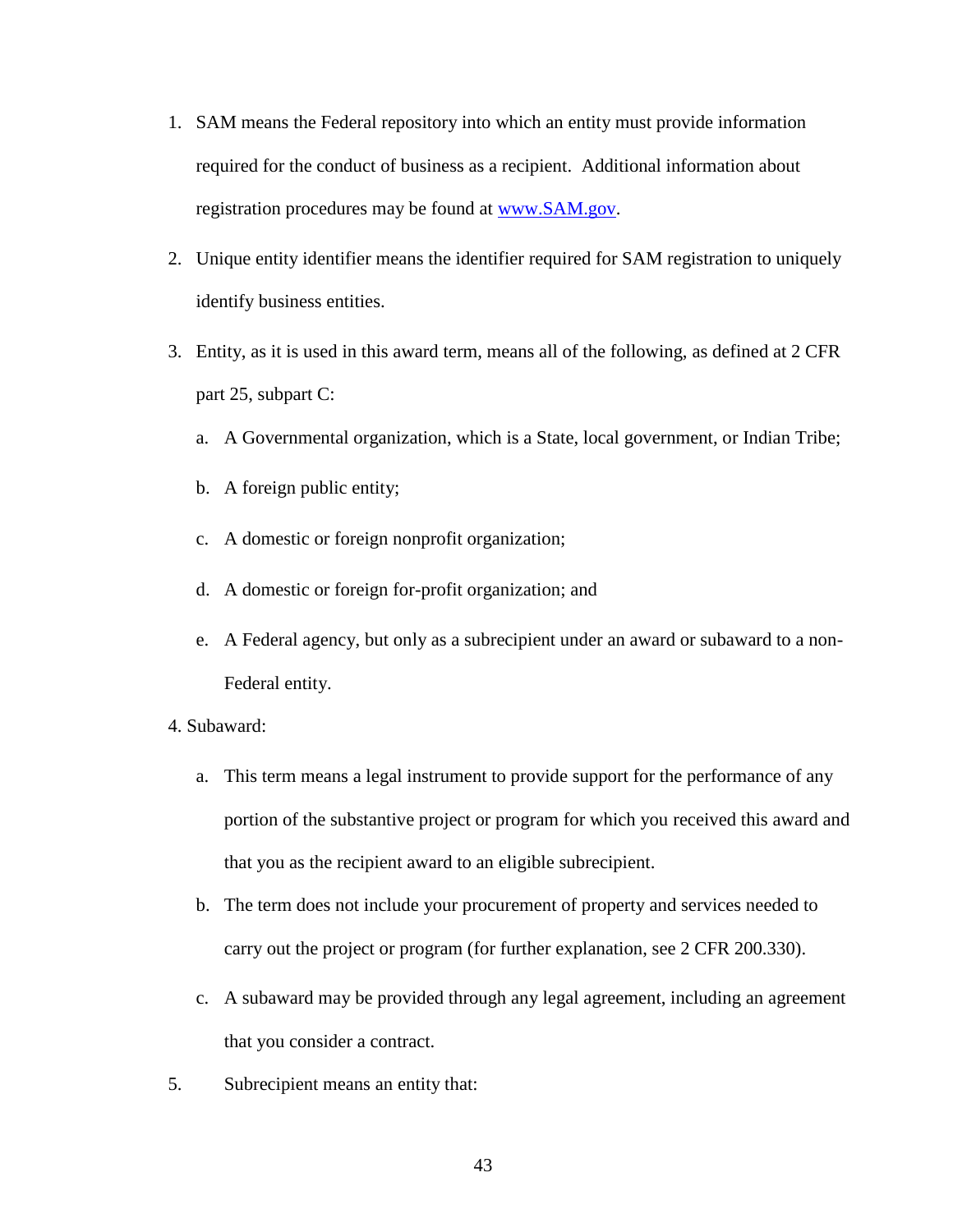- a. Receives a subaward from you under this award; and
- b. Is accountable to you for the use of the Federal funds provided by the subaward.
- 6. Farm Financial Benchmarking means:
	- a. the process of comparing the performance of an agricultural enterprise against the performance of other similar enterprises, through the use of comparable and reliable data, in order to identify business management strengths, weaknesses, and steps necessary to improve management performance and business profitability; and
- b. benchmarking of the type conducted by farm management and producer associations consistent with the activities described in or funded pursuant to Section 5925f of this title 7 U.S.C. § 1502(b)(7).

# **Attachment B**

- I. Reporting Subawards and Executive Compensation.
	- A. Reporting of first-tier subawards.
		- 1. Applicability. Unless you are exempt as provided in paragraph d. of this award term, you must report each action that obligates \$25,000 or more in Federal funds that does not include Recovery funds (as defined in Section 1512(a)(2) of the American Recovery and Reinvestment Act of 2009, Pub. L. 111-5) for a subaward to an entity (see definitions in paragraph e. of this award term).
		- 2. Where and when to report.
			- i. You must report each obligating action described in paragraph a.1. of this award term to [http://www.fsrs.gov.](http://www.fsrs.gov/)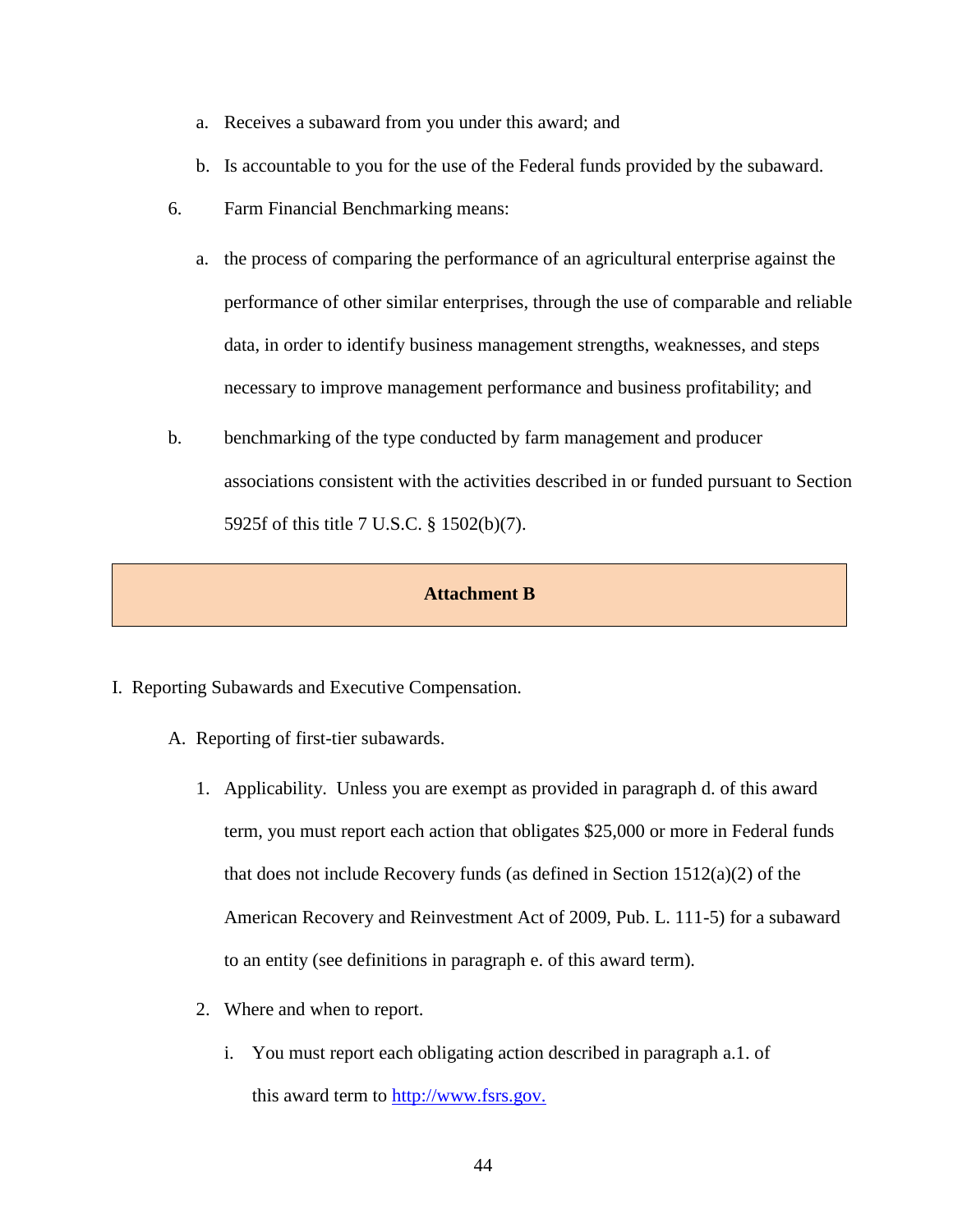- ii. For subaward information, report no later than the end of the month following the month in which the obligation was made. (For example, if the obligation was made on November 7, 2010, the obligation must be reported by no later than December 31, 2010.)
- 3. What to report. You must report the information about each obligating action that the submission instructions posted at [http://www.fsrs.gov](http://www.fsrs.gov/) specify.
- B. Reporting Total Compensation of Recipient Executives.
	- 1. Applicability and what to report. You must report total compensation for each of your five most highly compensated executives for the preceding completed fiscal year, if
		- i. The total Federal funding authorized to date under this award is \$25,000 or more;
		- ii. In the preceding fiscal year, you received-
			- (A) 80 percent or more of your annual gross revenues from Federal procurement contracts (and subcontracts) and Federal financial assistance subject to the Transparency Act, as defined at 2 CFR 170.320 (and subawards); and
			- (B) \$25,000,000 or more in annual gross revenues from Federal procurement contracts (and subcontracts) and Federal financial assistance subject to the Transparency Act, as defined at 2 CFR 170.320 (and subawards); and
		- iii. The public does not have access to information about the compensation of the executives through periodic reports filed under Section 13(a) or 15(d) of the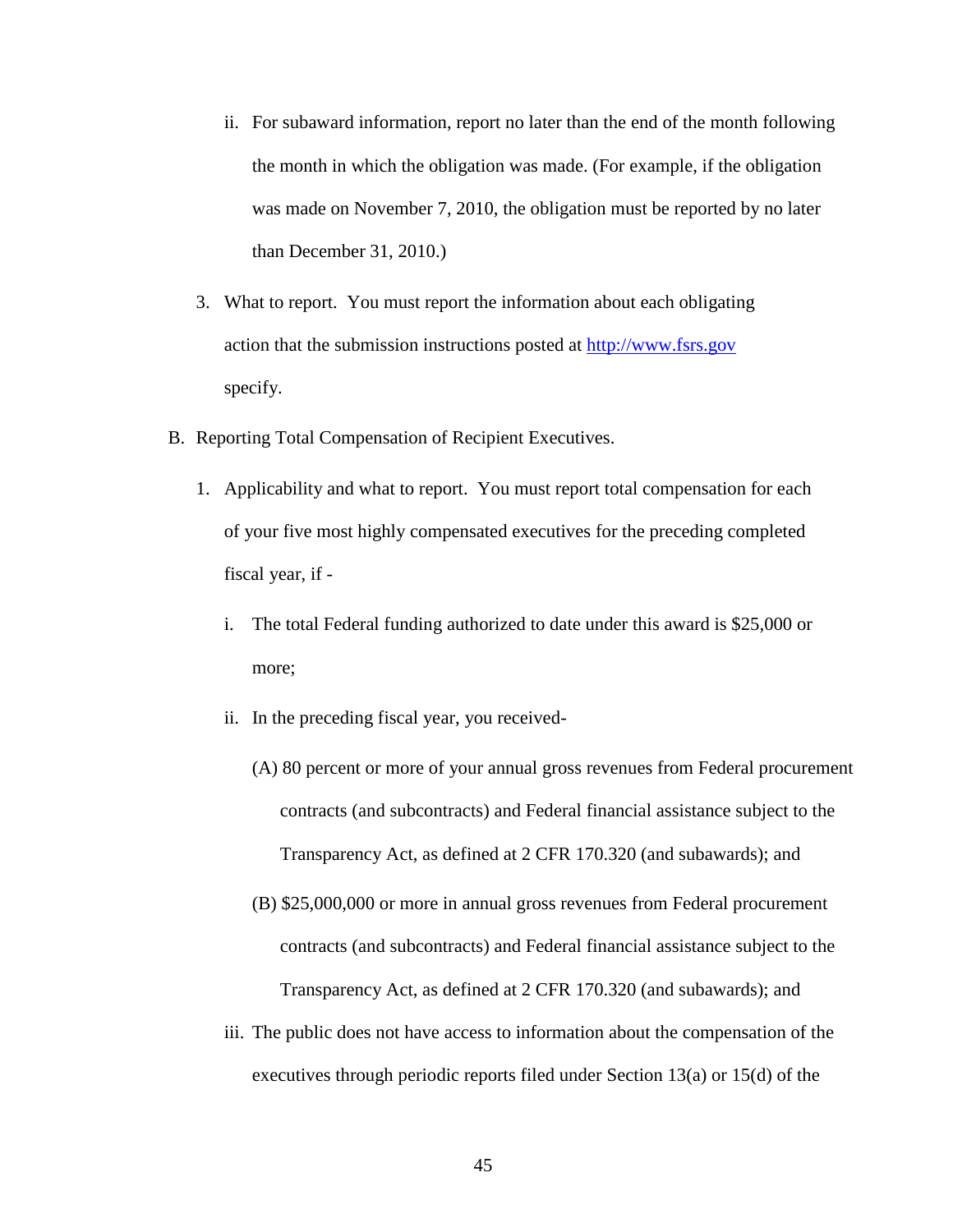Securities Exchange Act of 1934 (15 U.S.C. 78m(a), 78o(d)) or Section 6104 of the Internal Revenue Code of 1986. (To determine if the public has access to the compensation information, see the U.S. Security and Exchange Commission total compensation filings at [http://www.sec.gov/answers/execomp.htm.](http://www.sec.gov/answers/execomp.htm))

- 2. Where and when to report. You must report executive total compensation described in paragraph b.1. of this award term:
	- i. As part of your registration profile at [http://www.SAM.gov.](http://www.sam.gov/)
	- ii. By the end of the month following the month in which this award is made, and annually thereafter.
- C. Reporting of Total Compensation of Sub recipient Executives.
	- 1. Applicability and what to report. Unless you are exempt as provided in paragraph d. of this award term, for each first-tier subrecipient under this award, you shall report the names and total compensation of each of the subrecipient's five most highly compensated executives for the subrecipient's preceding completed fiscal year, if
		- i. in the subrecipient's preceding fiscal year, the subrecipient received-
			- (A) 80 percent or more of its annual gross revenues from Federal procurement contracts (and subcontracts) and Federal financial assistance subject to the Transparency Act, as defined at 2 CFR 170.320 (and subawards); and
			- (B) \$25,000,000 or more in annual gross revenues from Federal procurement contracts (and subcontracts), and Federal financial assistance subject to the Transparency Act (and subawards); and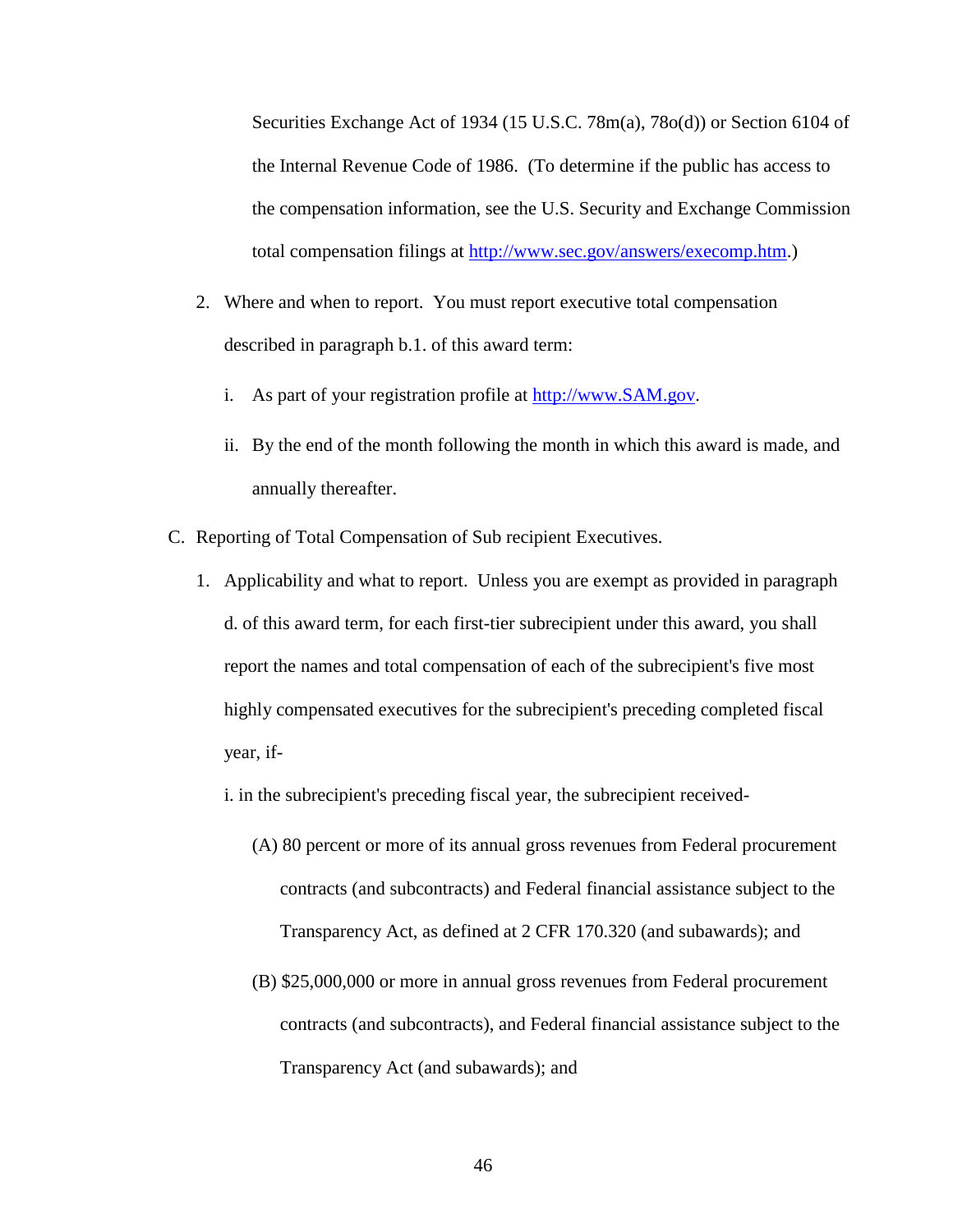- ii. The public does not have access to information about the compensation of the executives through periodic reports filed under Section 13(a) or 15(d) of the Securities Exchange Act of 1934 (15 U.S.C. 78m(a), 78o(d)) or Section 6104 of the Internal Revenue Code of 1986. (To determine if the public has access to the compensation information, see the U.S. Security and Exchange Commission total compensation filings at [http://www.sec.gov/answers/execomp.htm.](http://www.sec.gov/answers/execomp.htm))
- 2. Where and when to report. You must report subrecipient executive total compensation described in paragraph c.1. of this award term:
	- i. To the recipient.
	- ii. By the end of the month following the month during which you make the subaward. For example, if a subaward is obligated on any date during the month of October of a given year (i.e., between October 1 and 31), you must report any required compensation information of the subrecipient by November 30 of that year.
- D. Exemptions

If, in the previous tax year, you had gross income, from all sources, under

\$300,000, you are exempt from the requirements to report:

- i. Subawards, and
- ii. The total compensation of the five most highly compensated executives of any sub recipient.
- E. Definitions. For purposes of this award term:
	- 1. Entity means all of the following, as defined in 2 CFR part 25: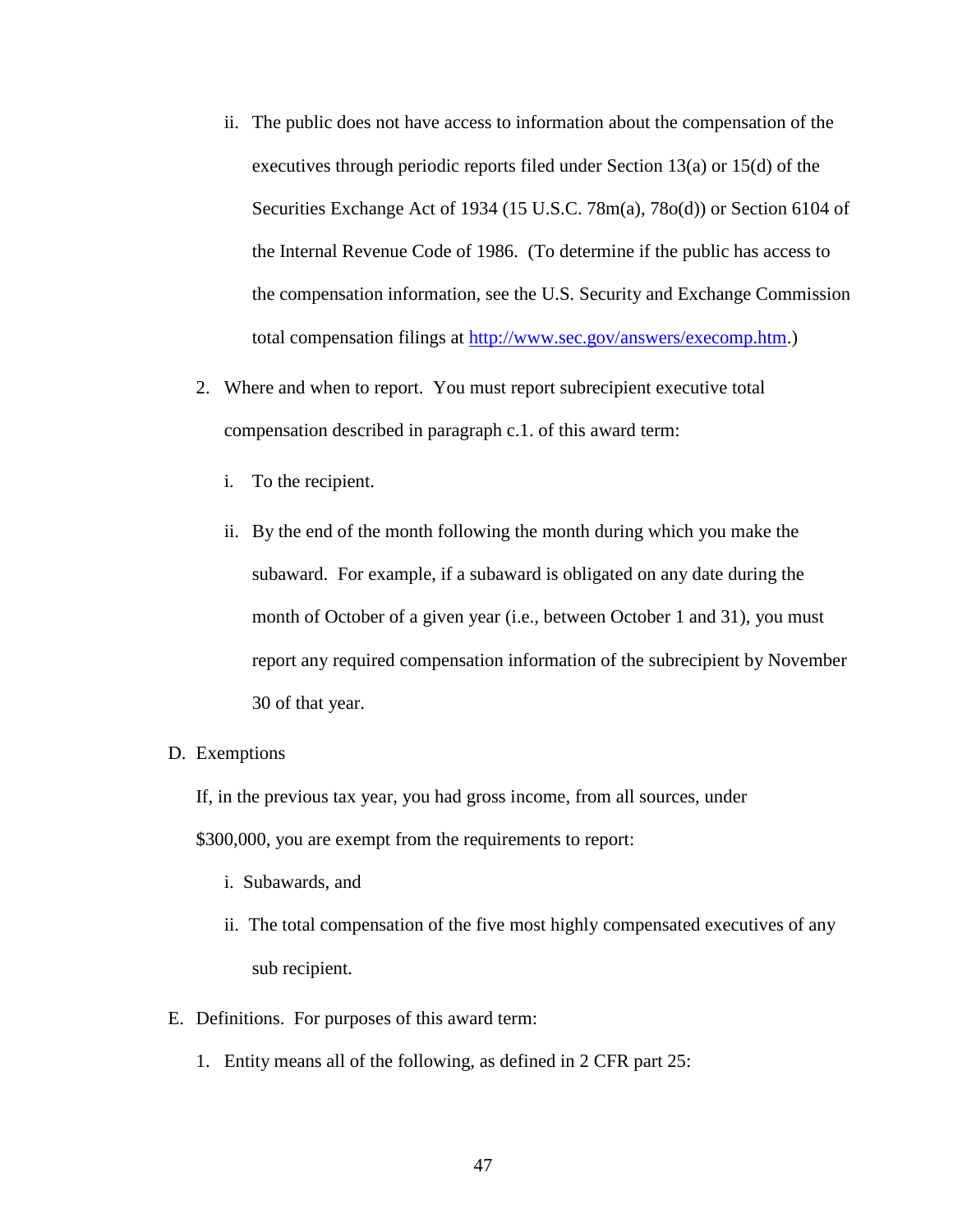- i. A Governmental organization, which is a State, local government, or Indian tribe;
- ii. A foreign public entity;
- iii. A domestic or foreign nonprofit organization;
- iv. A domestic or foreign for-profit organization;
- v. A Federal agency, but only as a subrecipient under an award or subaward to a non-Federal entity.
- 2. Executive means officers, managing partners, or any other employees in management positions.
- 3. Subaward:
	- i. This term means a legal instrument to provide support for the performance of any portion of the substantive project or program for which you received this award and that you as the recipient award to an eligible subrecipient.
	- ii. The term does not include your procurement of property and services needed to carry out the project or program (for further explanation, see Sec. \_\_ .210 of the attachment to OMB Circular A-133, "Audits of States, Local Governments, and Non-Profit Organizations").
	- iii. A subaward may be provided through any legal agreement, including an agreement that you or a subrecipient considers a contract.
- 4. Subrecipient means an entity that:
	- i. Receives a sub award from you (the recipient) under this award; and
	- ii. Is accountable to you for the use of the Federal funds provided by the subaward.